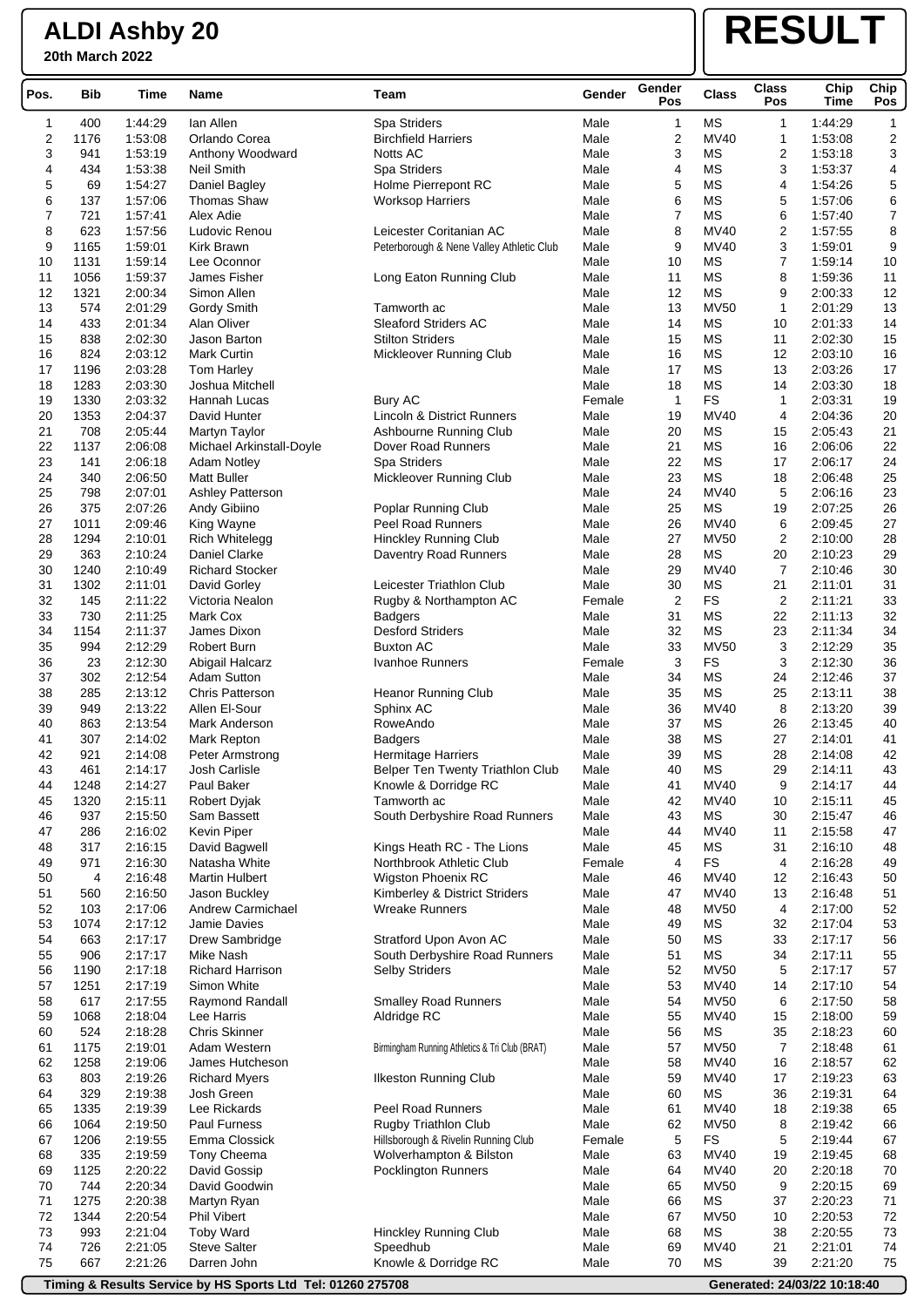**20th March 2022**

# **RESULT**

| Pos. | <b>Bib</b>     | Time    | Name                    | Team                                 | Gender | Gender<br>Pos | <b>Class</b> | <b>Class</b><br>Pos | Chip<br>Time | Chip<br>Pos |
|------|----------------|---------|-------------------------|--------------------------------------|--------|---------------|--------------|---------------------|--------------|-------------|
| 76   | 777            | 2:21:34 | Jason Collins           | <b>Hermitage Harriers</b>            | Male   | 71            | MV40         | 22                  | 2:21:32      | 76          |
| 77   | 587            | 2:21:36 | David Leadley           | <b>Kenilworth Runners</b>            | Male   | 72            | <b>MV50</b>  | 11                  | 2:21:33      | 77          |
| 78   | 30             | 2:21:41 | Steven Green            | <b>Sunday Club Runners</b>           | Male   | 73            | <b>MS</b>    | 40                  | 2:21:35      | 78          |
| 79   | 754            | 2:21:45 | <b>Chris Tweed</b>      | <b>Badgers</b>                       | Male   | 74            | MV40         | 23                  | 2:21:43      | 79          |
| 80   | 1057           | 2:21:57 | Luke Neal               |                                      | Male   | 75            | <b>MS</b>    | 41                  | 2:21:45      | 80          |
| 81   | 548            | 2:22:30 | Neil Loake              |                                      | Male   | 76            | MV40         | 24                  | 2:22:19      | 81          |
| 82   | 724            | 2:22:52 | lan Benskin             | Shepshed Running Club                | Male   | 77            | MV40         | 25                  | 2:22:47      | 83          |
| 83   | 243            | 2:22:57 | Peter Fitzpatrick       | Coalville Triathlon Club             | Male   | 78            | MV40         | 26                  | 2:22:38      | 82          |
| 84   | 676            | 2:23:10 | <b>Matthew Gayton</b>   | <b>Wreake Runners</b>                | Male   | 79            | ΜS           | 42                  | 2:23:04      | 85          |
| 85   | 1117           | 2:23:23 | Tom Hansen              | Lincoln & District Runners           | Male   | 80            | <b>MS</b>    | 43                  | 2:23:18      | 87          |
| 86   | 849            | 2:23:25 | <b>Kirsty Dale</b>      | Poplar Running Club                  | Female | 6             | <b>FS</b>    | 6                   | 2:23:20      | 88          |
| 87   | 153            | 2:23:26 | John Finn               |                                      | Male   | 81            | <b>MV50</b>  | 12                  | 2:23:15      | 86          |
| 88   | 174            | 2:23:49 | Lee Charles Lockyer     | Team chapter                         | Male   | 82            | <b>MV50</b>  | 13                  | 2:22:53      | 84          |
| 89   | 1265           | 2:23:51 | <b>Matthew Hathrell</b> | Northbrook Athletic Club             | Male   | 83            | <b>MS</b>    | 44                  | 2:23:49      | 89          |
| 90   | 89             | 2:23:59 | <b>Richard Miller</b>   | Charnwood A C                        | Male   | 84            | <b>MV50</b>  | 14                  | 2:23:53      | 91          |
| 91   | 1088           | 2:24:02 | Ryan Berrisford         | <b>UKRunChat Running Club</b>        | Male   | 85            | <b>MS</b>    | 45                  | 2:23:50      | 90          |
| 92   | 32             | 2:24:14 | Andrew Noble            | Ashford and District RRC             | Male   | 86            | <b>MV50</b>  | 15                  | 2:24:04      | 92          |
| 93   | 781            | 2:24:16 | Paul Gregory            | <b>Hermitage Harriers</b>            | Male   | 87            | MV40         | 27                  | 2:24:16      | 93          |
| 94   | 62             | 2:24:23 | Sam Jolly               | Roadhoggs Leicester AC               | Male   | 88            | <b>MS</b>    | 46                  | 2:24:20      | 94          |
| 95   | $\overline{2}$ | 2:24:31 | <b>Andy Parkes</b>      | Nuneaton Harriers                    | Male   | 89            | MV40         | 28                  | 2:24:21      | 95          |
| 96   | 531            | 2:24:47 | Carl Savage             | <b>Badgers</b>                       | Male   | 90            | <b>MS</b>    | 47                  | 2:24:45      | 98          |
| 97   | 910            | 2:24:48 | Ed Crawford'S           | Skegness & District Running Club     |        | 91            | MV40         | 29                  | 2:24:39      | 97          |
|      |                |         |                         |                                      | Male   |               |              |                     |              | 96          |
| 98   | 523            | 2:24:58 | Arry Nathan             | Holme Pierrepont RC                  | Male   | 92            | MV40         | 30                  | 2:24:36      |             |
| 99   | 783            | 2:24:59 | Claud Giglio            |                                      | Male   | 93            | MV40         | 31                  | 2:24:55      | 99          |
| 100  | 866            | 2:25:17 | Neil Stephens           | <b>Wigston Phoenix RC</b>            | Male   | 94            | MV40         | 32                  | 2:25:05      | 100         |
| 101  | 747            | 2:25:26 | <b>Brian Currier</b>    | Kidderminster and Stourport AC       | Male   | 95            | <b>MV50</b>  | 16                  | 2:25:23      | 101         |
| 102  | 517            | 2:25:35 | <b>Matt Pettitt</b>     |                                      | Male   | 96            | MV40         | 33                  | 2:25:29      | 102         |
| 103  | 1279           | 2:25:53 | Jarrad Englestown       | <b>Selby Striders</b>                | Male   | 97            | MV40         | 34                  | 2:25:51      | 103         |
| 104  | 989            | 2:26:19 | Ben Lyons               |                                      | Male   | 98            | MV40         | 35                  | 2:26:13      | 107         |
| 105  | 978            | 2:26:23 | John Reynolds           | <b>Ilkeston Running Club</b>         | Male   | 99            | MV40         | 36                  | 2:26:09      | 106         |
| 106  | 912            | 2:26:25 | Paul Williams           | Long Eaton Running Club              | Male   | 100           | <b>MS</b>    | 48                  | 2:26:00      | 104         |
| 107  | 974            | 2:26:30 | Simon Reeve             |                                      | Male   | 101           | МS           | 49                  | 2:26:13      | 108         |
| 108  | 14             | 2:26:34 | David Leese             | North Derbyshire RC                  | Male   | 102           | MV40         | 37                  | 2:26:23      | 110         |
| 109  | 360            | 2:26:38 | Wayne Jackson           |                                      | Male   | 103           | MV40         | 38                  | 2:26:33      | 111         |
| 110  | 1357           | 2:26:40 | Charlie Nurse           | Wigston Phoenix RC                   | Female | 7             | <b>FS</b>    | 7                   | 2:26:36      | 112         |
| 111  | 470            | 2:26:41 | John-Paul Hunt          | Spa Striders                         | Male   | 104           | MV40         | 39                  | 2:26:23      | 109         |
| 112  | 982            | 2:26:43 | Anthony'Tc' Gerundini   | EnduroMan / LincolnTri               | Male   | 105           | <b>MV50</b>  | 17                  | 2:26:08      | 105         |
| 113  | 350            | 2:26:47 | Gavin Shilham           |                                      | Male   | 106           | MV40         | 40                  | 2:26:41      | 113         |
| 114  | 236            | 2:26:54 | Katy Simpson            | Southwell Running Club               | Female | 8             | <b>FV40</b>  | 1                   | 2:26:45      | 114         |
| 115  | 1295           | 2:27:26 | James Parker            | Halesowen Athletic                   | Male   | 107           | <b>MV50</b>  | 18                  | 2:27:23      | 115         |
| 116  | 901            | 2:27:45 | Malcolm Bembridge       | <b>Peel Road Runners</b>             | Male   | 108           | <b>MV50</b>  | 19                  | 2:27:41      | 116         |
| 117  | 298            | 2:28:07 | James Taylor            | Knowle & Dorridge RC                 | Male   | 109           | MV40         | 41                  | 2:27:46      | 117         |
| 118  | 601            | 2:28:17 | Pete Bennett            | Fleckney & Kibworth Athletics Club   | Male   | 110           | MV40         | 42                  | 2:27:59      | 118         |
| 119  | 1341           | 2:28:17 | Nick Cook               | Race Hub                             | Male   | 111           | MV40         | 43                  | 2:28:05      | 119         |
| 120  | 467            | 2:28:42 | Simon Denson            | <b>Running Forever RC</b>            | Male   | 112           | <b>MV50</b>  | 20                  | 2:28:35      | 120         |
| 121  | 847            | 2:28:52 | Graham Hobbs            | <b>Desford Striders</b>              | Male   | 113           | <b>MV60</b>  | 1                   | 2:28:48      | 121         |
| 122  | 660            | 2:29:07 | Matt Clemson            | South Derbyshire Road Runners        | Male   | 114           | MV40         | 44                  | 2:28:52      | 123         |
| 123  | 1316           | 2:29:10 | <b>Matthew Knight</b>   | Hinckley Running Club                | Male   | 115           | MV40         | 45                  | 2:28:56      | 124         |
| 124  | 118            | 2:29:11 | Paul Hammerton          | <b>Redhill Road Runners</b>          | Male   | 116           | MV40         | 46                  | 2:28:49      | 122         |
| 125  | 157            | 2:29:25 | <b>Richard Cliffe</b>   |                                      | Male   | 117           | MV40         | 47                  | 2:28:58      | 125         |
| 126  | 498            | 2:29:27 | Vincent Iliffe          | <b>Hinckley Running Club</b>         | Male   | 118           | МS           | 50                  | 2:29:18      | 127         |
| 127  | 740            | 2:29:27 | John Cotton             |                                      | Male   | 119           | <b>MS</b>    | 51                  | 2:29:11      | 126         |
| 128  | 790            | 2:29:28 | Chris Rawson            | Hinckley Running Club                | Male   | 120           | MV40         | 48                  | 2:29:20      | 128         |
| 129  | 955            | 2:29:29 | Sanjay Chamund          | Hinckley Running Club                | Male   | 121           | <b>MS</b>    | 52                  | 2:29:20      | 129         |
| 130  | 920            | 2:29:40 | Dean Rowland            |                                      | Male   | 122           | <b>MS</b>    | 53                  | 2:29:28      | 131         |
| 131  | 309            | 2:30:03 | Gavin Helmore           | Poplar Running Club                  | Male   | 123           | MV40         | 49                  | 2:29:20      | 130         |
| 132  | 1354           | 2:30:08 | Matt Hall               |                                      | Male   | 124           | <b>MV40</b>  | 50                  | 2:29:48      | 132         |
| 133  | 181            | 2:30:13 | Romain Chambard         | South Derbyshire Road Runners        | Male   | 125           | MV40         | 51                  | 2:30:02      | 133         |
| 134  | 90             | 2:30:20 | Alan Mcdougall          | Massey Ferguson RC                   | Male   | 126           | <b>MV50</b>  | 21                  | 2:30:20      | 136         |
| 135  | 644            | 2:30:25 | Alex Rowland            |                                      | Male   | 127           | <b>MS</b>    | 54                  | 2:30:13      | 134         |
| 136  | 737            | 2:30:28 | Francesca Boote         |                                      | Female | 9             | FS           | 8                   | 2:30:15      | 135         |
| 137  | 68             | 2:30:35 | Michelle Fox            | <b>Stone Master Marathoners</b>      | Female | 10            | <b>FV40</b>  | 2                   | 2:30:28      | 138         |
| 138  | 1352           | 2:30:36 | Sylvia Parkinson        | Lincoln Wellington Athletic Club     | Female | 11            | FS           | 9                   | 2:30:27      | 137         |
| 139  | 735            | 2:30:50 | Michael Cummins         |                                      | Male   | 128           | <b>MV50</b>  | 22                  | 2:30:43      | 139         |
| 140  | 457            | 2:31:02 | Rebecca Lineker         | Roadhoggs Leicester AC               | Female | 12            | FS           | 10                  | 2:30:55      | 140         |
| 141  | 1285           | 2:31:23 |                         | <b>Huncote Harriers</b>              |        | 13            | <b>FV40</b>  |                     | 2:31:20      | 145         |
|      |                |         | Kathryn Evans           |                                      | Female |               |              | 3                   |              |             |
| 142  | 516            | 2:31:29 | Peter Gleeson           |                                      | Male   | 129           | <b>MS</b>    | 55                  | 2:30:59      | 141         |
| 143  | 115            | 2:31:32 | Tim Rhodes              | <b>Team Derby Runner</b>             | Male   | 130           | <b>MV50</b>  | 23                  | 2:31:16      | 144         |
| 144  | 370            | 2:31:34 | Adam Krause             |                                      | Male   | 131           | MV40         | 52                  | 2:31:09      | 142         |
| 145  | 755            | 2:31:35 | Robin Atter             | <b>Grantham Running Club</b>         | Male   | 132           | MV40         | 53                  | 2:31:15      | 143         |
| 146  | 1246           | 2:31:45 | Ollie Coe               |                                      | Male   | 133           | <b>MS</b>    | 56                  | 2:31:28      | 146         |
| 147  | 508            | 2:31:48 | Mark Lingham            | <b>Barrow Runners</b>                | Male   | 134           | MV40         | 54                  | 2:31:39      | 147         |
| 148  | 1066           | 2:32:09 | Dan Booth               | <b>Hermitage Harriers</b>            | Male   | 135           | MV40         | 55                  | 2:31:58      | 150         |
| 149  | 962            | 2:32:12 | Paul Conway             |                                      | Male   | 136           | МS           | 57                  | 2:31:52      | 148         |
| 150  | 3              | 2:32:21 | Dean Lucas              | Royal Sutton Coldfield Athletic Club | Male   | 137           | MV40         | 56                  | 2:31:55      | 149         |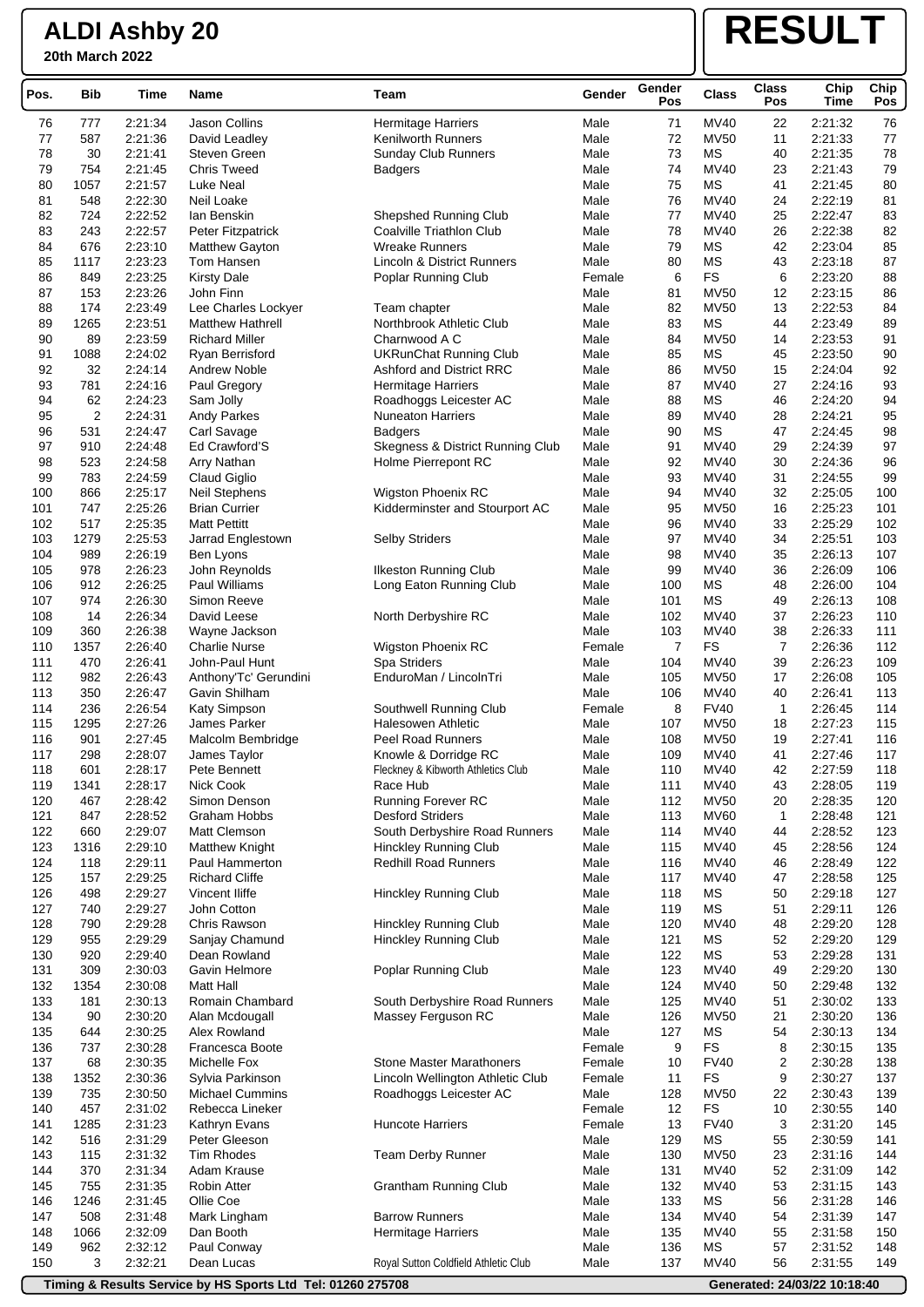**20th March 2022**

# **RESULT**

| Pos. | <b>Bib</b> | Time    | Name                        | Team                                | Gender | Gender<br>Pos | <b>Class</b>      | <b>Class</b><br>Pos | Chip<br><b>Time</b> | Chip<br>Pos |
|------|------------|---------|-----------------------------|-------------------------------------|--------|---------------|-------------------|---------------------|---------------------|-------------|
| 151  | 709        | 2:32:30 | Andy Harris                 | <b>Nuneaton Harriers</b>            | Male   | 138           | <b>MV50</b>       | 24                  | 2:32:20             | 154         |
| 152  | 899        | 2:32:35 | Amy Lowe                    | <b>Washlands Women Runners</b>      | Female | 14            | <b>FS</b>         | 11                  | 2:32:07             | 153         |
| 153  | 729        | 2:32:46 | Ashley Taylor               | <b>Badgers</b>                      | Male   | 139           | <b>MS</b>         | 58                  | 2:32:34             | 157         |
| 154  | 409        | 2:32:58 | Phill Tookey                |                                     | Male   | 140           | <b>MV40</b>       | 57                  | 2:32:56             | 160         |
| 155  | 675        | 2:33:04 | Steven Baggott              |                                     | Male   | 141           | MV40              | 58                  | 2:32:54             | 159         |
| 156  | 355        | 2:33:05 | Lee Axton                   |                                     | Male   | 142           | <b>MV50</b>       | 25                  | 2:32:05             | 152         |
| 157  | 961        | 2:33:06 | Kelsey Wiberley             | Spa Striders                        | Female | 15            | <b>FS</b>         | 12                  | 2:32:46             | 158         |
| 158  | 358        | 2:33:16 | <b>Guy Walton</b>           | Cobra Running & Triathlon Club      | Male   | 143           | <b>MS</b>         | 59                  | 2:32:23             | 155         |
| 159  | 569        | 2:33:17 | Laurentius Kauffeld         |                                     | Male   | 144           | <b>MS</b>         | 60                  | 2:32:02             | 151         |
| 160  | 1174       | 2:33:21 | Mark Wallace                |                                     | Male   | 145           | MV40              | 59                  | 2:33:16             | 162         |
| 161  | 497        | 2:33:22 | Tom Halcarz                 |                                     | Male   | 146           | <b>MS</b>         | 61                  | 2:33:06             | 161         |
| 162  | 1310       | 2:33:29 | Jonathan King               | <b>Nuneaton Harriers</b>            | Male   | 147           | <b>MS</b>         | 62                  | 2:33:18             | 163         |
| 163  | 312        | 2:33:31 | <b>Jason Tomkins</b>        | <b>Huncote Harriers</b>             | Male   | 148           | <b>MV40</b>       | 60                  | 2:33:27             | 164         |
| 164  | 53         | 2:33:38 | Duncan Foxon                | <b>MVH Tri Club</b>                 | Male   | 149           | MV40              | 61                  | 2:33:28             | 165         |
| 165  | 1249       | 2:33:49 | Craig Loach                 | Leicester Triathlon Club            | Male   | 150           | <b>MV50</b>       | 26                  | 2:33:36             | 167         |
| 166  | 1044       | 2:34:00 | Thomas Young                | <b>Redhill Road Runners</b>         | Male   | 151           | <b>MS</b>         | 63                  | 2:33:35             | 166         |
| 167  | 88         | 2:34:07 | <b>Grant Huddleston</b>     |                                     | Male   | 152           | MV40              | 62                  | 2:33:46             | 169         |
| 168  | 1307       | 2:34:11 | <b>Emily Taylor</b>         | <b>Belper Harriers</b>              | Female | 16            | <b>FS</b>         | 13                  | 2:32:30             | 156         |
| 169  | 582        | 2:34:28 | Lorna Muskett               | Fleckney & Kibworth Athletics Club  |        | 17            | <b>FV40</b>       | $\overline{4}$      | 2:34:10             | 171         |
|      |            |         |                             |                                     | Female |               |                   |                     |                     |             |
| 170  | 37         | 2:34:31 | Matt Leydon                 | Spa Striders                        | Male   | 153           | ΜS                | 64                  | 2:34:10             | 172         |
| 171  | 316        | 2:34:32 | Carolyn Wilkinson           | Spa Striders                        | Female | 18            | <b>FV50</b>       | 1                   | 2:34:11             | 173         |
| 172  | 638        | 2:34:34 | David Mccallum              |                                     | Male   | 154           | MV40              | 63                  | 2:33:59             | 170         |
| 173  | 45         | 2:34:46 | Kathryn Evans               | Roadhoggs Leicester AC              | Female | 19            | <b>FV40</b>       | 5                   | 2:33:45             | 168         |
| 174  | 883        | 2:34:53 | Hannah Costello             | Barlestone Saint Giles Running Club | Female | 20            | <b>FV40</b>       | 6                   | 2:34:27             | 174         |
| 175  | 431        | 2:35:00 | <b>Robert Smith</b>         | Holme Pierrepont RC                 | Male   | 155           | <b>MV50</b>       | 27                  | 2:34:38             | 175         |
| 176  | 704        | 2:35:12 | Chris Jekiel                | Holme Pierrepont RC                 | Male   | 156           | <b>MV50</b>       | 28                  | 2:34:49             | 176         |
| 177  | 823        | 2:35:22 | Lisa Chan                   | Holme Pierrepont RC                 | Female | 21            | <b>FV40</b>       | $\overline{7}$      | 2:34:59             | 177         |
| 178  | 1191       | 2:35:45 | Paul Shaw                   |                                     | Male   | 157           | MS                | 65                  | 2:35:29             | 179         |
| 179  | 862        | 2:35:58 | Joe Chick                   | <b>Kenilworth Runners</b>           | Male   | 158           | <b>MS</b>         | 66                  | 2:35:51             | 183         |
| 180  | 1069       | 2:35:59 | Ben Parker                  | Southwell Running Club              | Male   | 159           | <b>MV60</b>       | $\overline{2}$      | 2:35:38             | 180         |
| 181  | 1183       | 2:36:06 | Fiona Blagg                 | Macclesfield Harriers & AC          | Female | 22            | <b>FS</b>         | 14                  | 2:35:54             | 184         |
| 182  | 448        | 2:36:09 | Isabelle Van Heeswijk       | Derby Triathlon Club                | Female | 23            | <b>FS</b>         | 15                  | 2:36:00             | 185         |
| 183  | 388        | 2:36:20 | Nicola Chamberlain          | Kimberley & District Striders       | Female | 24            | <b>FV40</b>       | 8                   | 2:35:49             | 182         |
| 184  | 940        | 2:36:32 | Alessandro Ferrari          | Holme Pierrepont RC                 | Male   | 160           | MV40              | 64                  | 2:36:12             | 188         |
| 185  | 960        | 2:36:32 | Neil Yewman                 | Clowne Road Runners Club            | Male   | 161           | MV40              | 65                  | 2:36:24             | 191         |
| 186  | 176        | 2:36:34 | Gethyn Friswell             | Spa Striders                        | Male   | 162           | <b>MS</b>         | 67                  | 2:36:13             | 189         |
| 187  | 138        | 2:36:37 | <b>Andrew Carter</b>        | Midland Masters AC                  | Male   | 163           | <b>MV60</b>       | 3                   | 2:36:00             | 187         |
| 188  | 518        | 2:36:38 | Kate Southorn               |                                     | Female | 25            | <b>FV40</b>       | 9                   | 2:36:16             | 190         |
| 189  | 1234       | 2:36:47 | Paul Owen                   | 100 Marathon Club                   | Male   | 164           | <b>MV50</b>       | 29                  | 2:35:07             | 178         |
| 190  | 1111       | 2:36:59 | <b>Oliver Meek</b>          | Derwent Runners (Derby)             | Male   | 165           | <b>MS</b>         | 68                  | 2:36:00             | 186         |
| 191  | 1040       | 2:37:01 | Ciaran Talbot               |                                     | Male   | 166           | ΜS                | 69                  | 2:36:45             | 192         |
| 192  | 491        | 2:37:06 | Hannah Holliday             | <b>Steel City Striders RC</b>       | Female | 26            | <b>FV40</b>       | 10                  | 2:36:59             | 193         |
| 193  | 1017       | 2:37:08 | Mark Alldritt               | <b>Kenilworth Runners</b>           | Male   | 167           | <b>MV50</b>       | 30                  | 2:37:01             | 195         |
| 194  | 1259       | 2:37:12 | <b>Stefan Martin</b>        | <b>Badgers</b>                      | Male   | 168           | MV40              | 66                  | 2:37:00             | 194         |
| 195  | 43         | 2:37:16 | David White                 | Roadhoggs Leicester AC              | Male   | 169           | <b>MV40</b>       | 67                  | 2:35:48             | 181         |
| 196  | 1233       | 2:37:17 | <b>Andrew Powell</b>        |                                     | Male   | 170           | MV40              | 68                  | 2:37:09             | 196         |
| 197  | 15         | 2:37:22 | Jenna Townend               | Poplar Running Club                 | Female | 27            | <b>FS</b>         | 16                  | 2:37:10             | 197         |
| 198  | 482        | 2:37:25 | James Ede                   |                                     | Male   | 171           | <b>MS</b>         | 70                  | 2:37:17             | 198         |
|      |            |         |                             |                                     |        |               |                   |                     |                     |             |
| 199  | 1358       | 2:37:30 | Gary Lowe<br>William Croson |                                     | Male   | 172           | MV40<br><b>MS</b> | 69                  | 2:37:25             | 199         |
| 200  | 969        | 2:37:54 |                             |                                     | Male   | 173           |                   | 71                  | 2:37:37             | 200         |
| 201  | 775        | 2:37:55 | <b>Alastair Orencas</b>     |                                     | Male   | 174           | MV40              | 70                  | 2:37:51             | 204         |
| 202  | 882        | 2:37:57 | <b>Chris Cotton</b>         | <b>Heanor Running Club</b>          | Male   | 175           | <b>MV40</b>       | 71                  | 2:37:43             | 203         |
| 203  | 248        | 2:38:03 | Janet Atkinson              | Holme Pierrepont RC                 | Female | 28            | <b>FV50</b>       | $\overline{2}$      | 2:37:39             | 201         |
| 204  | 436        | 2:38:03 | Emma Cupitt                 | Holme Pierrepont RC                 | Female | 29            | <b>FV40</b>       | 11                  | 2:37:39             | 202         |
| 205  | 1045       | 2:38:20 | James Millington            | <b>Burntwood Triathlon Club</b>     | Male   | 176           | <b>MV50</b>       | 31                  | 2:38:10             | 205         |
| 206  | 749        | 2:38:31 | Simon Barnes                | <b>Beeston AC</b>                   | Male   | 177           | <b>MV50</b>       | 32                  | 2:38:18             | 207         |
| 207  | 464        | 2:38:36 | Darren Huggins              |                                     | Male   | 178           | MV40              | 72                  | 2:38:11             | 206         |
| 208  | 354        | 2:38:43 | Adrian Leigh                | <b>Hatton Darts</b>                 | Male   | 179           | <b>MV50</b>       | 33                  | 2:38:31             | 208         |
| 209  | 373        | 2:38:43 | Paul Robinson               |                                     | Male   | 180           | MS                | 72                  | 2:38:37             | 211         |
| 210  | 794        | 2:38:52 | Lisa Jayne Arscott          | City of Birmingham Striders         | Female | 30            | <b>FV40</b>       | 12                  | 2:38:32             | 209         |
| 211  | 1271       | 2:39:01 | <b>Ethan Taylor</b>         | Renegade Runners                    | Male   | 181           | MS                | 73                  | 2:38:55             | 214         |
| 212  | 146        | 2:39:05 | Ben Cohen                   | Spa Striders                        | Male   | 182           | <b>MV40</b>       | 73                  | 2:38:43             | 212         |
| 213  | 612        | 2:39:16 | Andy Parsons                | Nottingham Triathlon Club           | Male   | 183           | <b>MV50</b>       | 34                  | 2:38:46             | 213         |
| 214  | 610        | 2:39:21 | Jon Richardson              | <b>Barrow Runners</b>               | Male   | 184           | MV40              | 74                  | 2:38:32             | 210         |
| 215  | 487        | 2:39:37 | Gareth Mills                |                                     | Male   | 185           | MV40              | 75                  | 2:39:17             | 216         |
| 216  | 324        | 2:39:43 | Andy Wilford                | <b>Huncote Harriers</b>             | Male   | 186           | <b>MV60</b>       | 4                   | 2:39:40             | 218         |
| 217  | 453        | 2:39:45 | Raj Kakar                   | <b>Wreake Runners</b>               | Male   | 187           | <b>MS</b>         | 74                  | 2:39:11             | 215         |
| 218  | 86         | 2:39:50 | Laura Bentley               | Poplar Running Club                 | Female | 31            | <b>FS</b>         | 17                  | 2:39:38             | 217         |
| 219  | 371        | 2:40:12 | Paul Holdich                | <b>West End Runners</b>             | Male   | 188           | <b>MV50</b>       | 35                  | 2:39:48             | 219         |
| 220  | 529        | 2:40:38 | David Mowbray               | Wymeswold RC                        | Male   | 189           | <b>MV50</b>       | 36                  | 2:40:13             | 220         |
| 221  | 330        | 2:40:41 | Emma Brewin                 | Fareham Running Club                | Female | 32            | <b>FS</b>         | 18                  | 2:40:15             | 221         |
| 222  | 1099       | 2:40:43 | Ross Campbell               |                                     | Male   | 190           | <b>MS</b>         | 75                  | 2:40:41             | 224         |
| 223  | 1097       | 2:40:43 | <b>Molly Smart</b>          |                                     | Female | 33            | <b>FS</b>         | 19                  | 2:40:42             | 225         |
| 224  | 520        | 2:40:45 | David Sanders               | Holme Pierrepont RC                 | Male   | 191           | MV40              | 76                  | 2:40:20             | 222         |
| 225  | 231        | 2:40:48 | Stu Lees                    | <b>Tommy Tankers</b>                | Male   | 192           | <b>MV40</b>       | 77                  | 2:40:30             | 223         |
|      |            |         |                             |                                     |        |               |                   |                     |                     |             |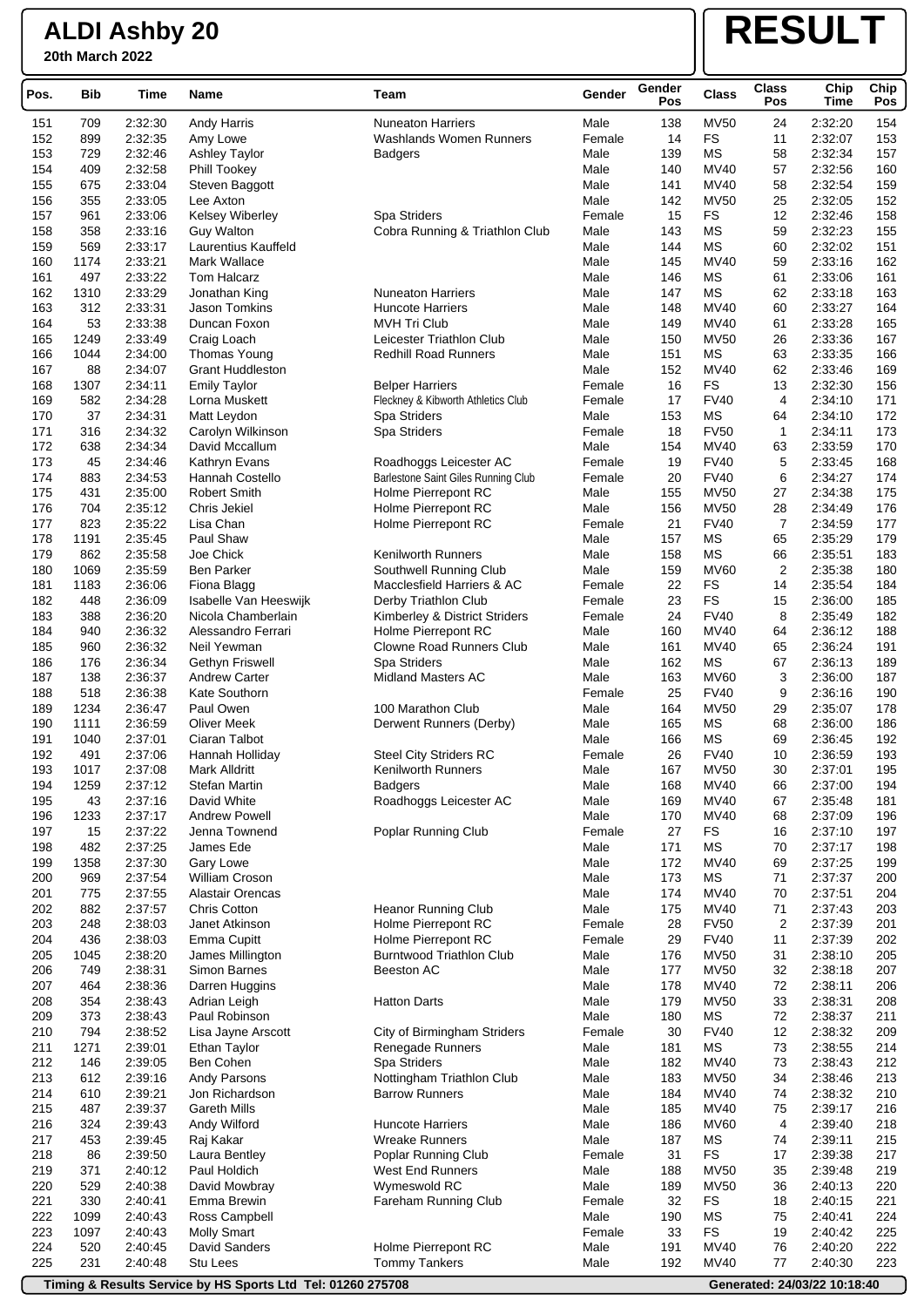**20th March 2022**

### **RESULT**

| Pos.       | <b>Bib</b>  | Time               | Name                              | Team                                           | Gender         | Gender<br>Pos | Class                      | <b>Class</b><br>Pos | Chip<br>Time       | Chip<br>Pos |
|------------|-------------|--------------------|-----------------------------------|------------------------------------------------|----------------|---------------|----------------------------|---------------------|--------------------|-------------|
| 226        | 809         | 2:41:06            | Lee Francis                       | <b>Ilkeston Running Club</b>                   | Male           | 193           | <b>MS</b>                  | 76                  | 2:40:52            | 226         |
| 227        | 695         | 2:41:24            | Gareth Mcguire                    | Coalville Triathlon Club                       | Male           | 194           | <b>MV40</b>                | 78                  | 2:40:54            | 227         |
| 228        | 1029        | 2:41:24            | Peter Barzetovic                  | <b>Nuneaton Harriers</b>                       | Male           | 195           | <b>MV60</b>                | 5                   | 2:40:59            | 228         |
| 229        | 1146        | 2:41:26            | James Dewis                       | <b>Badgers</b>                                 | Male           | 196           | <b>MV50</b>                | 37                  | 2:41:14            | 230         |
| 230        | 143         | 2:41:28            | Nicola Evans                      |                                                | Female         | 34            | <b>FV40</b>                | 13                  | 2:41:18            | 231         |
| 231        | 1213        | 2:41:56            | Rob Ball                          | Ashbourne Running Club                         | Male           | 197           | <b>MS</b>                  | 77                  | 2:41:38            | 233         |
| 232        | 233         | 2:41:58            | Andy Mandefield                   | New <sub>2tri</sub>                            | Male           | 198           | МS                         | 78                  | 2:41:43            | 234         |
| 233        | 75          | 2:42:06            | Heidi Josephs                     | Lonely Goat RC                                 | Female         | 35            | <b>FV40</b>                | 14                  | 2:41:07            | 229         |
| 234        | 995         | 2:42:27            | <b>Alison Barrett</b>             | <b>Steel City Striders</b>                     | Female         | 36            | <b>FV40</b>                | 15                  | 2:42:15            | 235         |
| 235        | 36          | 2:42:38            | <b>Nathan Fellows</b>             | <b>UKRunChat Running Club</b>                  | Male           | 199           | МS                         | 79                  | 2:41:31            | 232         |
| 236        | 295         | 2:42:48            | Jonathan Hughes                   | Long Eaton Running Club                        | Male           | 200           | <b>MV50</b>                | 38                  | 2:42:30            | 236         |
| 237        | 270         | 2:42:48            | Sean Matthews                     | Long Eaton Running Club                        | Male           | 201           | <b>MV50</b>                | 39                  | 2:42:30            | 237         |
| 238        | 1201        | 2:42:56            | David Cross                       | Beeston AC                                     | Male           | 202           | <b>MS</b>                  | 80                  | 2:42:43            | 241         |
| 239        | 342         | 2:42:58            | Anthony Ison                      | <b>Stilton Striders</b>                        | Male           | 203           | <b>MS</b>                  | 81                  | 2:42:34            | 238         |
| 240        | 538         | 2.43.06            | Mark Allen                        | <b>Bournville Harriers</b>                     | Male           | 204           | <b>MV40</b>                | 79                  | 2:42:52            | 244         |
| 241        | 1292        | 2:43:12            | Ben Booth                         |                                                | Male           | 205           | <b>MV40</b>                | 80                  | 2:42:36            | 239         |
| 242        | 1089        | 2:43:12            | Agne Virsilaite                   |                                                | Female         | 37            | FS                         | 20                  | 2:42:43            | 240         |
| 243        | 851         | 2:43:14            | Rob Macdonald                     | Holme Pierrepont RC                            | Male           | 206           | <b>MS</b>                  | 82                  | 2:42:52            | 243         |
| 244        | 253         | 2:43:25            | <b>Alexander Dutton</b>           |                                                | Male           | 207           | <b>MV40</b>                | 81                  | 2:43:06            | 245         |
| 245        | 120         | 2:43:41            | Mark Hulands                      | Rolls Royce Harriers                           | Male           | 208           | <b>MV60</b>                | 6                   | 2:43:32            | 251         |
| 246        | 16          | 2:43:42            | Rebecca Forrester                 | <b>Stilton Striders</b>                        | Female         | 38            | <b>FV40</b>                | 16                  | 2:43:20            | 247         |
| 247        | 327         | 2.43.49            | <b>Katie Dennis</b>               | South Derbyshire Road Runners                  | Female         | 39            | <b>FS</b>                  | 21                  | 2:43:31            | 250         |
| 248        | 111         | 2:43:50            | David Green                       | South Derbyshire Road Runners                  | Male           | 209           | ΜS                         | 83                  | 2:43:32            | 252         |
| 249        | 473         | 2:43:50            | Paul Lemmey                       |                                                | Male           | 210           | <b>MV40</b>                | 82                  | 2:43:27            | 248         |
| 250        | 594         | 2:43:53            | Matt Richardson                   | Coalville Triathlon Club                       | Male           | 211           | MV40                       | 83                  | 2:43:45            | 255         |
| 251        | 1059        | 2:43:59            | Kian Guerzoni                     | Shepshed Running Club                          | Male           | 212           | <b>MS</b>                  | 84                  | 2:43:20            | 246         |
| 252        | 332         | 2:44:05            | Susan Cox                         | Spa Striders                                   | Female         | 40            | <b>FV50</b>                | 3<br>$\overline{7}$ | 2:43:45            | 254         |
| 253        | 1262        | 2:44:06            | <b>Brian Swindell</b>             | <b>Chesapeake Road Runners</b>                 | Male           | 213           | <b>MV60</b><br><b>MV40</b> |                     | 2:43:29            | 249         |
| 254<br>255 | 727<br>1256 | 2:44:07<br>2:44:10 | Will Whittell<br>Michael Poultney |                                                | Male<br>Male   | 214<br>215    | <b>MS</b>                  | 84<br>85            | 2:43:53<br>2:43:56 | 257<br>258  |
| 256        | 939         | 2:44:11            | <b>Alison Atkins</b>              |                                                | Female         | 41            | <b>FV40</b>                | 17                  | 2:43:45            | 253         |
| 257        | 913         | 2:44:19            | <b>Anthony Davis</b>              | <b>Hinckley Running Club</b>                   | Male           | 216           | <b>MV60</b>                | 8                   | 2:43:49            | 256         |
| 258        | 399         | 2:44:20            | <b>Richard Beattie</b>            | <b>Kenilworth Runners</b>                      | Male           | 217           | <b>MV50</b>                | 40                  | 2:44:01            | 260         |
| 259        | 348         | 2:44:21            | Greeba Heard                      | <b>Stilton Striders</b>                        | Female         | 42            | <b>FV50</b>                | 4                   | 2:42:46            | 242         |
| 260        | 140         | 2:44:24            | Penny Masser                      | <b>Hinckley Running Club</b>                   | Female         | 43            | <b>FV50</b>                | 5                   | 2:43:59            | 259         |
| 261        | 121         | 2:44:25            | <b>Richard Van Rennes</b>         |                                                | Male           | 218           | <b>MV40</b>                | 85                  | 2:44:13            | 263         |
| 262        | 558         | 2:44:25            | <b>Justin Mullis</b>              | NUNEATON TRIATHLON CLUB                        | Male           | 219           | <b>MV40</b>                | 86                  | 2:44:15            | 265         |
| 263        | 1024        | 2:44:28            | Dave Burton                       |                                                | Male           | 220           | <b>MS</b>                  | 86                  | 2:44:11            | 261         |
| 264        | 626         | 2:44:28            | Duane Daugherty                   | 100 Marathon Club                              | Male           | 221           | <b>MV60</b>                | 9                   | 2:44:23            | 268         |
| 265        | 446         | 2:44:29            | <b>Tasha Chandler</b>             | <b>SE Fitness</b>                              | Female         | 44            | <b>FS</b>                  | 22                  | 2:44:14            | 264         |
| 266        | 819         | 2:44:30            | Darren Cresswell                  | <b>Hermitage Harriers</b>                      | Male           | 222           | <b>MV40</b>                | 87                  | 2:44:19            | 267         |
| 267        | 59          | 2:44:35            | <b>Alice Carter</b>               | Lincs Run Club                                 | Female         | 45            | FS                         | 23                  | 2:44:15            | 266         |
| 268        | 125         | 2:45:04            | Susan Karmazyn                    | Holme Pierrepont RC                            | Female         | 46            | <b>FV50</b>                | 6                   | 2:44:39            | 269         |
| 269        | 84          | 2:45:12            | Jonathan Strong                   | Hinckley Running Club                          | Male           | 223           | <b>MS</b>                  | 87                  | 2:44:42            | 270         |
| 270        | 1250        | 2:45:18            | <b>Martin Renfrey</b>             | Squirrels                                      | Male           | 224           | <b>MV40</b>                | 88                  | 2:44:44            | 271         |
| 271        | 318         | 2:45:22            | Wayne Repton                      | <b>Badgers</b>                                 | Male           | 225           | <b>MV40</b>                | 89                  | 2:44:51            | 272         |
| 272        | 902         | 2:45:28            | Zoe Attenborough                  | Kimberley & District Striders                  | Female         | 47            | <b>FS</b>                  | 24                  | 2:44:57            | 273         |
| 273        | 419         | 2:45:36            | Penny Rusbridge                   | <b>Kenilworth Runners</b>                      | Female         | 48            | <b>FV40</b>                | 18                  | 2:45:29            | 278         |
| 274        | 597         | 2:45:42            | Katherine Hall                    | Southwell Running Club                         | Female         | 49            | FS                         | 25                  | 2:45:13            | 275         |
| 275        | 195         | 2:45:51            | Eva Morant                        | <b>Beaumont RC</b>                             | Female         | 50            | <b>FV40</b>                | 19                  | 2:45:19            | 276         |
| 276        | 196         | 2:45:52            | Vince Frain                       | <b>Beaumont RC</b>                             | Male           | 226           | <b>MV50</b>                | 41                  | 2:45:20            | 277         |
| 277        | 1144        | 2.45.54            | Andy Taylor                       | Road Runners Club                              | Male           | 227           | <b>MV50</b>                | 42                  | 2:45:48            | 283         |
| 278        | 850         | 2.46:01            | Ben Jeays                         | Beeston AC                                     | Male           | 228           | <b>MV40</b>                | 90                  | 2:45:05            | 274         |
| 279        | 577         | 2.46.06            | Shaun Weston                      | Hermitage Harriers                             | Male           | 229           | ΜS                         | 88                  | 2:45:39            | 280         |
| 280        | 107         | 2:46:10            | Vicki Lowe                        | <b>Stilton Striders</b>                        | Female         | 51            | <b>FV50</b>                | $\overline{7}$      | 2:45:35            | 279         |
| 281        | 791         | 2:46:13            | Hannah Crawley                    |                                                | Female         | 52            | FS                         | 26                  | 2:45:45            | 281         |
| 282        | 1107        | 2:46:14            | <b>Suzanne Combes</b>             | Lonely Goat RC                                 | Female         | 53            | <b>FV40</b>                | 20                  | 2:45:52            | 284         |
| 283        | 439         | 2:46:14            | <b>Maddie Sutton</b>              |                                                | Female         | 54            | FS                         | 27                  | 2:44:11            | 262         |
| 284        | 284         | 2:46:16            | Lewis Adams                       |                                                | Male           | 230           | <b>MS</b>                  | 89                  | 2:46:00            | 286         |
| 285        | 1058        | 2.46.35            | David Harris-Watkins              |                                                | Male           | 231           | МS                         | 90                  | 2:46:17            | 287         |
| 286        | 333         | 2:46:36            | <b>Richard Clarke</b>             | <b>Kenilworth Runners</b>                      | Male           | 232           | MV40                       | 91                  | 2:46:17            | 288         |
| 287        | 952         | 2.46.45            | <b>Steve Lever</b>                | Beeston AC                                     | Male           | 233           | <b>MV40</b>                | 92                  | 2:45:48            | 282         |
| 288        | 73          | 2.46.49            | Paul Glover                       | South Derbyshire Road Runners                  | Male           | 234           | <b>MV50</b>                | 43                  | 2:46:33            | 289         |
| 289        | 1155        | 2:46:54            | Hayley Abraham                    | Roadhoggs Leicester AC                         | Female         | 55            | FS                         | 28                  | 2:46:37            | 290         |
| 290        | 946         | 2:47:04            | Louise Mason                      | Hermitage Harriers                             | Female         | 56            | <b>FV50</b>                | 8                   | 2:46:53            | 294         |
| 291        | 429         | 2.47:05            | Daniel Lawrence                   | <b>Kenilworth Runners</b>                      | Male           | 235           | <b>MV50</b>                | 44                  | 2:46:45            | 291         |
| 292        | 114         | 2.47:11            | Roy Young                         | <b>Eye Community Runners</b>                   | Male           | 236           | <b>MV60</b>                | 10                  | 2:46:48            | 292         |
| 293        | 945         | 2:47:14            | Zoe Moore                         | Massey Ferguson RC                             | Female         | 57            | <b>FV40</b>                | 21                  | 2:46:51            | 293         |
| 294        | 947         | 2.47.17            | Katie Hill                        | <b>Birstall RC</b>                             | Female         | 58            | FS                         | 29                  | 2:46:54            | 295         |
| 295        | 229         | 2.47.29            | Joanne Diffey                     | Lincoln Wellington Athletic Club               | Female         | 59            | <b>FV50</b>                | 9                   | 2:47:21            | 300         |
| 296        | 175         | 2.47.41            | Michael Gilbride<br>Katie Howard  | Birmingham Running Athletics & Tri Club (BRAT) | Male           | 237           | <b>MV50</b>                | 45                  | 2:47:33            | 304         |
| 297<br>298 | 300<br>1286 | 2.47.48<br>2:48:00 | John Horobin                      | <b>Huncote Harriers</b>                        | Female<br>Male | 60<br>238     | <b>FV40</b><br><b>MS</b>   | 22<br>91            | 2:45:55<br>2:47:54 | 285<br>306  |
| 299        | 1264        | 2:48:10            | <b>Clive Poole</b>                | Gloucester AC                                  | Male           | 239           | <b>MV50</b>                | 46                  | 2:47:07            | 296         |
| 300        | 1266        | 2:48:10            | Katie Davenport                   | Gloucester AC                                  | Female         | 61            | FS                         | 30                  | 2:47:07            | 297         |
|            |             |                    |                                   |                                                |                |               |                            |                     |                    |             |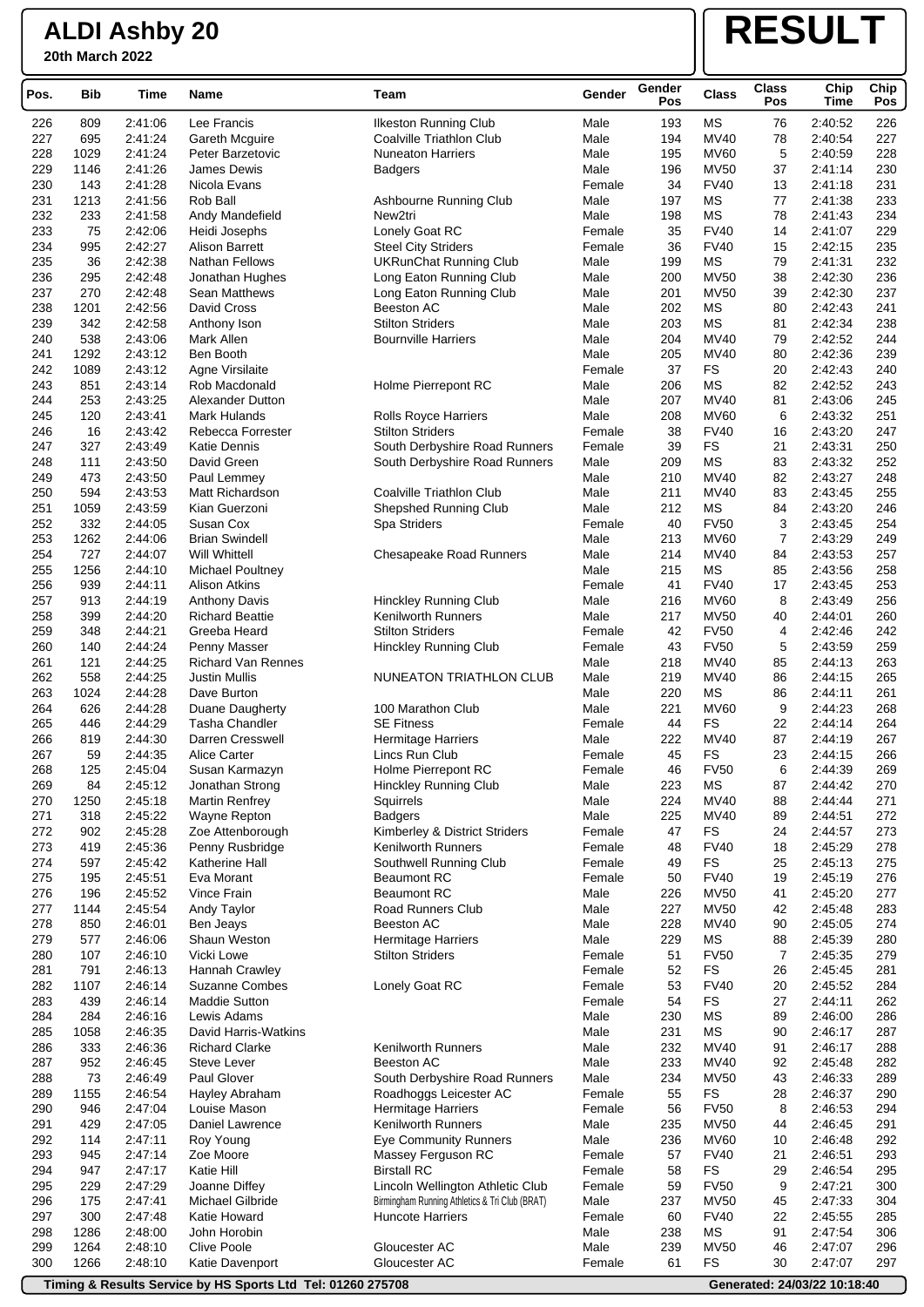**20th March 2022**

# **RESULT**

| Pos.       | <b>Bib</b>  | Time               | Name                                     | Team                                               | Gender         | Gender<br>Pos | Class                      | <b>Class</b><br>Pos | Chip<br>Time       | $\overline{Chip}$<br>Pos |
|------------|-------------|--------------------|------------------------------------------|----------------------------------------------------|----------------|---------------|----------------------------|---------------------|--------------------|--------------------------|
| 301        | 842         | 2:48:12            | Joshua Houlden                           |                                                    | Male           | 240           | <b>MS</b>                  | 92                  | 2:47:38            | 305                      |
| 302        | 79          | 2:48:27            | <b>Tracey Glover</b>                     | South Derbyshire Road Runners                      | Female         | 62            | <b>FV50</b>                | 10                  | 2:48:11            | 308                      |
| 303        | 1222        | 2:48:28            | David Busst                              |                                                    | Male           | 241           | <b>MV60</b>                | 11                  | 2:47:30            | 302                      |
| 304        | 1224        | 2:48:29            | <b>Thomas Busst</b>                      |                                                    | Male           | 242           | <b>MS</b>                  | 93                  | 2:47:31            | 303                      |
| 305        | 1087        | 2:48:50            | <b>Robert Hennefer</b>                   |                                                    | Male           | 243           | MV40                       | 93                  | 2:48:22            | 310                      |
| 306        | 1112        | 2:48:52            | Alec Maclean                             | <b>Beeston AC</b>                                  | Male           | 244           | <b>MV50</b>                | 47                  | 2:48:06            | 307                      |
| 307        | 352         | 2:48:57            | <b>Richard Brown</b>                     | <b>Belper Harriers</b>                             | Male           | 245           | MV40                       | 94                  | 2:48:54            | 313                      |
| 308        | 1138        | 2:49:11            | Sophie Arkinstall-Doyle                  | Jelly Legs Running Club                            | Female         | 63            | <b>FS</b>                  | 31                  | 2:49:00            | 315                      |
| 309        | 247         | 2:49:12            | <b>Gareth Stevens</b>                    |                                                    | Male           | 246           | <b>MS</b>                  | 94                  | 2:48:53            | 312                      |
| 310<br>311 | 583<br>56   | 2:49:12<br>2:49:14 | Noel Henderson<br><b>Gareth Wilkins</b>  | Newark Striders Running Club<br><b>Beaumont RC</b> | Male<br>Male   | 247<br>248    | <b>MV60</b><br><b>MV50</b> | 12<br>48            | 2:47:20<br>2:48:25 | 299<br>311               |
| 312        | 1084        | 2:49:14            | Darren Hunt                              |                                                    | Male           | 249           | <b>MV50</b>                | 49                  | 2:47:14            | 298                      |
| 313        | 977         | 2:49:19            | Aaron Morgan                             |                                                    | Male           | 250           | <b>MS</b>                  | 95                  | 2:48:57            | 314                      |
| 314        | 691         | 2:49:22            | Paul Richardson                          |                                                    | Male           | 251           | <b>MV50</b>                | 50                  | 2:47:22            | 301                      |
| 315        | 932         | 2:49:28            | Andrew Goodwin                           |                                                    | Male           | 252           | MV40                       | 95                  | 2:49:03            | 317                      |
| 316        | 246         | 2:49:34            | <b>Robert Smith</b>                      | Barlestone Saint Giles Running Club                | Male           | 253           | <b>MS</b>                  | 96                  | 2:49:00            | 316                      |
| 317        | 315         | 2:49:59            | <b>Steve White</b>                       | Newark Striders Running Club                       | Male           | 254           | <b>MV40</b>                | 96                  | 2:48:13            | 309                      |
| 318        | 549         | 2:50:01            | <b>Vicky Driscoll</b>                    | <b>Hermitage Harriers</b>                          | Female         | 64            | <b>FV40</b>                | 23                  | 2:49:23            | 319                      |
| 319        | 267         | 2:50:02            | Duncan Ford                              | Hermitage Harriers                                 | Male           | 255           | <b>MV40</b>                | 97                  | 2:50:02            | 325                      |
| 320        | 415         | 2:50:04            | <b>Matthew Bushell</b>                   | Poplar Running Club                                | Male           | 256           | <b>MS</b>                  | 97                  | 2:49:52            | 322                      |
| 321        | 1216        | 2:50:06            | Sue Leonard                              | Massey Ferguson RC                                 | Female         | 65            | <b>FV50</b>                | 11                  | 2:49:43            | 321                      |
| 322<br>323 | 1124<br>554 | 2:50:13<br>2:50:21 | <b>Fliss Bird</b><br>Pawel Mazur         | Pocklington Runners                                | Female<br>Male | 66<br>257     | <b>FS</b><br><b>MS</b>     | 32<br>98            | 2:50:04<br>2:50:11 | 326<br>328               |
| 324        | 593         | 2:50:22            | Daniel Davey                             | Dudley Kingswinford RC                             | Male           | 258           | <b>MV40</b>                | 98                  | 2:50:06            | 327                      |
| 325        | 159         | 2:50:22            | Michelle Hutton                          | Spa Striders                                       | Female         | 67            | <b>FV40</b>                | 24                  | 2:49:23            | 318                      |
| 326        | 779         | 2:50:24            | Alex Quinn                               | Spa Striders                                       | Female         | 68            | <b>FV40</b>                | 25                  | 2:49:24            | 320                      |
| 327        | 447         | 2:50:36            | Paula Jennings                           | <b>Huncote Harriers</b>                            | Female         | 69            | <b>FV40</b>                | 26                  | 2:50:00            | 323                      |
| 328        | 1220        | 2:50:43            | Kimberley Bateman                        | Hillsborough & Rivelin Running Club                | Female         | 70            | <b>FS</b>                  | 33                  | 2:50:01            | 324                      |
| 329        | 845         | 2:50:44            | Elisa Whittlestone                       | <b>Birstall RC</b>                                 | Female         | 71            | <b>FV50</b>                | 12                  | 2:50:21            | 330                      |
| 330        | 325         | 2:50:45            | <b>Bill Gutheridge</b>                   | <b>Badgers</b>                                     | Male           | 259           | <b>MV40</b>                | 99                  | 2:50:12            | 329                      |
| 331        | 290         | 2:51:02            | Andrew Quinn                             | Springfield Striders RC                            | Male           | 260           | <b>MV50</b>                | 51                  | 2:50:47            | 335                      |
| 332        | 1199        | 2:51:09            | <b>Molly Sims</b>                        | Massey Ferguson RC                                 | Female         | 72            | <b>FS</b>                  | 34                  | 2:50:46            | 334                      |
| 333        | 1306        | 2:51:13            | <b>Richard Russell</b>                   | <b>Team NHS</b>                                    | Male           | 261           | <b>MS</b>                  | 99                  | 2:50:53            | 339                      |
| 334        | 1228        | 2:51:13            | <b>Gary Mcginty</b>                      |                                                    | Male           | 262           | <b>MV50</b>                | 52                  | 2:50:27            | 332                      |
| 335<br>336 | 500<br>142  | 2:51:18<br>2:51:20 | <b>Richard Harland</b><br>David Pettifer | <b>Kenilworth Runners</b>                          | Male<br>Male   | 263<br>264    | MV40<br><b>MV70</b>        | 100<br>$\mathbf{1}$ | 2:50:54<br>2:51:12 | 340<br>344               |
| 337        | 1170        | 2:51:28            | Dennis Holmes                            | <b>Matlock Athletic Club</b>                       | Male           | 265           | <b>MV50</b>                | 53                  | 2:51:11            | 343                      |
| 338        | 1008        | 2:51:29            | <b>Stuart Andrews</b>                    |                                                    | Male           | 266           | MV40                       | 101                 | 2:51:08            | 342                      |
| 339        | 365         | 2:51:30            | Jude Glynn                               | <b>Bournville Harriers</b>                         | Female         | 73            | <b>FV50</b>                | 13                  | 2:51:17            | 346                      |
| 340        | 604         | 2:51:33            | <b>Clare Surrell</b>                     | <b>Huncote Harriers</b>                            | Female         | 74            | <b>FV40</b>                | 27                  | 2:50:48            | 337                      |
| 341        | 154         | 2:51:45            | Lisa Jones                               | <b>Beeston AC</b>                                  | Female         | 75            | <b>FV50</b>                | 14                  | 2:50:48            | 336                      |
| 342        | 696         | 2:51:45            | Salome Maybanks                          | <b>Beeston AC</b>                                  | Female         | 76            | <b>FV40</b>                | 28                  | 2:50:48            | 338                      |
| 343        | 595         | 2:51:51            | Shaun Wootton                            | <b>Sneyd Striders</b>                              | Male           | 267           | <b>MV50</b>                | 54                  | 2:50:26            | 331                      |
| 344        | 277         | 2:52:03            | <b>Scott Armston</b>                     | Hermitage Harriers                                 | Male           | 268           | <b>MS</b>                  | 100                 | 2:51:36            | 350                      |
| 345        | 1219        | 2:52:03            | Emma Palmer                              | Hillsborough & Rivelin Running Club                | Female         | 77            | <b>FV40</b>                | 29                  | 2:51:35            | 349                      |
| 346        | 456         | 2:52:07            | Andrew Johnston                          |                                                    | Male           | 269           | <b>MV50</b>                | 55                  | 2:51:32            | 348                      |
| 347<br>348 | 1284<br>421 | 2:52:16<br>2:52:18 | Amanda Green<br>Simon Palmer             |                                                    | Female<br>Male | 78<br>270     | FS<br><b>MV50</b>          | 35<br>56            | 2:51:48<br>2:51:24 | 351<br>347               |
| 349        | 837         | 2:52:19            | Stephen Hutton                           | Newark Striders Running Club<br><b>Birstall RC</b> | Male           | 271           | <b>MV50</b>                | 57                  | 2:51:56            | 353                      |
| 350        | 877         | 2:52:22            | Harry Rimmington                         | Barlestone Saint Giles Running Club                | Male           | 272           | <b>MS</b>                  | 101                 | 2:51:55            | 352                      |
| 351        | 928         | 2:52:23            | Tom Godfrey                              | Mickleover Running Club                            | Male           | 273           | <b>MS</b>                  | 102                 | 2:50:57            | 341                      |
| 352        | 1280        | 2:52:28            | John Egginton                            |                                                    | Male           | 274           | <b>MS</b>                  | 103                 | 2:50:28            | 333                      |
| 353        | 144         | 2.52.33            | Simone Goller                            |                                                    | Female         | 79            | <b>FV50</b>                | 15                  | 2:52:08            | 354                      |
| 354        | 123         | 2:52:41            | Alex Brown                               |                                                    | Male           | 275           | MV40                       | 102                 | 2:52:27            | 357                      |
| 355        | 468         | 2:52:47            | Ian Matthews                             |                                                    | Male           | 276           | MV40                       | 103                 | 2:52:31            | 358                      |
| 356        | 992         | 2:52:57            | Doug Ward                                |                                                    | Male           | 277           | <b>MV50</b>                | 58                  | 2:51:16            | 345                      |
| 357        | 596         | 2:52:58            | Darren Russell                           |                                                    | Male           | 278           | <b>MV50</b>                | 59                  | 2:52:16            | 356                      |
| 358        | 495         | 2:53:15            | Ray Selwood                              | Dudley Kingswinford RC                             | Male           | 279           | MV40                       | 104                 | 2:52:40            | 359                      |
| 359        | 690         | 2:53:16            | Laura Mills                              | <b>Barrow Runners</b>                              | Female         | 80            | FS                         | 36                  | 2:53:02            | 364                      |
| 360<br>361 | 1179<br>923 | 2:53:30<br>2:53:32 | Cirhan Truswell<br><b>Andrew Groves</b>  | Squirrels                                          | Female<br>Male | 81<br>280     | <b>FS</b><br>MV40          | 37<br>105           | 2:52:56<br>2:53:17 | 360<br>367               |
| 362        | 151         | 2:53:35            | Karl Gibson                              |                                                    | Male           | 281           | <b>MV40</b>                | 106                 | 2:52:15            | 355                      |
| 363        | 1027        | 2:53:36            | Will Burton                              |                                                    | Male           | 282           | <b>MS</b>                  | 104                 | 2:53:17            | 368                      |
| 364        | 748         | 2:53:39            | Steve Dunstan                            | Desborough & Rothwell Running Club                 | Male           | 283           | <b>MV50</b>                | 60                  | 2:53:25            | 369                      |
| 365        | 1173        | 2:53:41            | Jonathan Wintle                          |                                                    | Male           | 284           | MV40                       | 107                 | 2:52:58            | 362                      |
| 366        | 465         | 2:53:46            | Alison Court                             | <b>Wreake Runners</b>                              | Female         | 82            | <b>FV40</b>                | 30                  | 2:53:12            | 366                      |
| 367        | 619         | 2:53:59            | <b>Christopher Merrick</b>               | Squirrels                                          | Male           | 285           | <b>MV50</b>                | 61                  | 2:53:45            | 372                      |
| 368        | 584         | 2:54:05            | <b>Rachel Hall</b>                       | Squirrels                                          | Female         | 83            | <b>FV40</b>                | 31                  | 2:53:31            | 370                      |
| 369        | 54          | 2:54:06            | Patricia Holland                         | Hinckley Running Club                              | Female         | 84            | <b>FV40</b>                | 32                  | 2:53:43            | 371                      |
| 370        | 396         | 2:54:10            | Angus O'Connor                           |                                                    | Male           | 286           | <b>MV50</b>                | 62                  | 2:52:58            | 361                      |
| 371        | 834         | 2:54:14            | Rachel Lee                               | Erewash Valley RC                                  | Female         | 85            | <b>FV40</b>                | 33                  | 2:54:04            | 377                      |
| 372<br>373 | 782<br>818  | 2:54:21<br>2:54:22 | Sarah Pallett<br>Darren Cox              | <b>Sneyd Striders</b>                              | Female<br>Male | 86<br>287     | <b>FS</b><br>MV40          | 38                  | 2:53:00<br>2:53:06 | 363<br>365               |
| 374        | 789         | 2:54:30            | Lisa Doyle                               | Kings Heath RC - The Lions<br>Redhill Road Runners | Female         | 87            | <b>FV40</b>                | 108<br>34           | 2:54:03            | 376                      |
| 375        | 1038        | 2:54:34            | <b>Robert Crow</b>                       | <b>Badgers</b>                                     | Male           | 288           | <b>MV50</b>                | 63                  | 2:53:59            | 375                      |
|            |             |                    |                                          |                                                    |                |               |                            |                     |                    |                          |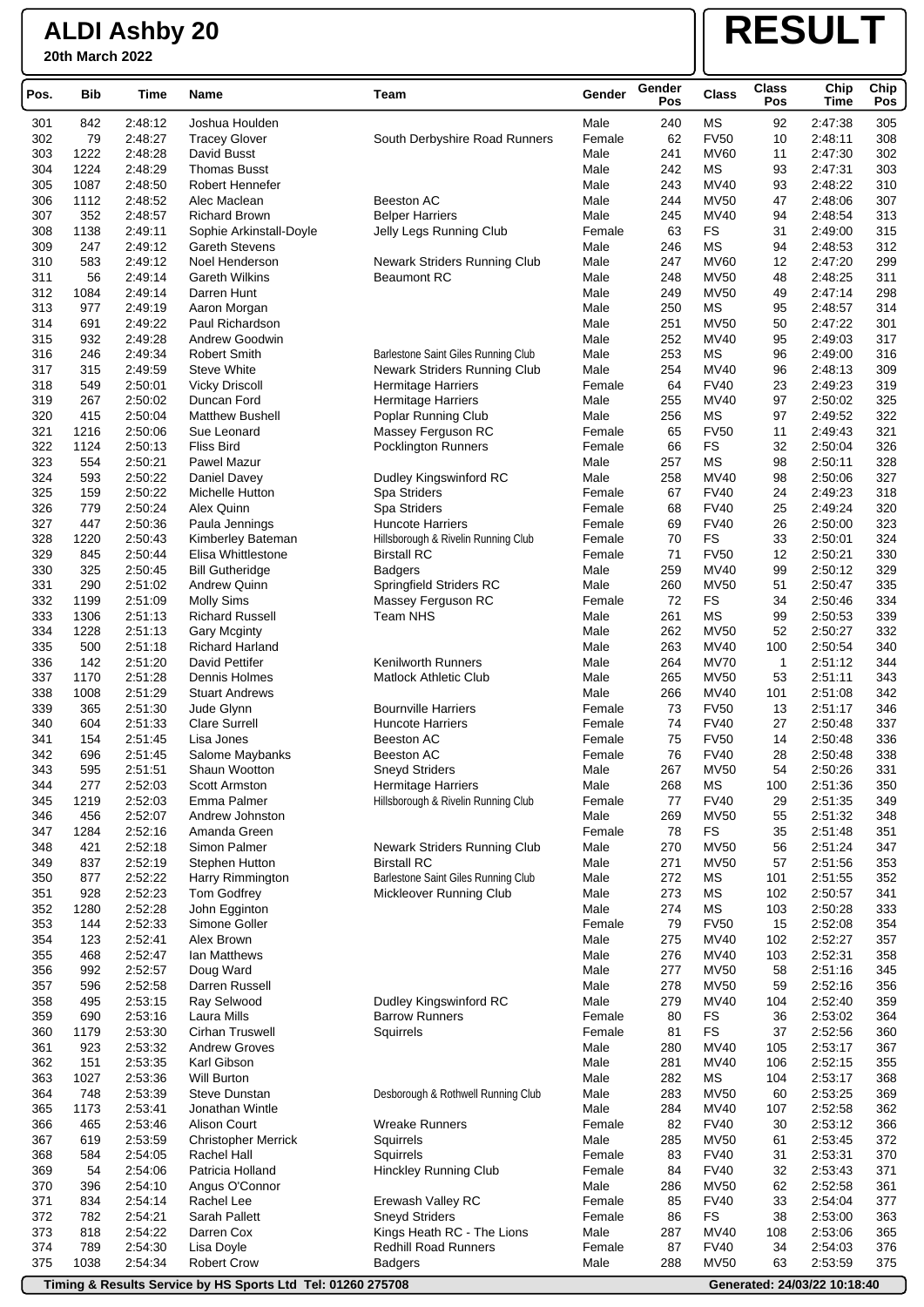**20th March 2022**

# **RESULT**

| Pos.       | <b>Bib</b>  | Time               | <b>Name</b>                  | Team                                            | Gender           | Gender<br>Pos | <b>Class</b>               | Class<br>Pos | Chip<br><b>Time</b> | Chip<br>Pos |
|------------|-------------|--------------------|------------------------------|-------------------------------------------------|------------------|---------------|----------------------------|--------------|---------------------|-------------|
| 376        | 784         | 2:54:36            | Vicki Galbraith              | <b>Stilton Striders</b>                         | Female           | 88            | <b>FV40</b>                | 35           | 2:53:56             | 374         |
| 377        | 428         | 2:54:41            | Mark Lyon                    | Skegness & District Running Club                | Male             | 289           | <b>MV40</b>                | 109          | 2:54:31             | 385         |
| 378        | 1342        | 2:54:49            | <b>Kieran Towers</b>         | Poplar Running Club                             | Male             | 290           | MV40                       | 110          | 2:54:13             | 378         |
| 379        | 1296        | 2:54:51            | Geoff Wilson                 |                                                 | Male             | 291           | <b>MV40</b>                | 111          | 2:54:29             | 384         |
| 380        | 1235        | 2:54:52            | Elspeth Adamson-Woods        |                                                 | Female           | 89            | <b>FS</b>                  | 39           | 2:54:24             | 381         |
| 381        | 1           | 2:54:57            | <b>Ruth Ford</b>             | <b>Washlands Women Runners</b>                  | Female           | 90            | <b>FV40</b>                | 36           | 2:54:29             | 383         |
| 382        | 147         | 2:55:13            | Christina Hawtin             | South Derbyshire Road Runners                   | Female           | 91            | FS                         | 40           | 2:54:56             | 389         |
| 383        | 1359        | 2:55:15            | Derek Gordon                 | <b>Hinckley Running Club</b>                    | Male             | 292           | <b>MV40</b><br><b>FV40</b> | 112          | 2:55:00             | 392<br>393  |
| 384<br>385 | 430<br>1181 | 2:55:16<br>2:55:17 | Claire Bryan<br>Niamh Gill   | Wreake & Soar Valley<br><b>Chorlton Runners</b> | Female<br>Female | 92<br>93      | FS                         | 37<br>41     | 2:55:01<br>2:54:14  | 379         |
| 386        | 1182        | 2:55:18            | <b>Thomas Cole</b>           | <b>Chorlton Runners</b>                         | Male             | 293           | <b>MS</b>                  | 105          | 2:54:15             | 380         |
| 387        | 177         | 2:55:19            | <b>Giles Searby</b>          | <b>Clowne Road Runners Club</b>                 | Male             | 294           | <b>MV50</b>                | 64           | 2:55:10             | 394         |
| 388        | 9           | 2:55:21            | Sarah Lauder                 | <b>Lliswerry Runners</b>                        | Female           | 94            | <b>FV40</b>                | 38           | 2:54:24             | 382         |
| 389        | 532         | 2:55:26            | <b>Steve Martin</b>          | Newark Striders Running Club                    | Male             | 295           | <b>MV50</b>                | 65           | 2:55:13             | 395         |
| 390        | 624         | 2:55:29            | Lesley Taylor                | Ashford and District RRC                        | Female           | 95            | <b>FV50</b>                | 16           | 2:55:19             | 397         |
| 391        | 162         | 2:55:31            | Kevin Wood                   |                                                 | Male             | 296           | <b>MV40</b>                | 113          | 2:54:46             | 387         |
| 392        | 163         | 2:55:32            | <b>Gary Neill</b>            |                                                 | Male             | 297           | <b>MV50</b>                | 66           | 2:54:46             | 386         |
| 393        | 232         | 2:55:33            | Louise Mandefield            | New2tri                                         | Female           | 96            | <b>FV40</b>                | 39           | 2:55:17             | 396         |
| 394        | 895         | 2:55:38            | Davey Budd                   |                                                 | Male             | 298           | <b>MV40</b>                | 114          | 2:54:59             | 390         |
| 395        | 393         | 2:55:50            | <b>Julie Coulbert</b>        |                                                 | Female           | 97            | <b>FV60</b>                | 1            | 2:55:50             | 407         |
| 396        | 435         | 2:55:50            | Lee Allsop                   | Long Eaton Running Club                         | Male             | 299           | <b>MV40</b>                | 115          | 2:55:25             | 400         |
| 397        | 745         | 2:55:54            | Simone Dark                  | Lincoln & District Runners                      | Female           | 98            | <b>FV40</b>                | 40           | 2:53:47             | 373         |
| 398        | 65          | 2:55:54            | Pete Rees                    | Sinfin Running Club                             | Male             | 300           | <b>MV50</b>                | 67           | 2:55:54             | 410         |
| 399        | 1177        | 2:55:59            | Nicholas Adams               | Ketton Panthers Tri club                        | Male             | 301           | <b>MV40</b>                | 116          | 2:55:25             | 399         |
| 400<br>401 | 96<br>321   | 2:56:00<br>2:56:02 | Jackie Brooke                | <b>Stilton Striders</b>                         | Female<br>Male   | 99<br>302     | <b>FV50</b><br><b>MV40</b> | 17<br>117    | 2:55:22<br>2:55:38  | 398<br>402  |
| 402        | 976         | 2:56:02            | Chris Page<br>Keith Sheldon  | <b>Smalley Road Runners</b>                     | Male             | 303           | <b>MV50</b>                | 68           | 2:54:50             | 388         |
| 403        | 741         | 2:56:11            | Mindy Ashton                 | Ivanhoe Runners                                 | Female           | 100           | <b>FV40</b>                | 41           | 2:55:45             | 405         |
| 404        | 258         | 2:56:12            | Daniel Wilde                 |                                                 | Male             | 304           | <b>MS</b>                  | 106          | 2:56:00             | 413         |
| 405        | 1100        | 2:56:16            | Steven Adams                 | Wellingborough & District AC                    | Male             | 305           | <b>MV60</b>                | 13           | 2:55:57             | 411         |
| 406        | 203         | 2:56:20            | Kevin Allardyce              | Rushcliffe AC                                   | Male             | 306           | <b>MV50</b>                | 69           | 2:55:50             | 408         |
| 407        | 44          | 2:56:20            | Mark Godden                  | Macclesfield Harriers & AC                      | Male             | 307           | <b>MV60</b>                | 14           | 2:55:50             | 406         |
| 408        | 386         | 2:56:23            | Helen Jeffery                |                                                 | Female           | 101           | <b>FV50</b>                | 18           | 2:55:57             | 412         |
| 409        | 1055        | 2:56:31            | Michelle Mihill              | Rutland Running & Triathlon Club                | Female           | 102           | <b>FV40</b>                | 42           | 2:55:00             | 391         |
| 410        | 28          | 2:56:38            | Huw Wiseman                  |                                                 | Male             | 308           | <b>MV50</b>                | 70           | 2:55:45             | 404         |
| 411        | 33          | 2:56:41            | Sarah Rhodes                 | Swad Joggers                                    | Female           | 103           | <b>FV40</b>                | 43           | 2:55:52             | 409         |
| 412        | 907         | 2:56:48            | <b>Claire Oliver</b>         |                                                 | Female           | 104           | <b>FV40</b>                | 44           | 2:56:30             | 422         |
| 413        | 184         | 2:56:49            | Adam Furner                  |                                                 | Male             | 309           | <b>MV40</b>                | 118          | 2:56:18             | 421         |
| 414        | 1332        | 2:56:52            | Dean Jones                   |                                                 | Male             | 310           | <b>MV50</b>                | 71           | 2:56:13             | 418         |
| 415        | 1005        | 2:56:53            | <b>Caroline Gardner</b>      |                                                 | Female           | 105           | <b>FS</b>                  | 42           | 2:55:36             | 401         |
| 416        | 271         | 2:56:55            | <b>Adam Dovey</b>            | <b>Wigston Phoenix RC</b>                       | Male             | 311           | <b>MV60</b>                | 15           | 2:56:40             | 425         |
| 417        | 683         | 2:56:57            | Jason Lockwood               | Desborough & Rothwell Running Club              | Male             | 312           | <b>MV50</b>                | 72           | 2:56:42             | 426<br>423  |
| 418<br>419 | 643<br>692  | 2:56:57            | Laura Graves<br>Andrew Roach | Ivanhoe Runners<br>Spa Striders                 | Female<br>Male   | 106<br>313    | <b>FV60</b><br><b>MV50</b> | 2<br>73      | 2:56:32<br>2:56:39  | 424         |
| 420        | 1126        | 2:56:59<br>2:57:06 | Pete Cowler                  | Wellingborough & District AC                    | Male             | 314           | <b>MV40</b>                | 119          | 2:56:07             | 415         |
| 421        | 684         | 2:57:06            | Sarah Hollis                 | Wellingborough & District AC                    | Female           | 107           | FS                         | 43           | 2:56:08             | 417         |
| 422        | 1149        | 2:57:08            | Craig Flindall               |                                                 | Male             | 315           | <b>MV40</b>                | 120          | 2:56:49             | 428         |
| 423        | 19          | 2:57:11            | Adam Shepherd                |                                                 | Male             | 316           | <b>MV40</b>                | 121          | 2:56:07             | 416         |
| 424        | 934         | 2:57:12            | Helen Wyer                   | Kings Heath RC - The Lions                      | Female           | 108           | FS                         | 44           | 2:56:44             | 427         |
| 425        | 227         | 2:57:14            | Wayne Lockyer                |                                                 | Male             | 317           | <b>MS</b>                  | 107          | 2:56:17             | 419         |
| 426        | 543         | 2:57:16            | <b>Richard North</b>         |                                                 | Male             | 318           | <b>MV50</b>                | 74           | 2:57:00             | 430         |
| 427        | 92          | 2:57:17            | Naomi Leonard                | <b>Coventry Triathletes</b>                     | Female           | 109           | FS                         | 45           | 2:55:39             | 403         |
| 428        | 765         | 2:57:20            | Lynsey Smith                 |                                                 | Female           | 110           | <b>FV40</b>                | 45           | 2:56:58             | 429         |
| 429        | 904         | 2:57:43            | Paul Dolman                  | Mickleover Running Club                         | Male             | 319           | <b>MV40</b>                | 122          | 2:56:17             | 420         |
| 430        | 689         | 2:57:44            | <b>Steve Thomas</b>          | Erewash Valley RC                               | Male             | 320           | <b>MV40</b>                | 123          | 2:57:14             | 432         |
| 431        | 190         | 2:57:44            | Dawn Storer                  | <b>Barrow Runners</b>                           | Female           | 111           | <b>FV50</b>                | 19           | 2:57:44             | 438         |
| 432        | 542         | 2:57:44            | <b>Richard Iliffe</b>        | Ilkeston Running Club                           | Male             | 321           | <b>MV50</b>                | 75           | 2:57:18             | 434         |
| 433        | 614         | 2:57:55            | Kate Waddicor                | <b>Steel City Striders RC</b>                   | Female           | 112           | <b>FV60</b>                | 3            | 2:57:45             | 439         |
| 434        | 713         | 2:57:58            | Katarina Compton             | South Derbyshire Road Runners                   | Female           | 113           | <b>FV40</b>                | 46           | 2:57:42             | 437         |
| 435        | 756         | 2:58:14            | Dominika Malinowska          | Kings Heath RC - The Lions                      | Female           | 114           | <b>FS</b>                  | 46           | 2:57:35             | 435         |
| 436<br>437 | 1350<br>499 | 2:58:19<br>2:58:21 | Nigel Ryalls<br>Rachael Toon | <b>Wootton Road Runners</b>                     | Male<br>Female   | 322<br>115    | <b>MV50</b><br>FS          | 76<br>47     | 2:56:02<br>2:57:18  | 414<br>433  |
| 438        | 944         | 2:58:25            | Nathan Knowles               | <b>Ilkeston Running Club</b>                    | Male             | 323           | <b>MS</b>                  | 108          | 2:57:58             | 442         |
| 439        | 31          | 2:58:28            | Marie Moss                   | Poplar Running Club                             | Female           | 116           | <b>FV40</b>                | 47           | 2:57:52             | 441         |
| 440        | 621         | 2:58:29            | Lisa Marriott-Reynolds       |                                                 | Female           | 117           | FS                         | 48           | 2:58:00             | 443         |
| 441        | 1273        | 2:58:32            | Angela Tooley                |                                                 | Female           | 118           | <b>FV40</b>                | 48           | 2:58:05             | 444         |
| 442        | 35          | 2:58:39            | Ros Johnson                  | <b>Ilkeston Running Club</b>                    | Female           | 119           | <b>FV60</b>                | 4            | 2:58:17             | 446         |
| 443        | 416         | 2:58:42            | <b>Richard Kerry</b>         | Erewash Valley RC                               | Male             | 324           | <b>MS</b>                  | 109          | 2:58:12             | 445         |
| 444        | 98          | 2:58:44            | <b>Claire Mosson</b>         | Team Derby Runner                               | Female           | 120           | <b>FV40</b>                | 49           | 2:58:22             | 448         |
| 445        | 338         | 2:58:46            | <b>Andrew Rollins</b>        | Massey Ferguson RC                              | Male             | 325           | <b>MS</b>                  | 110          | 2:57:51             | 440         |
| 446        | 1347        | 2:58:52            | Karen Clark                  | <b>Steel City Striders RC</b>                   | Female           | 121           | <b>FV50</b>                | 20           | 2:58:28             | 449         |
| 447        | 71          | 2:59:02            | Paul Cohen                   | Team Anstey Amblers and Runners                 | Male             | 326           | <b>MV40</b>                | 124          | 2:57:42             | 436         |
| 448        | 1364        | 2:59:03            | Liam Gibbs                   | <b>Huncote Harriers</b>                         | Male             | 327           | <b>MV40</b>                | 125          | 2:57:09             | 431         |
| 449        | 890         | 2:59:09            | Samantha Moffatt             | <b>Kenilworth Runners</b>                       | Female           | 122           | <b>FV50</b>                | 21           | 2:58:47             | 456         |
| 450        | 817         | 2:59:11            | Fiona Mee                    | <b>Barrow Runners</b>                           | Female           | 123           | <b>FS</b>                  | 49           | 2:58:22             | 447         |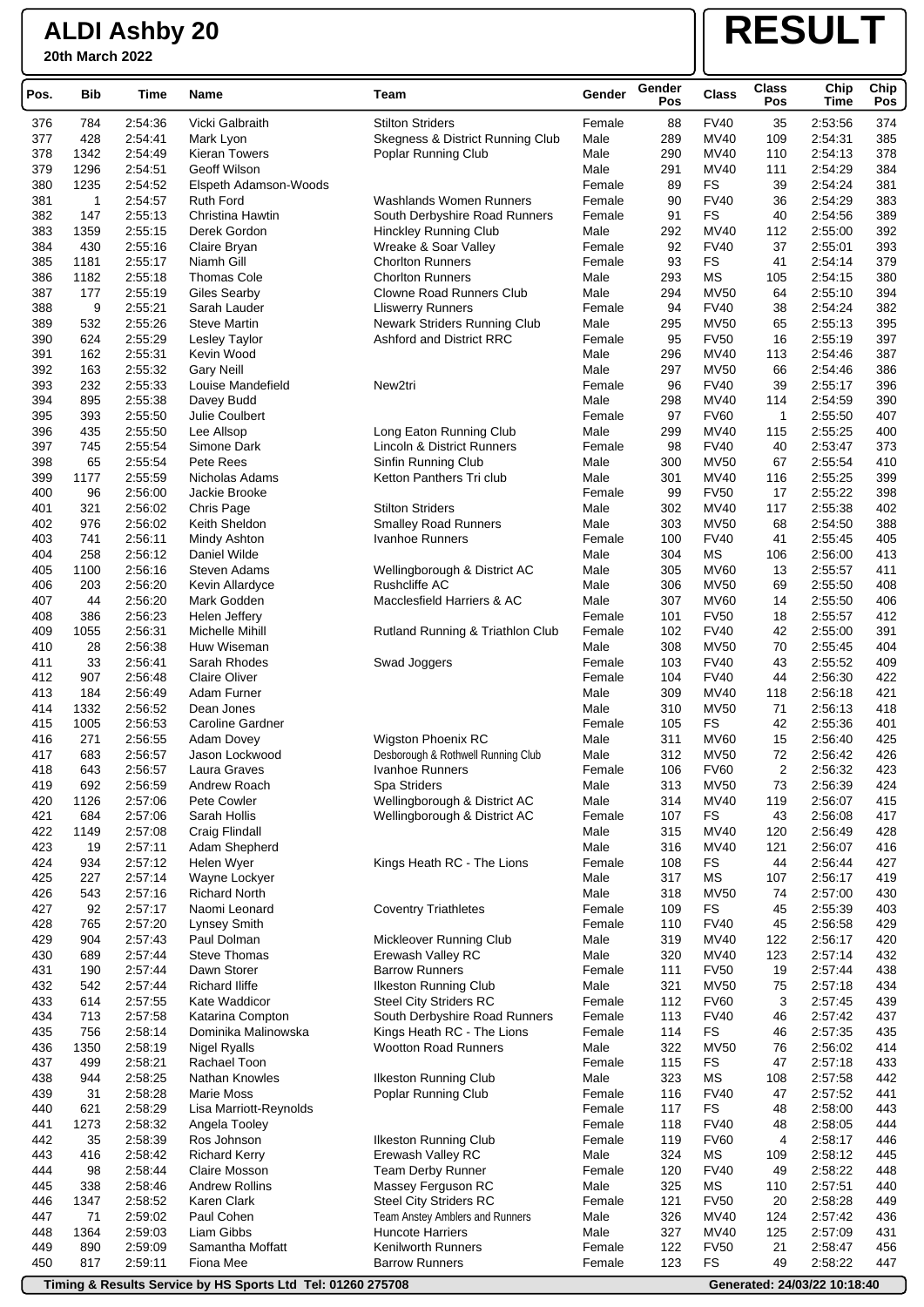**20th March 2022**

# **RESULT**

| Pos.       | <b>Bib</b>  | Time               | <b>Name</b>                          | Team                                              | Gender           | Gender<br>Pos | <b>Class</b>               | <b>Class</b><br>Pos | Chip<br>Time       | Chip<br>Pos |
|------------|-------------|--------------------|--------------------------------------|---------------------------------------------------|------------------|---------------|----------------------------|---------------------|--------------------|-------------|
| 451        | 1003        | 2:59:12            | Mark Preston                         | <b>Stilton Striders</b>                           | Male             | 328           | <b>MV40</b>                | 126                 | 2:58:48            | 457         |
| 452        | 1187        | 2:59:13            | Lorna Allison                        | Gainsborough & Morton Striders                    | Female           | 124           | <b>FV40</b>                | 50                  | 2:58:50            | 458         |
| 453        | 1145        | 2:59:24            | Emma Woolrich                        | <b>Badgers</b>                                    | Female           | 125           | <b>FV40</b>                | 51                  | 2:58:45            | 455         |
| 454        | 858         | 2:59:35            | Rebecca Blythe                       |                                                   | Female           | 126           | FS                         | 50                  | 2:59:07            | 462         |
| 455        | 1239        | 2:59:37            | Katie Ellard                         | Roadhoggs Leicester AC                            | Female           | 127           | <b>FS</b>                  | 51                  | 2:59:09            | 463         |
| 456        | 870         | 2:59:40            | Nicola Mcglinchey                    | Wreake & Soar Valley                              | Female           | 128           | <b>FV40</b>                | 52                  | 2:59:04            | 460         |
| 457        | 122         | 2:59:41            | Annette Golawska                     | Rugby Triathlon Club                              | Female           | 129           | <b>FV40</b>                | 53                  | 2:59:31            | 471         |
| 458<br>459 | 394<br>1203 | 2:59:46<br>2:59:49 | Kevin Atton                          | Maverick Run Project                              | Male<br>Male     | 329<br>330    | <b>MV40</b><br><b>MS</b>   | 127<br>111          | 2:59:34<br>2:59:29 | 473<br>470  |
| 460        | 440         | 2:59:54            | Daljit Bansal<br><b>Tracy Boxley</b> | <b>Birchfield Harriers</b>                        | Female           | 130           | <b>FV50</b>                | 22                  | 2:59:14            | 465         |
| 461        | 768         | 2:59:58            | <b>Guy Sanders</b>                   | Rugby Triathlon Club                              | Male             | 331           | <b>MV40</b>                | 128                 | 2:59:25            | 467         |
| 462        | 1293        | 3:00:00            | Sam Briggs-Price                     |                                                   | Male             | 332           | <b>MS</b>                  | 112                 | 2:58:29            | 450         |
| 463        | 377         | 3:00:03            | Jason Rainbow                        |                                                   | Male             | 333           | <b>MV50</b>                | 77                  | 2:59:41            | 475         |
| 464        | 1370        | 3:00:03            | Katherine Bird (Guide)               |                                                   | Female           | 131           | <b>FS</b>                  | 52                  | 2:58:33            | 453         |
| 465        | 208         | 3:00:04            | Royce Turville                       |                                                   | Male             | 334           | <b>MV40</b>                | 129                 | 2:59:17            | 466         |
| 466        | 1031        | 3:00:05            | <b>Andrew Gallimore</b>              | <b>Shelton Striders</b>                           | Male             | 335           | <b>MV50</b>                | 78                  | 2:59:39            | 474         |
| 467        | 767         | 3:00:05            | Adie Kirkham                         | Overseal Running Club                             | Male             | 336           | <b>MV50</b>                | 79                  | 2:58:54            | 459         |
| 468        | 1171        | 3:00:07            | Tom Herbert                          |                                                   | Male             | 337           | <b>MS</b>                  | 113                 | 2:59:26            | 468         |
| 469        | 874         | 3:00:23            | Raashid Shah                         |                                                   | Male             | 338           | <b>MS</b>                  | 114                 | 2:58:34            | 454         |
| 470        | 996         | 3:00:24            | Michael Dickinson                    |                                                   | Male             | 339           | MV40                       | 130                 | 2:59:11            | 464         |
| 471        | 898         | 3:00:30            | Hope Betteridge                      |                                                   | Female           | 132           | <b>FS</b>                  | 53                  | 2:58:30            | 451         |
| 472        | 905         | 3:00:31            | <b>Conall Murray</b>                 |                                                   | Male             | 340           | <b>MS</b>                  | 115                 | 2:58:30            | 452         |
| 473        | 810         | 3:00:33            | Alison Murphy                        | Hermitage Harriers                                | Female           | 133           | <b>FV40</b>                | 54                  | 2:59:05            | 461         |
| 474        | 12          | 3:00:43            | Susan Statham                        |                                                   | Female           | 134           | <b>FV40</b>                | 55                  | 2:59:32            | 472         |
| 475        | 239         | 3:00:46            | <b>Gavin Adkins</b>                  |                                                   | Male             | 341           | <b>MV40</b>                | 131                 | 3:00:17            | 477         |
| 476        | 1009        | 3:00:48            | Jacqueline Williamson                | Shepshed Running Club                             | Female           | 135           | <b>FV50</b>                | 23                  | 3:00:04            | 476         |
| 477        | 392         | 3:00:55            | <b>Richard Green</b>                 | Derby Triathlon Club                              | Male             | 342           | <b>MV40</b>                | 132                 | 3:00:27            | 478         |
| 478        | 52          | 3:01:12            | Lisa Ellis                           | <b>Birstall RC</b>                                | Female           | 136           | <b>FV50</b>                | 24                  | 3:00:32            | 479         |
| 479        | 1077        | 3:01:30            | Dave Cotton                          | Swad Joggers                                      | Male             | 343           | <b>MV40</b>                | 133                 | 3:01:03            | 485         |
| 480        | 275         | 3:01:32            | <b>Tony Walker</b>                   | Barlestone Saint Giles Running Club               | Male             | 344           | <b>MV40</b>                | 134                 | 3:01:06            | 486         |
| 481        | 1156        | 3:01:41            | Jonny Robinson                       |                                                   | Male             | 345           | МS                         | 116                 | 2:59:28            | 469         |
| 482        | 1148        | 3:01:45            | Finlay Dobson                        |                                                   | Male             | 346           | <b>MS</b>                  | 117                 | 3:01:00            | 482         |
| 483<br>484 | 825<br>1157 | 3:01:51<br>3:02:01 | Angela Copson<br>Jo Fluke            | Rugby & Northampton AC<br><b>Desford Striders</b> | Female<br>Female | 137<br>138    | <b>FV70</b><br><b>FS</b>   | 1<br>54             | 3:01:40<br>3:01:01 | 487<br>484  |
| 485        | 1186        | 3:02:09            | Ashley De Saeger                     | Mickleover Running Club                           | Male             | 347           | <b>MS</b>                  | 118                 | 3:00:42            | 480         |
| 486        | 608         | 3:02:20            | Darren Knight                        | <b>Chesapeake Road Runners</b>                    | Male             | 348           | MV40                       | 135                 | 3:02:06            | 492         |
| 487        | 734         | 3:02:20            | Jamie Bell                           | <b>Chesapeake Road Runners</b>                    | Male             | 349           | <b>MS</b>                  | 119                 | 3:02:06            | 491         |
| 488        | 1263        | 3:02:23            | Wadzy Mudzviti                       |                                                   | Female           | 139           | <b>FS</b>                  | 55                  | 3:01:00            | 483         |
| 489        | 893         | 3:02:32            | John Dickerson                       |                                                   | Male             | 350           | <b>MV40</b>                | 136                 | 3:02:06            | 490         |
| 490        | 66          | 3:02:35            | Wayne Gobey                          |                                                   | Male             | 351           | <b>MV40</b>                | 137                 | 3:00:56            | 481         |
| 491        | 1331        | 3:03:11            | <b>Clive Proctor</b>                 | Lickey end striders                               | Male             | 352           | <b>MV40</b>                | 138                 | 3:01:56            | 489         |
| 492        | 1033        | 3:03:16            | <b>Claire Wilkes</b>                 | Kings Heath RC - The Lions                        | Female           | 140           | <b>FV40</b>                | 56                  | 3:02:37            | 494         |
| 493        | 787         | 3:03:23            | Rose Haydock                         |                                                   | Female           | 141           | <b>FS</b>                  | 56                  | 3:03:23            | 498         |
| 494        | 710         | 3:03:27            | Sarah Edwards                        | Erewash Valley RC                                 | Female           | 142           | <b>FV40</b>                | 57                  | 3:02:57            | 496         |
| 495        | 1048        | 3:03:36            | Jacqui Riley                         | <b>Stilton Striders</b>                           | Female           | 143           | <b>FV50</b>                | 25                  | 3:02:53            | 495         |
| 496        | 1257        | 3:03:39            | Russell Lomas                        | <b>Badgers</b>                                    | Male             | 353           | <b>MV40</b>                | 139                 | 3:03:03            | 497         |
| 497        | 1230        | 3:03:57            | Gary Colman                          |                                                   | Male             | 354           | <b>MV40</b>                | 140                 | 3:01:54            | 488         |
| 498        | 1281        | 3:04:29            | Hannah Murton                        |                                                   | Female           | 144           | <b>FS</b>                  | 57                  | 3:02:29            | 493         |
| 499        | 1026        | 3:04:30            | David Harrison                       |                                                   | Male             | 355           | <b>MV40</b>                | 141                 | 3:04:02            | 506         |
| 500        | 613         | 3:04:34            | Maeve Walsh                          | Lincoln & District Runners                        | Female           | 145           | FS                         | 58                  | 3:03:43            | 500         |
| 501        | 865         | 3:04:35            | Alistair Kirkwood                    | <b>Kenilworth Runners</b>                         | Male             | 356           | <b>MV60</b>                | 16                  | 3:04:16            | 508         |
| 502        | 204         | 3:04:39            | Paula Ellwood                        |                                                   | Female           | 146           | <b>FV50</b>                | 26                  | 3:03:48            | 503         |
| 503        | 572         | 3:04:39            | Kathryn Creaser                      |                                                   | Female           | 147           | FS                         | 59                  | 3:03:49            | 504         |
| 504<br>505 | 512<br>793  | 3:04:43<br>3:04:51 | Donna Reid                           | Derby Triathlon Club                              | Female<br>Female | 148<br>149    | <b>FV40</b><br><b>FV40</b> | 58<br>59            | 3:03:32<br>3:03:46 | 499<br>501  |
| 506        | 760         | 3:04:53            | Anja Rasmussen<br>Shafique Ahmad     | Race Hub                                          | Male             | 357           | <b>MV50</b>                | 80                  | 3:03:48            | 502         |
| 507        | 479         | 3:04:53            | <b>Stephen Doswell</b>               | <b>Bournville Harriers</b>                        | Male             | 358           | <b>MV60</b>                | 17                  | 3:04:23            | 509         |
| 508        | 216         | 3:05:01            | Adele Rafton                         | <b>Hermitage Harriers</b>                         | Female           | 150           | <b>FV40</b>                | 60                  | 3:04:50            | 513         |
| 509        | 306         | 3:05:13            | Christopher Foxall                   | Massey Ferguson RC                                | Male             | 359           | <b>MV40</b>                | 142                 | 3:04:12            | 507         |
| 510        | 331         | 3:05:32            | <b>Timothy Rees</b>                  | <b>Chase Harriers</b>                             | Male             | 360           | <b>MV40</b>                | 143                 | 3:04:47            | 512         |
| 511        | 606         | 3:05:33            | <b>Charlotte Day</b>                 |                                                   | Female           | 151           | FS                         | 60                  | 3:05:01            | 514         |
| 512        | 155         | 3:05:37            | Rob Pearce                           | Sutton in Ashfield Harriers & AC                  | Male             | 361           | <b>MV40</b>                | 144                 | 3:05:16            | 517         |
| 513        | 279         | 3:05:40            | Lorna Gurr                           | <b>Huncote Harriers</b>                           | Female           | 152           | <b>FV40</b>                | 61                  | 3:03:49            | 505         |
| 514        | 91          | 3:05:50            | Katrina Wightman                     | <b>Huncote Harriers</b>                           | Female           | 153           | <b>FV40</b>                | 62                  | 3:05:12            | 515         |
| 515        | 110         | 3:06:02            | Paul Mcmorran                        | Team Anstey Amblers and Runners                   | Male             | 362           | <b>MV40</b>                | 145                 | 3:04:42            | 511         |
| 516        | 678         | 3:06:07            | David Kind                           | <b>Hermitage Harriers</b>                         | Male             | 363           | <b>MV50</b>                | 81                  | 3:05:32            | 520         |
| 517        | 85          | 3:06:25            | <b>Matthew Sturgess</b>              | <b>Barrow Runners</b>                             | Male             | 364           | <b>MV40</b>                | 146                 | 3:05:37            | 521         |
| 518        | 631         | 3:06:26            | Joanne Maddocks                      | <b>Desford Striders</b>                           | Female           | 154           | <b>FS</b>                  | 61                  | 3:05:25            | 519         |
| 519        | 82          | 3:06:30            | <b>Claire Davies</b>                 |                                                   | Female           | 155           | <b>FV40</b>                | 63                  | 3:05:15            | 516         |
| 520        | 615         | 3:06:38            | Amanda Palmer                        |                                                   | Female           | 156           | FS                         | 62                  | 3:04:41            | 510         |
| 521        | 235         | 3:06:47            | Anna Hiley                           | Roadhoggs Leicester AC                            | Female           | 157           | <b>FV40</b>                | 64                  | 3:06:31            | 523         |
| 522        | 1049        | 3:06:50            | Damian Wilkins                       | Rutland Running & Triathlon Club                  | Male             | 365           | <b>MV40</b>                | 147                 | 3:05:21            | 518         |
| 523        | 576         | 3:06:57            | Lucy Bullas                          |                                                   | Female           | 158           | FS                         | 63                  | 3:06:37            | 526         |
| 524        | 746         | 3:07:01            | <b>Ed Hartley</b>                    |                                                   | Male             | 366           | <b>MV40</b>                | 148                 | 3:07:01            | 532         |
| 525        | 299         | 3:07:03            | Kevin Borley                         | Coalville Triathlon Club                          | Male             | 367           | <b>MV50</b>                | 82                  | 3:06:19            | 522         |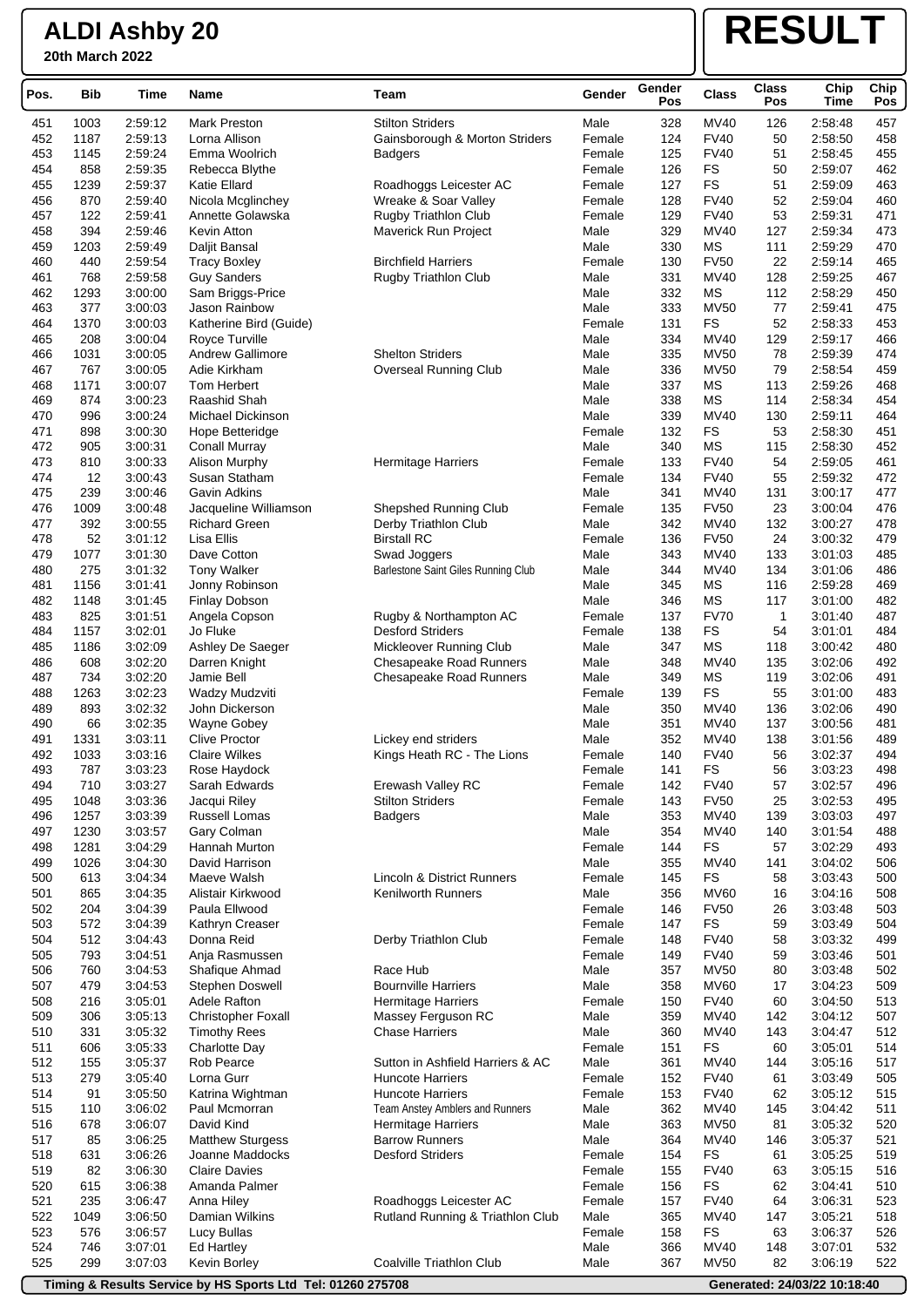**20th March 2022**

# **RESULT**

| Pos.       | Bib         | Time               | Name                                         | Team                                             | Gender         | Gender<br>Pos | <b>Class</b>               | Class<br>Pos | Chip<br>Time       | Chip<br>Pos |
|------------|-------------|--------------------|----------------------------------------------|--------------------------------------------------|----------------|---------------|----------------------------|--------------|--------------------|-------------|
| 526        | 536         | 3:07:16            | <b>Hattie Smith</b>                          |                                                  | Female         | 159           | FS                         | 64           | 3:06:32            | 524         |
| 527        | 496         | 3:07:27            | <b>Barry Saunders</b>                        | South Derbyshire Road Runners                    | Male           | 368           | <b>MV50</b>                | 83           | 3:07:10            | 533         |
| 528        | 297         | 3:07:30            | <b>Tony Taylor</b>                           |                                                  | Male           | 369           | MV40                       | 149          | 3:06:40            | 527         |
| 529        | 292         | 3:07:33            | Gabriele Thomas-Neher                        | Beeston AC                                       | Female         | 160           | <b>FV50</b>                | 27           | 3:06:36            | 525         |
| 530        | 5           | 3:07:35            | Abigail Arnott                               | <b>Stilton Striders</b>                          | Female         | 161           | <b>FV40</b>                | 65           | 3:07:00            | 529         |
| 531        | 1362        | 3:07:38            | Ashley Wootton                               | South Derbyshire Road Runners                    | Male           | 370           | <b>MS</b>                  | 120          | 3:07:11            | 534         |
| 532        | 1012        | 3:07:41            | <b>Clint Southern-Warburton</b>              | Beeston AC                                       | Male           | 371           | <b>MV50</b>                | 84           | 3:06:44            | 528         |
| 533        | 620         | 3:07:48            | Neil Newton                                  |                                                  | Male           | 372           | MV40                       | 150          | 3:07:01            | 530         |
| 534        | 168         | 3:08:01            | Lee Shepherd                                 |                                                  | Male           | 373           | MV40                       | 151          | 3:07:01            | 531         |
| 535        | 156         | 3:08:04            | <b>Chris Pearson</b>                         |                                                  | Male           | 374           | MV40                       | 152          | 3:07:47            | 538         |
| 536        | 38          | 3:08:08            | Jim Aram                                     | Lincoln Wellington Athletic Club                 | Male           | 375           | MV40                       | 153          | 3:07:31            | 536         |
| 537        | 206         | 3:08:18            | Gail Bibb                                    | <b>Coalville Triathlon Club</b>                  | Female         | 162           | <b>FV40</b>                | 66           | 3:07:59            | 540         |
| 538        | 22          | 3:08:20            | <b>William Lewis</b>                         |                                                  | Male           | 376           | MV40                       | 154          | 3:07:49            | 539         |
| 539        | 917         | 3:08:40            | Roger Simpson                                |                                                  | Female         | 163           | <b>FV40</b>                | 67           | 3:07:37            | 537         |
| 540        | 785         | 3:08:43            | Michelle Kershaw                             | Team Anstey Amblers and Runners                  | Female         | 164           | <b>FV40</b>                | 68           | 3:07:23            | 535         |
| 541        | 1047        | 3:09:10            | Mr Ivan Malinka                              |                                                  | Male           | 377           | MV40                       | 155          | 3:08:12            | 541         |
| 542<br>543 | 557<br>1019 | 3:09:27<br>3:09:28 | Jason Sampson                                | Squirrels<br><b>Peel Road Runners</b>            | Male<br>Male   | 378<br>379    | MV40<br><b>MS</b>          | 156<br>121   | 3:09:13<br>3:08:57 | 547<br>543  |
|            |             |                    | Stephen Baker                                |                                                  |                |               |                            |              |                    | 542         |
| 544<br>545 | 1023<br>11  | 3:09:32<br>3:09:43 | Simon Jones<br>Alex Porter                   |                                                  | Male<br>Male   | 380<br>381    | MV40<br>MV40               | 157<br>158   | 3:08:50            | 545         |
| 546        | 521         | 3:09:44            | Lisa Denson                                  | Poplar Running Club<br><b>Running Forever RC</b> |                | 165           | <b>FV50</b>                | 28           | 3:09:00<br>3:09:08 | 546         |
| 547        | 552         | 3:09:45            | <b>Colin Gallop</b>                          | Fetch Everyone                                   | Female<br>Male | 382           | <b>MV50</b>                | 85           | 3:08:59            | 544         |
| 548        | 887         | 3:09:52            |                                              | Massey Ferguson RC                               | Male           | 383           | <b>MS</b>                  | 122          | 3:09:26            | 550         |
| 549        | 1022        | 3:09:57            | <b>Philip Mccarron</b><br><b>Matt Burton</b> |                                                  | Male           | 384           | МS                         | 123          | 3:09:16            | 548         |
| 550        | 214         | 3:09:59            | Sarah Ross-Wade                              | Birmingham Running Athletics & Tri Club (BRAT)   | Female         | 166           | <b>FS</b>                  | 65           | 3:09:21            | 549         |
| 551        | 1184        | 3:10:02            | Andrew Long                                  | Squirrels                                        | Male           | 385           | MV40                       | 159          | 3:09:48            | 556         |
| 552        | 437         | 3:10:14            | Cheryl Goddard                               | Bingham Tri Club                                 | Female         | 167           | <b>FV40</b>                | 69           | 3:09:40            | 554         |
| 553        | 438         | 3:10:16            | Charly Feldman                               | Roadhoggs Leicester AC                           | Female         | 168           | <b>FS</b>                  | 66           | 3:09:40            | 553         |
| 554        | 567         | 3:10:30            | Leigh Turner                                 | Kimberley & District Striders                    | Male           | 386           | MV40                       | 160          | 3:09:40            | 555         |
| 555        | 1314        | 3:10:31            | <b>Matt Stubbs</b>                           | Barlestone Saint Giles Running Club              | Male           | 387           | МS                         | 124          | 3:10:13            | 559         |
| 556        | 1178        | 3:10:32            | <b>Thomas Clowes</b>                         |                                                  | Male           | 388           | <b>MS</b>                  | 125          | 3:09:58            | 557         |
| 557        | 1339        | 3:10:40            | Verity Wolstencroft                          | <b>Barrow Runners</b>                            | Female         | 169           | <b>FV40</b>                | 70           | 3:10:15            | 560         |
| 558        | 1060        | 3:10:42            | Mark Smedley                                 | <b>Smalley Road Runners</b>                      | Male           | 389           | MV40                       | 161          | 3:09:27            | 551         |
| 559        | 1071        | 3:10:53            | Stephen Mccann                               | Aldridge RC                                      | Male           | 390           | <b>MV50</b>                | 86           | 3:10:17            | 561         |
| 560        | 64          | 3:10:58            | <b>Stuart Hill</b>                           | <b>Stamford Striders</b>                         | Male           | 391           | <b>MV50</b>                | 87           | 3:10:25            | 563         |
| 561        | 63          | 3:10:58            | <b>Hilary Cox</b>                            | <b>Stamford Striders</b>                         | Female         | 170           | <b>FV50</b>                | 29           | 3:10:25            | 564         |
| 562        | 380         | 3:11:00            | Andy Lindley                                 | <b>Hermitage Harriers</b>                        | Male           | 392           | <b>MV50</b>                | 88           | 3:10:29            | 565         |
| 563        | 799         | 3:11:17            | Emma Cope                                    | Poplar Running Club                              | Female         | 171           | <b>FV40</b>                | 71           | 3:10:40            | 566         |
| 564        | 935         | 3:11:21            | Paul Andrews                                 |                                                  | Male           | 393           | MV40                       | 162          | 3:10:52            | 570         |
| 565        | 323         | 3:11:27            | Marie Wilford                                | <b>Huncote Harriers</b>                          | Female         | 172           | <b>FV50</b>                | 30           | 3:10:47            | 569         |
| 566        | 211         | 3:11:41            | Laura Newton                                 | <b>Beaumont RC</b>                               | Female         | 173           | <b>FV40</b>                | 72           | 3:10:46            | 567         |
| 567        | 212         | 3:11:41            | Sarah Day                                    | <b>Beaumont RC</b>                               | Female         | 174           | <b>FV40</b>                | 73           | 3:10:46            | 568         |
| 568        | 385         | 3:11:50            | Paul Bradshaw                                | <b>Desford Striders</b>                          | Male           | 394           | <b>MV50</b>                | 89           | 3:11:32            | 577         |
| 569        | 722         | 3:11:56            | Ian Sullivan                                 | Holme Pierrepont RC                              | Male           | 395           | <b>MV50</b>                | 90           | 3:11:32            | 578         |
| 570        | 105         | 3:11:57            | Jayne Lynas                                  | <b>Heanor Running Club</b>                       | Female         | 175           | <b>FV40</b>                | 74           | 3:10:19            | 562         |
| 571        | 1000        | 3:11:58            | Nick Trim                                    | Leicester Triathlon Club                         | Male           | 396           | <b>MS</b>                  | 126          | 3:10:04            | 558         |
| 572        | 698         | 3:12:06            | Michele Noble                                | Holme Pierrepont RC                              | Female         | 176           | <b>FV40</b>                | 75           | 3:11:28            | 575         |
| 573        | 410         | 3:12:06            | Nikki Cameron-Williams                       | Holme Pierrepont RC                              | Female         | 177           | FS                         | 67           | 3:11:28            | 576         |
| 574        | 441         | 3:12:08            | lan Kirk                                     | Ivanhoe Runners                                  | Male           | 397           | <b>MV50</b>                | 91           | 3:09:36            | 552         |
| 575        | 1140        | 3:12:20            | <b>Rachel Silcock</b>                        | <b>Worksop Harriers</b>                          | Female         | 178           | <b>FV50</b>                | 31           | 3:11:35            | 579         |
| 576        | 170         | 3:12:32            | <b>Trevor Allport</b>                        | <b>Midland Masters AC</b>                        | Male           | 398           | <b>MV60</b>                | 18           | 3:12:24            | 586         |
| 577        | 169         | 3:12:33            | Jan Allport                                  | <b>Midland Masters AC</b>                        | Female         | 179           | <b>FV60</b>                | 5            | 3:12:25            | 588         |
| 578        | 1229        | 3:12:33            | Anthony Jeffs                                | <b>Midland Masters AC</b>                        | Male           | 399           | <b>MV60</b>                | 19           | 3:12:25            | 589         |
| 579        | 353         | 3:12:34            | <b>Richard Spencer</b>                       | Fetch Everyone                                   | Male           | 400           | <b>MV50</b>                | 92           | 3:12:10            | 583         |
| 580        | 1209        | 3:12:38            | Emma Masser                                  | <b>Badgers</b>                                   | Female         | 180           | <b>FV40</b>                | 76           | 3:11:42            | 580         |
| 581        | 432         | 3:12:39            | Rajesh Rana                                  |                                                  | Male           | 401           | MV40                       | 163          | 3:11:17            | 574         |
| 582        | 319         | 3:12:42            | Emma Harlin                                  |                                                  | Female         | 181           | <b>FV40</b>                | 77           | 3:12:25            | 587         |
| 583        | 1308        | 3:12:45            | <b>Catriona Sibert</b>                       | <b>Redhill Road Runners</b>                      | Female         | 182           | FS                         | 68           | 3:11:05            | 571         |
| 584        | 178         | 3:12:55            | Helen Bloomer                                | <b>Birchfield Harriers</b>                       | Female         | 183           | <b>FV50</b>                | 32           | 3:12:14            | 585         |
| 585        | 476         | 3:12:57            | <b>Abby Davies</b>                           | Fleckney & Kibworth Athletics Club               | Female         | 184           | FS                         | 69           | 3:11:48            | 581         |
| 586        | 483         | 3:13:03            | <b>Helen Pearce</b>                          | <b>Beaumont RC</b>                               | Female         | 185           | <b>FV40</b>                | 78           | 3:11:15            | 572         |
| 587        | 199         | 3:13:03            | <b>Beth Waite</b>                            | <b>Beaumont RC</b>                               | Female         | 186           | <b>FV40</b>                | 79           | 3:11:16            | 573         |
| 588        | 1061        | 3:13:15            | <b>Claire Tweed</b>                          |                                                  | Female         | 187           | <b>FV40</b>                | 80           | 3:12:13            | 584         |
| 589        | 909         | 3:13:23            | <b>Alison Parsons</b>                        | Ilkeston Running Club                            | Female         | 188           | <b>FV40</b>                | 81           | 3:13:01            | 598         |
| 590        | 183         | 3:13:25            | Tamsin Eastaugh                              |                                                  | Female         | 189           | <b>FV40</b>                | 82           | 3:12:53            | 595         |
| 591        | 42          | 3:13:32            | Emma Evans                                   |                                                  | Female         | 190           | <b>FV40</b><br><b>FV40</b> | 83           | 3:12:59            | 596         |
| 592        | 1252        | 3:13:38            | Alison Coulam                                | Squirrels                                        | Female         | 191           |                            | 84           | 3:12:29            | 590         |
| 593<br>594 | 369<br>903  | 3:13:46<br>3:13:50 | Stevie-Jade Beeby<br><b>Scott Baxter</b>     | Peelrunners                                      | Female<br>Male | 192<br>402    | FS<br><b>MS</b>            | 70<br>127    | 3:12:29<br>3:12:36 | 592<br>594  |
| 595        | 427         |                    | <b>Matthew Daniel</b>                        | <b>Stilton Striders</b>                          | Male           | 403           | MV40                       | 164          | 3:12:34            | 593         |
| 596        | 230         | 3:13:51<br>3:13:54 | Jason Cobb                                   | Newark Striders Running Club                     | Male           | 404           | MV40                       | 165          | 3:12:04            | 582         |
| 597        | 915         | 3:14:03            | Noel Nformi                                  |                                                  | Male           | 405           | <b>MV40</b>                | 166          | 3:12:29            | 591         |
| 598        | 889         | 3:14:08            | Andy Altoft                                  | <b>Badgers</b>                                   | Male           | 406           | <b>MS</b>                  | 128          | 3:13:34            | 601         |
| 599        | 1070        | 3:14:09            | <b>Shelley Swift</b>                         | Squirrels                                        | Female         | 193           | <b>FV40</b>                | 85           | 3:13:00            | 597         |
| 600        | 1192        | 3:14:17            | Ingrid Cain                                  | Dudley Kingswinford RC                           | Female         | 194           | <b>FV60</b>                | 6            | 3:13:35            | 602         |
|            |             |                    |                                              |                                                  |                |               |                            |              |                    |             |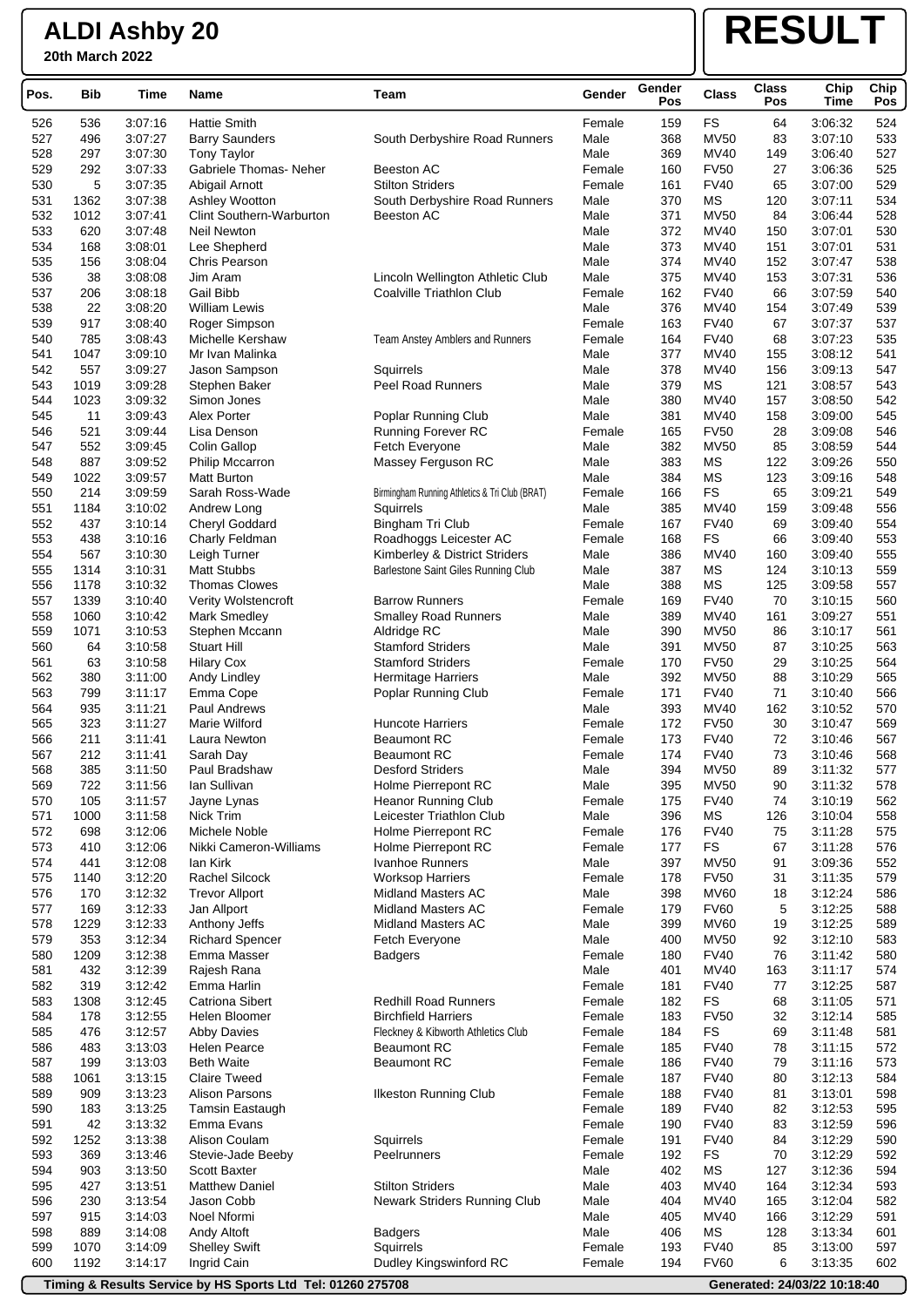**20th March 2022**

# **RESULT**

| Pos.       | <b>Bib</b>   | Time               | Name                                      | Team                                                                   | Gender           | Gender<br>Pos | <b>Class</b>               | <b>Class</b><br>Pos | Chip<br>Time       | Chip<br>Pos |
|------------|--------------|--------------------|-------------------------------------------|------------------------------------------------------------------------|------------------|---------------|----------------------------|---------------------|--------------------|-------------|
| 601        | 24           | 3:14:25            | Lynda Revill                              |                                                                        | Female           | 195           | <b>FV60</b>                | 7                   | 3:13:50            | 603         |
| 602        | 879          | 3:14:26            | <b>Phillip Hayes</b>                      | Massey Ferguson RC                                                     | Male             | 407           | <b>MS</b>                  | 129                 | 3:14:00            | 608         |
| 603        | 759          | 3:14:29            | Eliza Mcdermott                           |                                                                        | Female           | 196           | <b>FV40</b>                | 86                  | 3:14:18            | 610         |
| 604        | 398          | 3:14:39            | Rob Adams                                 | <b>Steel City Striders RC</b>                                          | Male             | 408           | <b>MV50</b>                | 93                  | 3:14:07            | 609         |
| 605        | 1136         | 3:14:43            | Emma Griffiths                            |                                                                        | Female           | 197           | <b>FV40</b>                | 87                  | 3:13:18            | 599         |
| 606        | 1135         | 3:14:43            | Hannah Bennett                            |                                                                        | Female           | 198           | <b>FV40</b>                | 88                  | 3:13:18            | 600         |
| 607        | 649          | 3:14:46            | Claudia Kuster                            |                                                                        | Female           | 199           | <b>FV50</b>                | 33                  | 3:13:53            | 604         |
| 608        | 150          | 3:14:54            | Laura Froggatt                            | Long Eaton Running Club                                                | Female           | 200           | <b>FV40</b><br><b>FV40</b> | 89                  | 3:14:26            | 611         |
| 609<br>610 | 1367<br>1237 | 3:15:08<br>3:15:13 | <b>Shirley Mcguire</b><br>Ilidia Campbell | Coalville Triathlon Club<br>Henfield Joggers                           | Female<br>Female | 201<br>202    | <b>FV60</b>                | 90<br>8             | 3:14:38<br>3:14:30 | 616<br>613  |
| 611        | 743          | 3:15:19            | <b>Fiona Bates</b>                        | <b>Wreake Runners</b>                                                  | Female           | 203           | <b>FV50</b>                | 34                  | 3:14:44            | 617         |
| 612        | 374          | 3:15:25            | <b>Lil Souter</b>                         | <b>Badgers</b>                                                         | Female           | 204           | <b>FS</b>                  | 71                  | 3:14:30            | 612         |
| 613        | 1006         | 3:15:27            | Nivette Chester                           | <b>Badgers</b>                                                         | Female           | 205           | <b>FV40</b>                | 91                  | 3:14:32            | 614         |
| 614        | 1168         | 3:15:34            | Craig Rushton                             |                                                                        | Male             | 409           | MV40                       | 167                 | 3:14:46            | 618         |
| 615        | 1169         | 3:15:36            | Debbi Morris                              | <b>Wrekin Road Runners</b>                                             | Female           | 206           | <b>FV40</b>                | 92                  | 3:14:47            | 619         |
| 616        | 1290         | 3:15:40            | Izabela Jagla                             | <b>Overseal Running Club</b>                                           | Female           | 207           | <b>FS</b>                  | 72                  | 3:13:58            | 607         |
| 617        | 135          | 3:15:46            | Michelle Mcweeney                         |                                                                        | Female           | 208           | <b>FS</b>                  | 73                  | 3:15:06            | 621         |
| 618        | 1210         | 3:15:58            | Abigail Cast                              | Formula One Circuit Crew                                               | Female           | 209           | <b>FV40</b>                | 93                  | 3:13:53            | 605         |
| 619<br>620 | 979<br>281   | 3:16:00<br>3:16:01 | Agata Cienciala<br>Conor Ward             |                                                                        | Female<br>Male   | 210<br>410    | <b>FS</b><br><b>MV50</b>   | 74<br>94            | 3:13:55<br>3:15:27 | 606<br>622  |
| 621        | 336          | 3:16:10            | Samantha Hayward                          | Barlestone Saint Giles Running Club<br>Team Anstey Amblers and Runners | Female           | 211           | <b>FV40</b>                | 94                  | 3:14:37            | 615         |
| 622        | 1303         | 3:16:16            | Pauline Wright                            | <b>Bournville Harriers</b>                                             | Female           | 212           | <b>FV60</b>                | 9                   | 3:16:03            | 630         |
| 623        | 1188         | 3:16:19            | Laura Pepper                              |                                                                        | Female           | 213           | <b>FV40</b>                | 95                  | 3:15:35            | 625         |
| 624        | 1238         | 3:16:48            | Georgina Grimshaw                         | Kimberley & District Striders                                          | Female           | 214           | FS                         | 75                  | 3:15:04            | 620         |
| 625        | 916          | 3:16:49            | Graham Pack                               |                                                                        | Male             | 411           | MV40                       | 168                 | 3:15:46            | 628         |
| 626        | 454          | 3:16:59            | Amanda Ellis                              | <b>Wrekin Road Runners</b>                                             | Female           | 215           | <b>FV40</b>                | 96                  | 3:16:10            | 632         |
| 627        | 101          | 3:17:06            | Nick Connor                               | Mickleover Running Club                                                | Male             | 412           | MV40                       | 169                 | 3:16:10            | 631         |
| 628        | 1128         | 3:17:08            | <b>Christopher Marshment</b>              |                                                                        | Male             | 413           | МS                         | 130                 | 3:16:30            | 633         |
| 629        | 1129         | 3:17:09            | Daniel Cordle                             |                                                                        | Male             | 414           | <b>MV50</b>                | 95                  | 3:15:39            | 626         |
| 630        | 337          | 3:17:13            | Nicola Daly                               | Team Anstey Amblers and Runners                                        | Female           | 216           | <b>FV40</b>                | 97                  | 3:15:39            | 627         |
| 631<br>632 | 225<br>224   | 3:17:27<br>3:17:28 | Chris Baugh                               |                                                                        | Male             | 415<br>217    | <b>MS</b><br><b>FV40</b>   | 131<br>98           | 3:15:32<br>3:15:33 | 623<br>624  |
| 633        | 1025         | 3:17:36            | Jacqui Baugh<br>Paul Stevenson            | Long Eaton Running Club                                                | Female<br>Male   | 416           | <b>MV60</b>                | 20                  | 3:17:09            | 640         |
| 634        | 1267         | 3:17:44            | Samantha Auger                            |                                                                        | Female           | 218           | <b>FS</b>                  | 76                  | 3:16:58            | 637         |
| 635        | 99           | 3:17:44            | Andy Morgan                               |                                                                        | Male             | 417           | <b>MV50</b>                | 96                  | 3:16:53            | 636         |
| 636        | 241          | 3:17:45            | Paul Barker                               | Daventry Road Runners                                                  | Male             | 418           | MV40                       | 170                 | 3:16:39            | 635         |
| 637        | 180          | 3:17:48            | Mel Willatt                               | <b>Stilton Striders</b>                                                | Female           | 219           | <b>FV40</b>                | 99                  | 3:17:04            | 638         |
| 638        | 515          | 3:17:59            | Rob Belcher                               | <b>Hatton Darts</b>                                                    | Male             | 419           | MV40                       | 171                 | 3:15:57            | 629         |
| 639        | 981          | 3:18:03            | Andrew Weston                             |                                                                        | Male             | 420           | MV40                       | 172                 | 3:17:27            | 642         |
| 640        | 640          | 3:18:10            | <b>Tina Daly</b>                          | Team Anstey Amblers and Runners                                        | Female           | 220           | <b>FV40</b>                | 100                 | 3:16:37            | 634         |
| 641        | 699          | 3:18:15            | Dee Mahes                                 |                                                                        | Female           | 221           | <b>FV40</b>                | 101                 | 3:17:05            | 639         |
| 642<br>643 | 1141<br>1041 | 3:18:22<br>3:18:22 | Karen Thompson<br>Serena Baker            | Badgers                                                                | Female           | 222<br>223    | <b>FV40</b><br><b>FV40</b> | 102                 | 3:17:35<br>3:17:36 | 644<br>645  |
| 644        | 1317         | 3:18:23            | Naomi Earl                                | <b>Badgers</b><br>Swad Joggers                                         | Female<br>Female | 224           | <b>FV50</b>                | 103<br>35           | 3:17:34            | 643         |
| 645        | 339          | 3:18:24            | Robert Read                               | South Derbyshire Road Runners                                          | Male             | 421           | MV40                       | 173                 | 3:17:55            | 649         |
| 646        | 687          | 3:18:39            | <b>Holly Moore</b>                        |                                                                        | Female           | 225           | <b>FV40</b>                | 104                 | 3:18:03            | 652         |
| 647        | 29           | 3:18:41            | <b>Matthew Butlin</b>                     |                                                                        | Male             | 422           | MV40                       | 174                 | 3:17:59            | 650         |
| 648        | 633          | 3:18:53            | Rachel Jacob                              | Derby Triathlon Club                                                   | Female           | 226           | <b>FV40</b>                | 105                 | 3:18:17            | 654         |
| 649        | 1291         | 3:18:56            | Ashley Barry                              | <b>Overseal Running Club</b>                                           | Male             | 423           | <b>MS</b>                  | 132                 | 3:17:13            | 641         |
| 650        | 205          | 3:19:00            | Lynn Statham                              | <b>Overseal Running Club</b>                                           | Female           | 227           | FS                         | 77                  | 3:17:46            | 646         |
| 651        | 800          | 3:19:02            | <b>Mat Davies</b>                         | <b>Overseal Running Club</b>                                           | Male             | 424           | <b>MS</b>                  | 133                 | 3:17:48            | 648         |
| 652        | 502          | 3:19:04            | Sonia Karamat                             | Massey Ferguson RC                                                     | Female           | 228           | <b>FV60</b>                | 10                  | 3:18:10            | 653         |
| 653        | 171          | 3:19:20            | Aileen Collins                            | Fleckney & Kibworth Athletics Club                                     | Female           | 229           | <b>FV40</b>                | 106                 | 3:18:47            | 656         |
| 654<br>655 | 414<br>616   | 3:19:33<br>3:19:43 | Yvonne Spencer<br><b>Samuel Crowe</b>     | <b>Rutland Athletic Club</b>                                           | Female<br>Male   | 230<br>425    | <b>FV50</b><br>МS          | 36<br>134           | 3:18:03<br>3:17:46 | 651<br>647  |
| 656        | 671          | 3:19:50            | Alex Gillon                               |                                                                        | Female           | 231           | <b>FV40</b>                | 107                 | 3:19:18            | 660         |
| 657        | 189          | 3:19:53            | lain Hickman                              | Lonely Goat RC                                                         | Male             | 426           | MV40                       | 175                 | 3:19:29            | 664         |
| 658        | 18           | 3:20:07            | Matthew Henning                           | <b>Shelton Striders</b>                                                | Male             | 427           | <b>MV50</b>                | 97                  | 3:19:01            | 658         |
| 659        | 674          | 3:20:08            | <b>Faith Chorley</b>                      | Shepshed Running Club                                                  | Female           | 232           | FS                         | 78                  | 3:19:31            | 665         |
| 660        | 308          | 3:20:11            | Kate Thorneloe                            | <b>Worksop Harriers</b>                                                | Female           | 233           | <b>FV40</b>                | 108                 | 3:19:27            | 663         |
| 661        | 666          | 3:20:11            | Maria Crawford                            | Kings Heath RC - The Lions                                             | Female           | 234           | FS                         | 79                  | 3:19:26            | 662         |
| 662        | 625          | 3:20:17            | <b>Anthony Galley</b>                     |                                                                        | Male             | 428           | <b>MS</b>                  | 135                 | 3:19:13            | 659         |
| 663        | 1015         | 3:20:20            | Lesley Page                               | TUNBRIDGE WELLS HARRIERS                                               | Female           | 235           | <b>FV40</b>                | 109                 | 3:19:51            | 668         |
| 664        | 771          | 3:20:26            | Louise Hoare                              | Team Anstey Amblers and Runners                                        | Female           | 236           | <b>FV40</b>                | 110                 | 3:18:52            | 657         |
| 665<br>666 | 1363<br>1167 | 3:20:29<br>3:20:29 | Sarah Lawrence                            | <b>Stilton Striders</b>                                                | Female           | 237<br>238    | <b>FV40</b><br><b>FV50</b> | 111<br>37           | 3:19:45            | 667<br>669  |
| 667        | 1365         | 3:20:36            | Susannah Griffith<br>Jenny Gurr           | <b>Huncote Harriers</b>                                                | Female<br>Female | 239           | <b>FV40</b>                | 112                 | 3:19:56<br>3:18:44 | 655         |
| 668        | 880          | 3:20:36            | Daniel Follon                             | <b>Ilkeston Running Club</b>                                           | Male             | 429           | МS                         | 136                 | 3:20:13            | 675         |
| 669        | 1163         | 3:20:44            | Clare Murray                              |                                                                        | Female           | 240           | <b>FV40</b>                | 113                 | 3:19:56            | 670         |
| 670        | 706          | 3:20:45            | Sarah Jane Chetwynd                       | <b>Badgers</b>                                                         | Female           | 241           | <b>FS</b>                  | 80                  | 3:20:09            | 673         |
| 671        | 513          | 3:20:51            | David Mills                               | <b>Sneyd Striders</b>                                                  | Male             | 430           | MV40                       | 176                 | 3:19:24            | 661         |
| 672        | 821          | 3:20:52            | Jack Bailey                               | <b>Ilkeston Running Club</b>                                           | Male             | 431           | <b>MS</b>                  | 137                 | 3:19:42            | 666         |
| 673        | 1231         | 3:21:01            | Simon Callow                              | Wellingborough & District AC                                           | Male             | 432           | <b>MV50</b>                | 98                  | 3:20:16            | 676         |
| 674        | 1195         | 3:21:11            | <b>Emily Hadley</b>                       | <b>Barrow Runners</b>                                                  | Female           | 242           | FS                         | 81                  | 3:20:00            | 671         |
| 675        | 618          | 3:21:21            | Kirsty Randall                            | <b>Smalley Road Runners</b>                                            | Female           | 243           | <b>FV50</b>                | 38                  | 3:20:06            | 672         |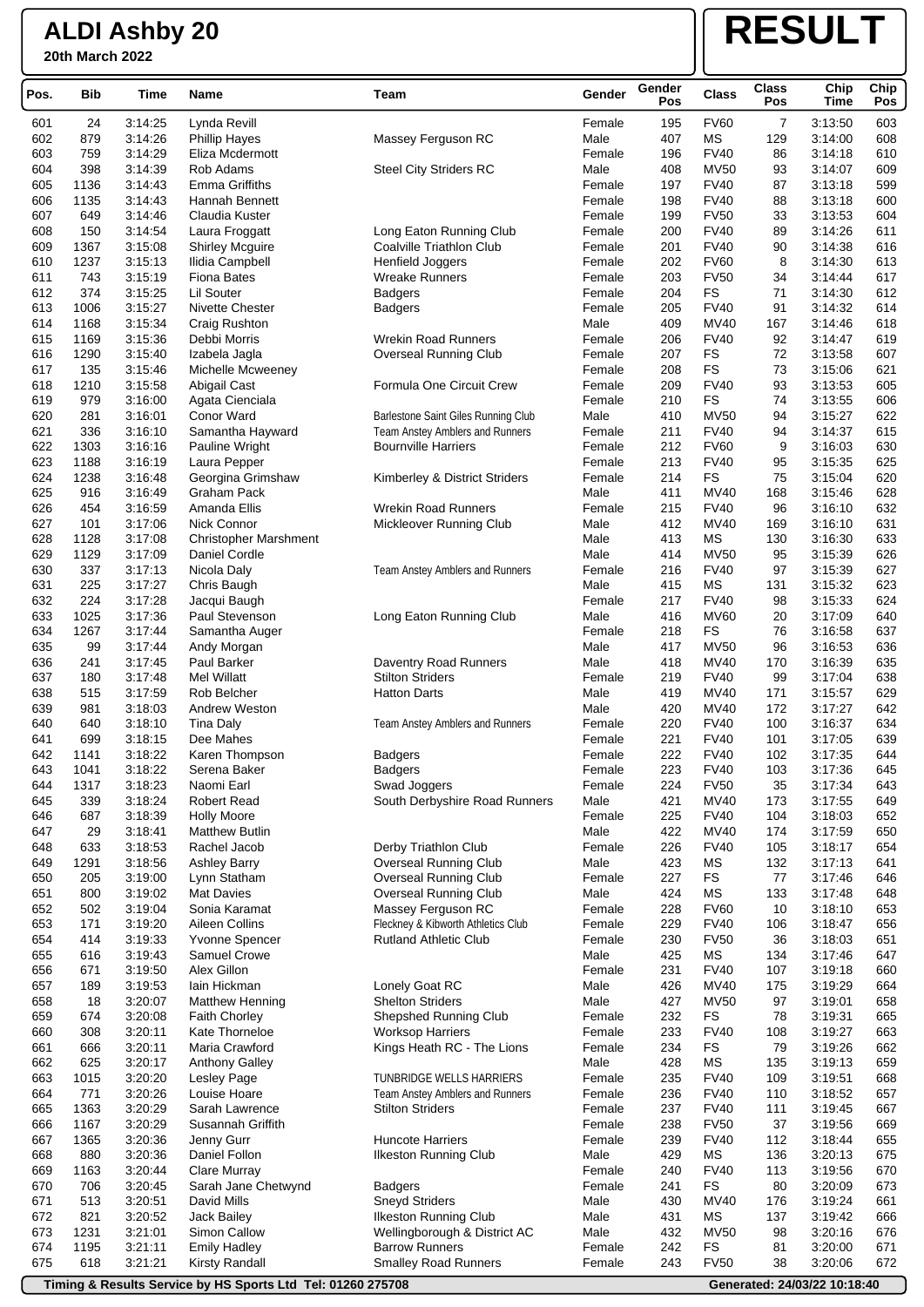**20th March 2022**

# **RESULT**

| Pos.       | Bib          | Time               | <b>Name</b>                          | Team                                              | Gender           | Gender<br>Pos | <b>Class</b>             | <b>Class</b><br>Pos | Chip<br>Time       | Chip<br>Pos |
|------------|--------------|--------------------|--------------------------------------|---------------------------------------------------|------------------|---------------|--------------------------|---------------------|--------------------|-------------|
| 676        | 264          | 3:21:30            | Donald Foster                        |                                                   | Male             | 433           | <b>MV70</b>              | 2                   | 3:20:29            | 678         |
| 677        | 314          | 3:21:37            | Simon Ellison                        |                                                   | Male             | 434           | MV40                     | 177                 | 3:20:39            | 680         |
| 678        | 1312         | 3:21:44            | <b>Mark Lewis</b>                    | Northampton Road Runners                          | Male             | 435           | <b>MV50</b>              | 99                  | 3:21:19            | 683         |
| 679        | 1328         | 3:21:49            | Mark Williamson                      | <b>Smalley Road Runners</b>                       | Male             | 436           | <b>MV50</b>              | 100                 | 3:20:36            | 679         |
| 680        | 8            | 3:21:49            | Sian Hamilton                        | <b>Washlands Women Runners</b>                    | Female           | 244           | <b>FV50</b>              | 39                  | 3:21:06            | 682         |
| 681        | 1289         | 3:21:50            | <b>Claire Kiffin</b>                 | Team Anstey Amblers and Runners                   | Female           | 245           | <b>FV40</b>              | 114                 | 3:20:19            | 677         |
| 682        | 1113         | 3:22:05            | Andy Crozier                         | Lawley Running Club                               | Male             | 437           | MV40                     | 178                 | 3:20:13            | 674         |
| 683        | 590          | 3:22:25            | Deborah Daly                         |                                                   | Female           | 246           | <b>FV40</b>              | 115                 | 3:20:48            | 681         |
| 684        | 40           | 3:22:27            | <b>Elliott Olsen</b>                 |                                                   | Male             | 438           | <b>MV50</b>              | 101                 | 3:21:45            | 686         |
| 685        | 132          | 3:22:28            | Kathryn Hutchinson                   |                                                   | Female           | 247           | <b>FS</b>                | 82                  | 3:21:44            | 685         |
| 686        | 249          | 3:22:50            | Jane Wade                            | <b>Hatton Darts</b>                               | Female           | 248           | <b>FV50</b>              | 40                  | 3:22:26            | 690         |
| 687        | 752          | 3:22:55            | <b>Andy Glover</b>                   | <b>Smalley Road Runners</b>                       | Male             | 439           | <b>MV50</b><br><b>MS</b> | 102                 | 3:21:35            | 684<br>687  |
| 688<br>689 | 1282<br>658  | 3:23:00<br>3:23:16 | Matt Hadley<br><b>Elaine Barrett</b> | <b>Barrow Runners</b>                             | Male             | 440<br>249    | <b>FV50</b>              | 138<br>41           | 3:21:49<br>3:22:29 | 693         |
| 690        | 656          | 3:23:20            | Aimee Hartshorne                     | <b>Hinckley Running Club</b>                      | Female<br>Female | 250           | <b>FS</b>                | 83                  | 3:22:25            | 689         |
| 691        | 351          | 3:23:32            | Laura Brookhouse                     | Squirrels                                         | Female           | 251           | <b>FS</b>                | 84                  | 3:22:28            | 692         |
| 692        | 1254         | 3:23:33            | Sarah Bosworth                       | Leicester Triathlon Club                          | Female           | 252           | <b>FV40</b>              | 116                 | 3:22:27            | 691         |
| 693        | 853          | 3:23:51            | Angela Miller                        |                                                   | Female           | 253           | <b>FV40</b>              | 117                 | 3:22:49            | 696         |
| 694        | 207          | 3:24:12            | Ella Reynolds                        | <b>Team Anstey Amblers and Runners</b>            | Female           | 254           | <b>FS</b>                | 85                  | 3:22:39            | 694         |
| 695        | 869          | 3:24:14            | <b>Keely Mcniffe</b>                 | <b>Sleaford Striders AC</b>                       | Female           | 255           | <b>FS</b>                | 86                  | 3:23:32            | 698         |
| 696        | 868          | 3:24:14            | Vince Mcniffe                        | <b>Sleaford Striders AC</b>                       | Male             | 441           | <b>MV50</b>              | 103                 | 3:23:33            | 699         |
| 697        | 598          | 3:24:16            | Unis Naylor                          | Team Anstey Amblers and Runners                   | Female           | 256           | FS                       | 87                  | 3:22:43            | 695         |
| 698        | 1261         | 3:24:26            | <b>Kris Gowans</b>                   | <b>West End Runners</b>                           | Male             | 442           | <b>MV40</b>              | 179                 | 3:22:21            | 688         |
| 699        | 228          | 3:24:40            | Vanessa Costa                        | Fetch Everyone                                    | Female           | 257           | <b>FV50</b>              | 42                  | 3:23:50            | 700         |
| 700        | 1123         | 3:24:48            | Iain Graham                          |                                                   | Male             | 443           | <b>MV50</b>              | 104                 | 3:23:58            | 701         |
| 701        | 705          | 3:25:10            | Daniel Waterfield                    | Army Triathlon Assocciation                       | Male             | 444           | <b>MS</b>                | 139                 | 3:25:03            | 707         |
| 702        | 1297         | 3:25:11            | Jose Colorado                        | Sutton in Ashfield Harriers & AC                  | Male             | 445           | MV40                     | 180                 | 3:24:22            | 705         |
| 703        | 575          | 3:25:19            | Lee Robinson                         | Easingwold Running Club                           | Male             | 446           | <b>MV50</b>              | 105                 | 3:23:19            | 697         |
| 704        | 389          | 3:25:30            | <b>Charlotte Smith</b>               |                                                   | Female           | 258           | <b>FS</b>                | 88                  | 3:24:20            | 704         |
| 705        | 390          | 3:25:31            | <b>Juliet Davies</b>                 | <b>Cannock Chase Trail Runners</b>                | Female           | 259           | <b>FV40</b>              | 118                 | 3:24:20            | 702         |
| 706        | 924          | 3:25:36            | <b>Niall Barnett</b>                 |                                                   | Male             | 447           | <b>MV50</b>              | 106                 | 3:24:20            | 703         |
| 707        | 611          | 3:25:42            | Caroline Richardson                  | <b>Barrow Runners</b>                             | Female           | 260           | <b>FV40</b>              | 119                 | 3:24:36            | 706         |
| 708        | 635          | 3:25:56            | Janet Crumpton                       | <b>Badgers</b>                                    | Female           | 261           | <b>FV50</b>              | 43                  | 3:25:18            | 708         |
| 709        | 1348         | 3:26:11            | <b>Clare Hunter</b>                  | Lincoln & District Runners                        | Female           | 262           | <b>FS</b>                | 89                  | 3:25:43            | 713         |
| 710        | 780          | 3:26:33            | Jane Gibson                          |                                                   | Female           | 263           | <b>FV50</b>              | 44                  | 3:25:37            | 712         |
| 711        | 376          | 3:26:47            | Carl Maddock                         |                                                   | Male             | 448           | <b>MV50</b>              | 107                 | 3:26:18            | 723         |
| 712        | 1274         | 3:26:48            | Glen Tortolano                       | <b>Desford Striders</b>                           | Male             | 449           | <b>MS</b>                | 140                 | 3:25:46            | 714         |
| 713        | 1311         | 3:26:49            | Paul Macdonald                       | Northampton Road Runners                          | Male             | 450           | МS                       | 141                 | 3:26:25            | 726         |
| 714        | 1309         | 3:26:56            | Lynne Gould                          | <b>Badgers</b>                                    | Female           | 264           | <b>FV50</b>              | 45                  | 3:25:34            | 710         |
| 715        | 1180         | 3:26:56            | John Dulson                          | <b>Badgers</b>                                    | Male             | 451           | MV40                     | 181                 | 3:25:35            | 711         |
| 716        | 918          | 3:26:58            | Deborah Woodhouse                    | <b>Ilkeston Running Club</b>                      | Female           | 265           | <b>FV50</b>              | 46                  | 3:25:20            | 709         |
| 717        | 420          | 3:27:08<br>3:27:12 | Daniel Cashmore                      |                                                   | Male             | 452<br>266    | MV40                     | 182                 | 3:26:21<br>3:26:08 | 724         |
| 718        | 797          |                    | Alice Bayford                        | Roadhoggs Leicester AC                            | Female           |               | <b>FV40</b>              | 120                 |                    | 719         |
| 719<br>720 | 237<br>287   | 3:27:13<br>3:27:23 | Marcus Shaikh<br>Kathy Walsh         | Roadhoggs Leicester AC<br><b>Stilton Striders</b> | Male<br>Female   | 453<br>267    | MV40<br><b>FV40</b>      | 183<br>121          | 3:26:09<br>3:25:48 | 720<br>715  |
| 721        | 1198         | 3:27:23            | Clare Hartshorn                      |                                                   | Female           | 268           | <b>FV40</b>              | 122                 | 3:26:09            | 721         |
| 722        | 1197         | 3:27:24            | Amanda Adams                         | Notts Women Runners                               | Female           | 269           | <b>FV40</b>              | 123                 | 3:26:10            | 722         |
| 723        | 980          | 3:27:25            | Ayeisha Ahmad                        | Hinckley Running Club                             | Female           | 270           | FS                       | 90                  | 3:26:37            | 727         |
| 724        | 541          | 3:27:30            | Rebecca Jones                        | GoodGym Race Team                                 | Female           | 271           | <b>FV40</b>              | 124                 | 3:25:52            | 716         |
| 725        | 76           | 3:27:34            | Gary Window                          | Fulham Running Club                               | Male             | 454           | MV40                     | 184                 | 3:25:55            | 717         |
| 726        | 553          | 3:27:39            | <b>Richard Harbron</b>               |                                                   | Male             | 455           | <b>MV50</b>              | 108                 | 3:26:57            | 731         |
| 727        | 254          | 3:27:49            | Lucy Astley                          | Mickleover Running Club                           | Female           | 272           | <b>FV40</b>              | 125                 | 3:26:22            | 725         |
| 728        | 106          | 3:27:58            | Scott Evans                          |                                                   | Male             | 456           | MV40                     | 185                 | 3:27:10            | 733         |
| 729        | 714          | 3:28:01            | Paul Newman                          | Lonely Goat RC                                    | Male             | 457           | <b>MV50</b>              | 109                 | 3:25:57            | 718         |
| 730        | 948          | 3:28:02            | Mike Campbell                        |                                                   | Male             | 458           | MV40                     | 186                 | 3:27:09            | 732         |
| 731        | 1014         | 3:28:06            | Lin Farrow                           | <b>Nuneaton Harriers</b>                          | Female           | 273           | <b>FV60</b>              | 11                  | 3:27:37            | 738         |
| 732        | 1245         | 3:28:26            | <b>Hayley Biggs</b>                  |                                                   | Female           | 274           | <b>FS</b>                | 91                  | 3:26:53            | 730         |
| 733        | 897          | 3:28:29            | Laura Jarmulewski                    | Market Harborough Social Runners                  | Female           | 275           | <b>FV40</b>              | 126                 | 3:27:16            | 734         |
| 734        | 892          | 3:28:29            | Kate Jamieson                        | <b>Hermitage Harriers</b>                         | Female           | 276           | <b>FV40</b>              | 127                 | 3:27:16            | 735         |
| 735        | 458          | 3:28:52            | David Askew                          |                                                   | Male             | 459           | <b>MS</b>                | 142                 | 3:27:46            | 739         |
| 736        | 1158         | 3:28:53            | Chloe Robinson                       |                                                   | Female           | 277           | FS                       | 92                  | 3:26:42            | 728         |
| 737        | 1323         | 3:28:55            | Martine Gagne                        |                                                   | Female           | 278           | <b>FV50</b>              | 47                  | 3:28:19            | 744         |
| 738        | 112          | 3:28:55            | <b>Judy Parkes</b>                   | <b>Badgers</b>                                    | Female           | 279           | <b>FV50</b>              | 48                  | 3:28:03            | 740         |
| 739        | 503          | 3:29:01            | Annika Jones                         | Barlestone Saint Giles Running Club               | Female           | 280           | FS                       | 93                  | 3:28:28            | 747         |
| 740        | 1161         | 3:29:01            | Jamie Lyon                           |                                                   | Male             | 460           | MS                       | 143                 | 3:26:50            | 729         |
| 741        | 422          | 3:29:12            | Kirsten Joyce                        |                                                   | Female           | 281           | <b>FV40</b>              | 128                 | 3:28:16            | 741         |
| 742        | 588          | 3:29:13            | Emily Lockwood                       |                                                   | Female           | 282           | <b>FV50</b>              | 49                  | 3:28:23            | 746         |
| 743        | 408          | 3:29:14            | Victor Joyce                         |                                                   | Male             | 461           | <b>MV50</b>              | 110                 | 3:28:18            | 742         |
| 744        | 381          | 3:29:14            | David Goodwin                        | Massey Ferguson RC                                | Male             | 462           | MV40                     | 187                 | 3:28:20            | 745         |
| 745        | 25           | 3:29:24            | Lyndsay Jordan                       | Squirrels                                         | Female           | 283           | <b>FV40</b>              | 129                 | 3:28:19            | 743         |
| 746        | 310          | 3:29:36            | Jo Ingram                            | <b>Ripley Running Club</b>                        | Female           | 284           | FS                       | 94                  | 3:28:38            | 749         |
| 747<br>748 | 1120         | 3:29:36            | <b>Roy Austin</b>                    | <b>Ripley Running Club</b>                        | Male             | 463<br>285    | МS<br><b>FV40</b>        | 144                 | 3:28:38            | 748<br>750  |
| 749        | 1214<br>1159 | 3:29:37<br>3:29:45 | Amy Bradley<br>Jessica Sturgess      | <b>Ripley Running Club</b>                        | Female<br>Female | 286           | FS                       | 130<br>95           | 3:28:39<br>3:27:33 | 736         |
| 750        | 1160         | 3:29:45            | <b>Chloe Mabbitt</b>                 |                                                   | Female           | 287           | FS                       | 96                  | 3:27:34            | 737         |
|            |              |                    |                                      |                                                   |                  |               |                          |                     |                    |             |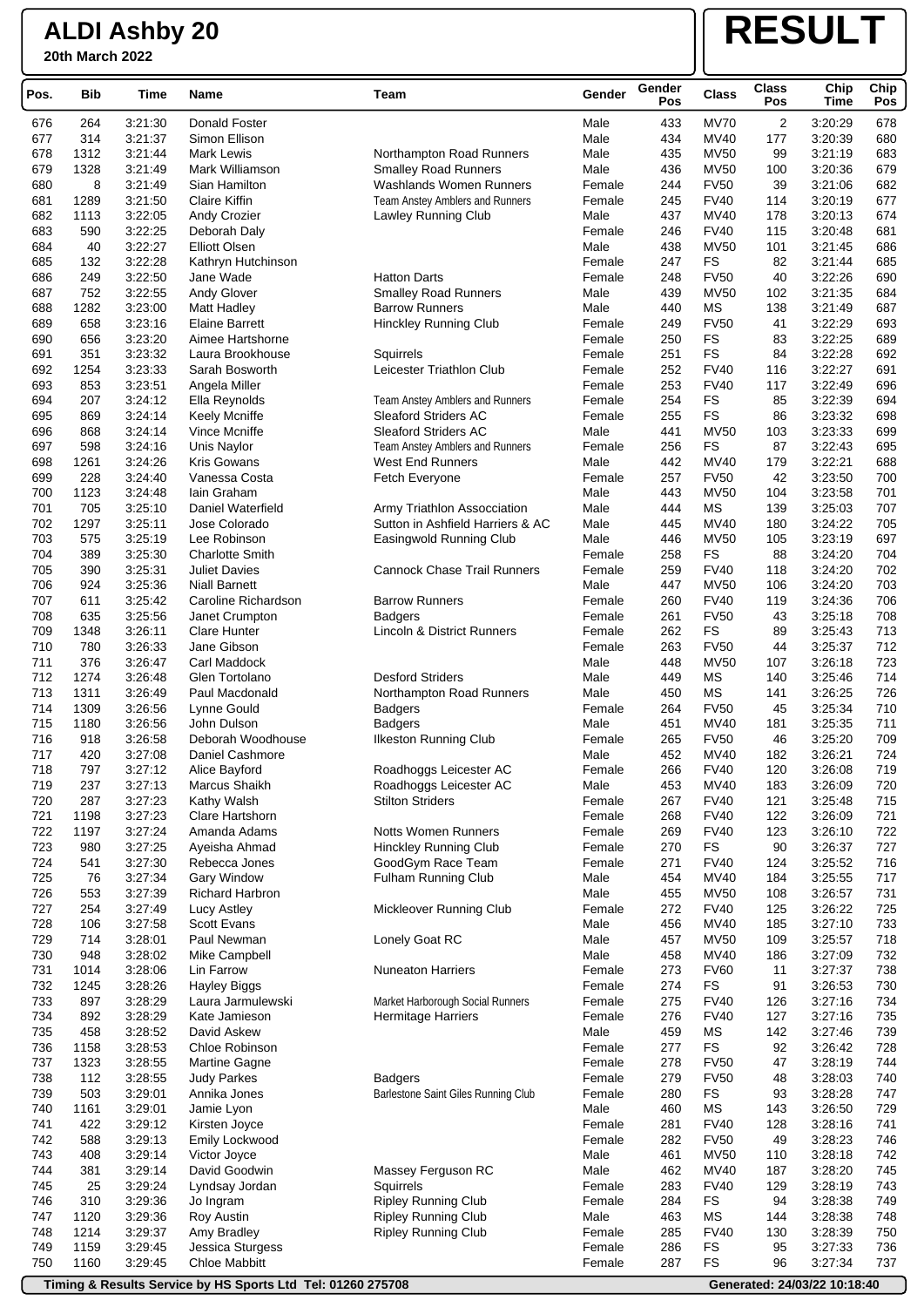**20th March 2022**

### **RESULT**

| Pos.       | <b>Bib</b>  | Time               | Name                                       | Team                                                               | Gender           | Gender<br>Pos | Class                      | Class<br>Pos | Chip<br><b>Time</b> | Chip<br>Pos |
|------------|-------------|--------------------|--------------------------------------------|--------------------------------------------------------------------|------------------|---------------|----------------------------|--------------|---------------------|-------------|
| 751        | 220         | 3:29:58            | Karon Jones                                | <b>Birchfield Harriers</b>                                         | Female           | 288           | <b>FV50</b>                | 50           | 3:29:17             | 759         |
| 752        | 585         | 3:29:58            | Neale Bassford                             | Squirrels                                                          | Male             | 464           | <b>MV50</b>                | 111          | 3:28:52             | 756         |
| 753        | 1343        | 3:30:08            | Jacob Allen                                |                                                                    | Male             | 465           | <b>MS</b>                  | 145          | 3:28:44             | 751         |
| 754        | 1153        | 3:30:08            | Lisa Bettoney                              | <b>Desford Striders</b>                                            | Female           | 289           | <b>FV40</b>                | 131          | 3:29:04             | 757         |
| 755        | 1346        | 3:30:10            | <b>Cameron Sellors</b>                     |                                                                    | Male             | 466           | <b>MS</b>                  | 146          | 3:28:46             | 752         |
| 756        | 1336        | 3:30:10            | <b>Phil Roberts</b>                        |                                                                    | Male             | 467           | MS                         | 147          | 3:28:47             | 753         |
| 757        | 1334        | 3:30:13            | Connor Smith                               | Hinckley Running Club                                              | Male             | 468           | <b>MS</b>                  | 148          | 3:28:48             | 754         |
| 758        | 1333        | 3:30:13            | Joe Signori                                |                                                                    | Male             | 469           | <b>MS</b>                  | 149          | 3:28:50             | 755         |
| 759        | 573         | 3:30:19            | Matthew Ridge                              |                                                                    | Male             | 470           | <b>MS</b>                  | 150          | 3:29:40             | 764         |
| 760<br>761 | 274<br>927  | 3:30:25<br>3:30:28 | Emma Finlinson<br>Kiera Radford            | Wigston Phoenix RC                                                 | Female<br>Female | 290<br>291    | <b>FV40</b><br><b>FS</b>   | 132<br>97    | 3:29:25<br>3:29:09  | 760<br>758  |
| 762        | 896         | 3:30:42            | Joanne Kirby                               | Hermitage Harriers<br>Squirrels                                    | Female           | 292           | <b>FV40</b>                | 133          | 3:29:38             | 763         |
| 763        | 1108        | 3:30:54            | <b>Craig Pears</b>                         | Sphinx AC                                                          | Male             | 471           | <b>MS</b>                  | 151          | 3:30:00             | 768         |
| 764        | 718         | 3:31:03            | Katie Heelas                               | Overseal Running Club                                              | Female           | 293           | <b>FS</b>                  | 98           | 3:30:04             | 770         |
| 765        | 167         | 3:31:07            | Louise Caller                              |                                                                    | Female           | 294           | <b>FV40</b>                | 134          | 3:30:00             | 769         |
| 766        | 688         | 3:31:10            | <b>Jeanette Stevens</b>                    | <b>Notfast RC</b>                                                  | Female           | 295           | <b>FV50</b>                | 51           | 3:30:27             | 773         |
| 767        | 305         | 3:31:19            | Lisa Birch                                 |                                                                    | Female           | 296           | <b>FV40</b>                | 135          | 3:30:25             | 772         |
| 768        | 469         | 3:31:22            | Gemma Hind                                 | <b>Worksop Harriers</b>                                            | Female           | 297           | <b>FS</b>                  | 99           | 3:30:37             | 774         |
| 769        | 1083        | 3:31:28            | Stephanie Parker                           | <b>Smalley Road Runners</b>                                        | Female           | 298           | <b>FV40</b>                | 136          | 3:30:09             | 771         |
| 770        | 328         | 3:31:33            | Sara Carter                                |                                                                    | Female           | 299           | <b>FV40</b>                | 137          | 3:30:46             | 775         |
| 771        | 535         | 3:31:35            | Laura Ellis                                | Kimberley & District Striders                                      | Female           | 300           | <b>FV40</b>                | 138          | 3:29:33             | 761         |
| 772        | 322         | 3:31:41            | <b>Karl Savill</b>                         | Lonely Goat RC                                                     | Male             | 472           | <b>MV50</b>                | 112          | 3:29:36             | 762         |
| 773        | 805         | 3:31:42            | Linda Dakin                                | South Derbyshire Road Runners                                      | Female           | 301           | <b>FV60</b>                | 12           | 3:31:11             | 780         |
| 774<br>775 | 1356<br>753 | 3:31:44<br>3:31:45 | Peter Mann                                 |                                                                    | Male<br>Female   | 473<br>302    | <b>MV60</b><br><b>FV40</b> | 21<br>139    | 3:31:09<br>3:31:09  | 778<br>779  |
| 776        | 1326        | 3:31:50            | <b>Charlotte Oliver</b><br>Amy Dakin       | <b>Badgers</b>                                                     | Female           | 303           | <b>FS</b>                  | 100          | 3:29:48             | 765         |
| 777        | 636         | 3:31:51            | Kelly Jarvis                               | <b>Hatton Darts</b>                                                | Female           | 304           | <b>FV40</b>                | 140          | 3:29:49             | 766         |
| 778        | 867         | 3:31:51            | Sarah Smith                                | <b>Hatton Darts</b>                                                | Female           | 305           | <b>FV50</b>                | 52           | 3:29:50             | 767         |
| 779        | 74          | 3:31:59            | Vicky Mawji                                |                                                                    | Female           | 306           | <b>FV40</b>                | 141          | 3:31:03             | 777         |
| 780        | 878         | 3:32:20            | Jacqueline Lake                            | <b>Beaumont RC</b>                                                 | Female           | 307           | <b>FV40</b>                | 142          | 3:31:27             | 784         |
| 781        | 490         | 3:32:20            | Joy Brown                                  | <b>Beaumont RC</b>                                                 | Female           | 308           | <b>FV50</b>                | 53           | 3:31:28             | 786         |
| 782        | 836         | 3:32:45            | Rebecca Haywood                            |                                                                    | Female           | 309           | <b>FS</b>                  | 101          | 3:31:36             | 787         |
| 783        | 1013        | 3:32:58            | Hannah Saunders                            | Mickleover Running Club                                            | Female           | 310           | <b>FV40</b>                | 143          | 3:31:26             | 783         |
| 784        | 943         | 3:32:59            | Rebecca Yates                              | Mickleover Running Club                                            | Female           | 311           | <b>FV40</b>                | 144          | 3:31:27             | 785         |
| 785        | 694         | 3:33:05            | Joe Roberts                                | Ipswich Jaffa RC                                                   | Male             | 474           | MS                         | 152          | 3:31:01             | 776         |
| 786        | 165         | 3:33:16            | Karla Hall                                 | Sinfin Running Club                                                | Female           | 312           | FS                         | 102          | 3:31:16             | 782         |
| 787        | 126         | 3:33:16            | <b>Kimberley Tinsley</b>                   | Ashbourne Running Club                                             | Female           | 313           | <b>FS</b>                  | 103          | 3:31:15             | 781         |
| 788        | 763         | 3:33:22            | Sara Mcwhan                                | Rutland Running & Triathlon Club                                   | Female           | 314           | <b>FV40</b>                | 145          | 3:31:51             | 788         |
| 789        | 240         | 3:33:31            | Ti Aigoro                                  | Rugby Triathlon Club                                               | Female           | 315           | <b>FV40</b>                | 146          | 3:32:25             | 791         |
| 790        | 792         | 3:33:39            | <b>Fiona Elliott</b>                       |                                                                    | Female           | 316           | <b>FV50</b>                | 54           | 3:31:54             | 789         |
| 791        | 293         | 3:34:03            | <b>Frankie Sutherington</b><br>Jon Norwell | Team Anstey Amblers and Runners                                    | Female           | 317           | <b>FS</b><br><b>MS</b>     | 104          | 3:33:01             | 794         |
| 792<br>793 | 72<br>833   | 3:34:05<br>3:34:06 | Gemma Bell                                 | Team Anstey Amblers and Runners<br>Team Anstey Amblers and Runners | Male<br>Female   | 475<br>318    | <b>FV40</b>                | 153<br>147   | 3:33:03<br>3:33:04  | 795<br>796  |
| 794        | 1361        | 3:34:13            | Laurie Akroyd                              |                                                                    | Female           | 319           | <b>FS</b>                  | 105          | 3:33:20             | 797         |
| 795        | 647         | 3:34:16            | <b>Matthew Harris</b>                      |                                                                    | Male             | 476           | MS                         | 154          | 3:32:18             | 790         |
| 796        | 914         | 3:34:19            | Nicola Dolman                              | Mickleover Running Club                                            | Female           | 320           | <b>FV40</b>                | 148          | 3:32:50             | 793         |
| 797        | 540         | 3:34:23            | Dave Watson                                | Lonely Goat RC                                                     | Male             | 477           | <b>MS</b>                  | 155          | 3:33:53             | 801         |
| 798        | 459         | 3:34:25            | David Windridge                            | Lonely Goat RC                                                     | Male             | 478           | <b>MV50</b>                | 113          | 3:33:55             | 802         |
| 799        | 1269        | 3:34:37            | Gaynor William                             |                                                                    | Female           | 321           | <b>FV40</b>                | 149          | 3:32:42             | 792         |
| 800        | 283         | 3:34:54            | Michael Dolan                              |                                                                    | Male             | 479           | <b>MV50</b>                | 114          | 3:34:17             | 805         |
| 801        | 650         | 3:34:56            | <b>Nicky Marlow</b>                        | Squirrels                                                          | Female           | 322           | <b>FV40</b>                | 150          | 3:33:46             | 800         |
| 802        | 670         | 3:35:00            | Lorraine Hutton                            |                                                                    | Female           | 323           | <b>FV50</b>                | 55           | 3:33:23             | 799         |
| 803        | 1205        | 3:35:02            | Joanna Jones                               |                                                                    | Female           | 324           | <b>FV40</b>                | 151          | 3:33:21             | 798         |
| 804        | 252         | 3:35:24            | Cath Brooks                                | Roadhoggs Leicester AC                                             | Female           | 325           | <b>FV40</b>                | 152          | 3:34:05             | 803         |
| 805        | 164         | 3:35:27<br>3:35:30 | Debbi Payne<br>Sophie Bramwell             | Coalville Triathlon Club                                           | Female           | 326           | <b>FV50</b>                | 56           | 3:34:40             | 808         |
| 806<br>807 | 463<br>844  | 3:35:30            | Nicola Turpin                              |                                                                    | Female<br>Female | 327<br>328    | <b>FS</b><br><b>FV40</b>   | 106<br>153   | 3:34:55<br>3:34:21  | 812<br>806  |
| 808        | 987         | 3:35:33            | Anne Craddock                              | <b>Stilton Striders</b>                                            | Female           | 329           | <b>FS</b>                  | 107          | 3:34:11             | 804         |
| 809        | 778         | 3:35:46            | Heidi Boyton                               | Squirrels                                                          | Female           | 330           | <b>FV40</b>                | 154          | 3:34:37             | 807         |
| 810        | 397         | 3:35:51            | Neil Walker                                | Formula One Circuit Crew                                           | Male             | 480           | <b>MV50</b>                | 115          | 3:34:49             | 809         |
| 811        | 192         | 3:36:09            | Hayley Beavon                              | <b>Desford Striders</b>                                            | Female           | 331           | <b>FV40</b>                | 155          | 3:35:24             | 817         |
| 812        | 1139        | 3:36:10            | Antoinette Hall                            |                                                                    | Female           | 332           | <b>FV40</b>                | 156          | 3:34:50             | 810         |
| 813        | 938         | 3:36:25            | Sarah-Jayne Hicken                         |                                                                    | Female           | 333           | <b>FS</b>                  | 108          | 3:35:05             | 814         |
| 814        | 672         | 3:36:30            | Paul Cope                                  |                                                                    | Male             | 481           | MV40                       | 188          | 3:34:53             | 811         |
| 815        | 1094        | 3:36:31            | Scott Millington                           |                                                                    | Male             | 482           | MV40                       | 189          | 3:35:01             | 813         |
| 816        | 182         | 3:36:34            | Emma Sharp                                 | South Derbyshire Road Runners                                      | Female           | 334           | <b>FV40</b>                | 157          | 3:36:03             | 822         |
| 817        | 1349        | 3:36:38            | <b>Adrian Butler</b>                       |                                                                    | Male             | 483           | <b>MV50</b>                | 116          | 3:35:21             | 816         |
| 818        | 1098        | 3:36:46            | Marie Copland                              | <b>Redhill Road Runners</b>                                        | Female           | 335           | <b>FV50</b>                | 57           | 3:35:11             | 815         |
| 819        | 262         | 3:36:52            | Pete Marshall                              | Northbrook Athletic Club                                           | Male             | 484           | MV40                       | 190          | 3:35:45             | 819         |
| 820        | 1133        | 3:37:00            | Vicky Long                                 | Squirrels                                                          | Female           | 336           | <b>FV40</b>                | 158          | 3:35:51             | 820         |
| 821        | 815         | 3:37:33            | Charlotte Randell                          | RUN MUMMY RUN COMMUNITY RUNNING CLUB                               | Female           | 337           | <b>FV40</b>                | 159          | 3:35:26             | 818         |
| 822        | 188         | 3:37:43            | Greg Payne                                 | Coalville Triathlon Club                                           | Male             | 485           | <b>MV50</b>                | 117          | 3:36:56             | 832         |
| 823<br>824 | 1130<br>750 | 3:37:43<br>3:37:45 | Sandra Gell<br>Louisa Holt                 | Notts Women Runners                                                | Female<br>Female | 338<br>339    | <b>FV50</b><br><b>FV40</b> | 58<br>160    | 3:36:05<br>3:36:08  | 823<br>824  |
| 825        | 57          | 3:37:45            | Andrea Kelly                               |                                                                    | Female           | 340           | <b>FV50</b>                | 59           | 3:36:08             | 825         |
|            |             |                    |                                            |                                                                    |                  |               |                            |              |                     |             |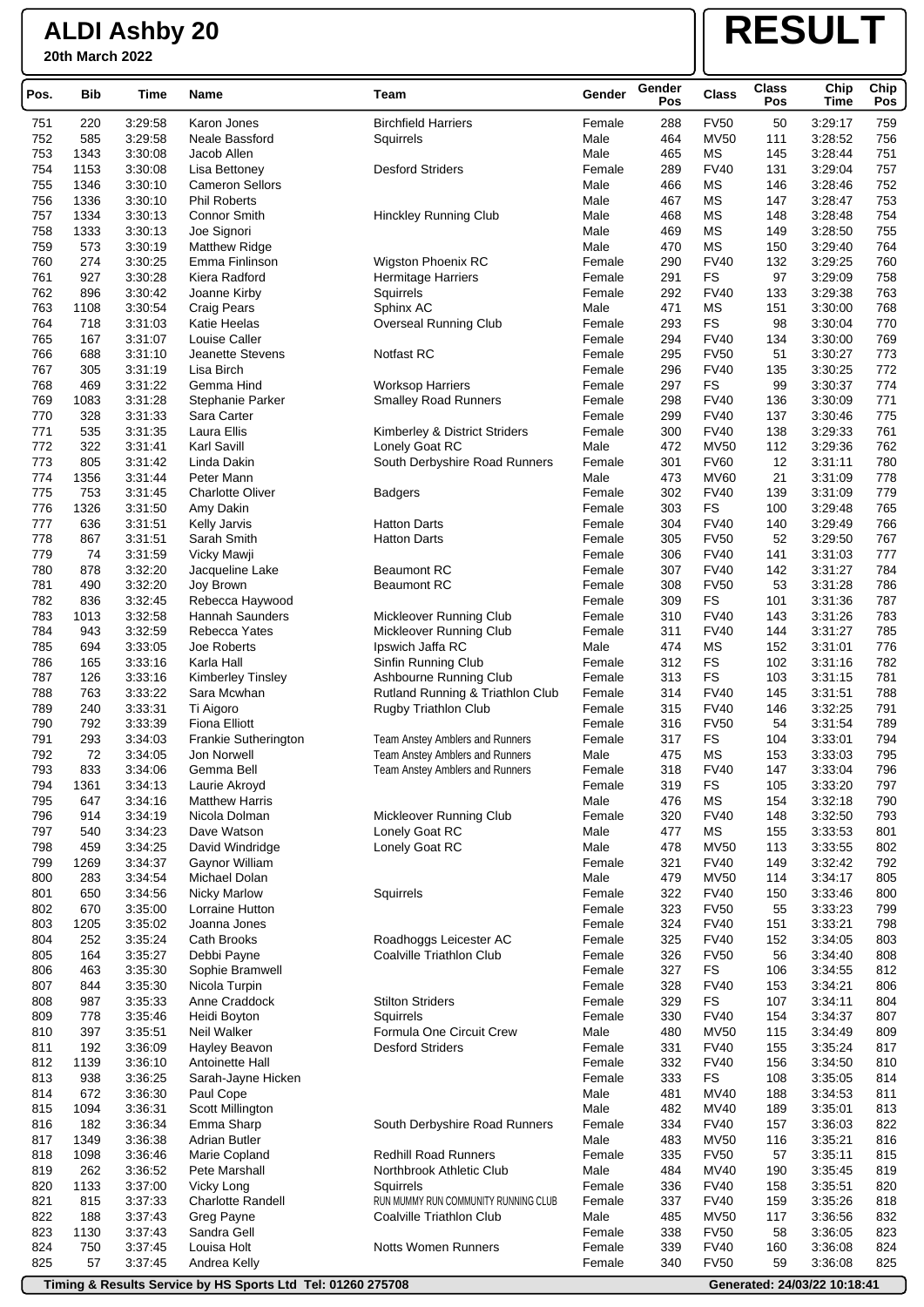**20th March 2022**

### **RESULT**

| Pos.       | <b>Bib</b>  | Time               | Name                             | Team                                                | Gender           | Gender<br>Pos | <b>Class</b>    | <b>Class</b><br>Pos | Chip<br>Time       | Chip<br>Pos |
|------------|-------------|--------------------|----------------------------------|-----------------------------------------------------|------------------|---------------|-----------------|---------------------|--------------------|-------------|
| 826        | 484         | 3:37:50            | Amie Isaac                       | Team Anstey Amblers and Runners                     | Female           | 341           | <b>FS</b>       | 109                 | 3:36:54            | 831         |
| 827        | 201         | 3:37:54            | <b>Andrew Scott</b>              | Newark Striders Running Club                        | Male             | 486           | <b>MV50</b>     | 118                 | 3:36:02            | 821         |
| 828        | 627         | 3:38:06            | <b>Katie Susans</b>              |                                                     | Female           | 342           | <b>FS</b>       | 110                 | 3:37:18            | 836         |
| 829        | 628         | 3:38:06            | <b>Claire Kurpil</b>             |                                                     | Female           | 343           | <b>FV40</b>     | 161                 | 3:37:18            | 837         |
| 830        | 1225        | 3:38:11            | Sarah-Jane Prior                 | <b>Beeston AC</b>                                   | Female           | 344           | <b>FV40</b>     | 162                 | 3:37:24            | 839         |
| 831        | 187         | 3:38:11            | Akua Mcgeoch                     | North Derbyshire RC                                 | Female           | 345           | <b>FV40</b>     | 163                 | 3:37:13            | 834         |
| 832        | 50          | 3:38:14            | Charlotte May Sinclair           | Hinckley Running Club                               | Female           | 346           | <b>FS</b>       | 111                 | 3:36:39            | 828         |
| 833        | 7           | 3:38:20            | Susan O'Dea                      |                                                     | Female           | 347           | <b>FV40</b>     | 164                 | 3:37:41            | 840         |
| 834        | 1050        | 3:38:24            | Fran Beckitt                     |                                                     | Female           | 348           | <b>FS</b>       | 112                 | 3:36:36            | 827         |
| 835        | 1255        | 3:38:28            | <b>Elly Gorley</b>               | Leicester Triathlon Club                            | Female           | 349           | <b>FV40</b>     | 165                 | 3:37:22            | 838         |
| 836        | 492         | 3:38:35            | Danielle Dawson                  | <b>Hermitage Harriers</b>                           | Female           | 350           | <b>FS</b>       | 113                 | 3:37:16            | 835         |
| 837        | 827         | 3:38:36            | <b>Betty Masters</b>             | Hinckley Running Club                               | Female           | 351           | <b>FV50</b>     | 60                  | 3:37:00            | 833         |
| 838        | 665         | 3:38:42            | <b>Kimberley Lees</b>            | Barlestone Saint Giles Running Club                 | Female           | 352           | <b>FS</b>       | 114                 | 3:38:11            | 846         |
| 839        | 957         | 3:38:42            | <b>Keely Harper</b>              | Barlestone Saint Giles Running Club                 | Female           | 353           | <b>FV40</b>     | 166                 | 3:38:12            | 848         |
| 840        | 537         | 3:38:43            | Nicola Child                     |                                                     | Female           | 354           | <b>FV40</b>     | 167                 | 3:38:12            | 849         |
| 841        | 581         | 3:38:46            | <b>Alison Hathrell</b>           | <b>Balsall Common Run Club</b>                      | Female           | 355           | <b>FV50</b>     | 61                  | 3:38:05            | 844         |
| 842        | 983         | 3:38:52            | <b>Bob Fuller</b>                | Northampton Road Runners                            | Male             | 487           | <b>MV50</b>     | 119                 | 3:36:29            | 826         |
| 843        | 1276        | 3:39:03            | Sarah Vickers                    |                                                     | Female           | 356           | <b>FV50</b>     | 62                  | 3:36:47            | 829         |
| 844        | 1247        | 3:39:04            | Nicola Marshall                  | <b>Wootton Road Runners</b>                         | Female           | 357           | <b>FV40</b>     | 168                 | 3:36:47            | 830         |
| 845        | 215         | 3:39:11            | <b>Mary Ross</b>                 | <b>Birchfield Harriers</b>                          | Female           | 358           | <b>FV60</b>     | 13                  | 3:38:30            | 852         |
| 846        | 929         | 3:39:17            | Laura Romans                     | <b>Smalley Road Runners</b>                         | Female           | 359           | <b>FS</b>       | 115                 | 3:38:01            | 842         |
| 847        | 925         | 3:39:19            | Talisa Hammond                   | <b>Smalley Road Runners</b>                         | Female           | 360           | <b>FS</b>       | 116                 | 3:38:03            | 843         |
| 848        | 544         | 3:39:29            | Chrissy Knight                   |                                                     | Male             | 488           | MV40            | 191                 | 3:38:29            | 851         |
| 849        | 873         | 3:39:33            | Sophie Galloway                  | <b>Peel Road Runners</b>                            | Female           | 361           | FS<br><b>FS</b> | 117                 | 3:38:26            | 850         |
| 850<br>851 | 1028<br>426 | 3:39:44<br>3:40:03 | Laura Mccristal                  | Long Eaton Running Club                             | Female           | 362<br>363    | <b>FV50</b>     | 118<br>63           | 3:38:11<br>3:38:08 | 847<br>845  |
| 852        | 693         | 3:40:08            | Deborah Hopkins                  | Lawley Running Club<br><b>Shepshed Running Club</b> | Female<br>Female | 364           | <b>FV50</b>     | 64                  | 3:39:04            | 855         |
| 853        | 1020        | 3:40:20            | Eileen Carpenter<br>Robert Allen |                                                     | Male             | 489           | <b>MV60</b>     | 22                  | 3:39:25            | 856         |
| 854        | 942         | 3:40:20            | Nick Pape                        | <b>Hermitage Harriers</b>                           | Male             | 490           | <b>MV50</b>     | 120                 | 3:39:34            | 859         |
| 855        | 642         | 3:40:23            | Jason John Crisp                 |                                                     | Male             | 491           | <b>MV50</b>     | 121                 | 3:37:57            | 841         |
| 856        | 450         | 3:40:33            | Natalie Williamson               | <b>Coventry Triathletes</b>                         | Female           | 365           | <b>FS</b>       | 119                 | 3:38:54            | 853         |
| 857        | 359         | 3:40:39            | Emma Bullock                     |                                                     | Female           | 366           | <b>FV40</b>     | 169                 | 3:38:59            | 854         |
| 858        | 372         | 3:40:48            | Jeanette Douglas                 | <b>Birstall RC</b>                                  | Female           | 367           | <b>FV50</b>     | 65                  | 3:39:32            | 857         |
| 859        | 1162        | 3:40:50            | Ben Cooper                       | <b>Birstall RC</b>                                  | Male             | 492           | МS              | 156                 | 3:39:33            | 858         |
| 860        | 1368        | 3:40:54            | Anthony Pollard                  | Wigston Phoenix RC                                  | Male             | 493           | <b>MV60</b>     | 23                  | 3:40:14            | 862         |
| 861        | 1369        | 3:40:54            | Debbie Smith                     | Wigston Phoenix RC                                  | Female           | 368           | <b>FV50</b>     | 66                  | 3:40:14            | 863         |
| 862        | 591         | 3:40:55            | <b>Claire Bird</b>               |                                                     | Female           | 369           | <b>FV40</b>     | 170                 | 3:40:11            | 861         |
| 863        | 100         | 3:40:57            | Heidi Webb                       |                                                     | Female           | 370           | <b>FV40</b>     | 171                 | 3:39:39            | 860         |
| 864        | 634         | 3:41:19            | Paul Hartshorne                  | <b>Beeston AC</b>                                   | Male             | 494           | <b>MV50</b>     | 122                 | 3:40:23            | 865         |
| 865        | 6           | 3:41:31            | Mat Smith                        | Coalville Triathlon Club                            | Male             | 495           | MV40            | 192                 | 3:40:30            | 866         |
| 866        | 276         | 3:41:46            | <b>Andrew Wilkins</b>            | <b>Desford Striders</b>                             | Male             | 496           | MS              | 157                 | 3:40:44            | 867         |
| 867        | 139         | 3:41:53            | Nicola Hunt                      | Massey Ferguson RC                                  | Female           | 371           | <b>FV40</b>     | 172                 | 3:40:59            | 868         |
| 868        | 425         | 3.42.09            | Sarah Summers                    | Lawley Running Club                                 | Female           | 372           | <b>FV50</b>     | 67                  | 3:40:14            | 864         |
| 869        | 266         | 3:42:10            | Yogita Stokes                    |                                                     | Female           | 373           | FV40            | 173                 | 3:41:26            | 872         |
| 870        | 1030        | 3:42:24            | Grainne Bermingham               | <b>Bournville Harriers</b>                          | Female           | 374           | <b>FV40</b>     | 174                 | 3:42:24            | 879         |
| 871        | 715         | 3:42:32            | Michaela Korizek                 |                                                     | Female           | 375           | <b>FS</b>       | 120                 | 3:41:10            | 870         |
| 872        | 637         | 3:42:37            | <b>Helen Ward</b>                | Roadhoggs Leicester AC                              | Female           | 376           | <b>FV50</b>     | 68                  | 3:41:33            | 873         |
| 873        | 891         | 3:42:38            | Vanessa Walker                   | <b>Stilton Striders</b>                             | Female           | 377           | <b>FV60</b>     | 14                  | 3:41:16            | 871         |
| 874        | 471         | 3:42:43            | Declan Crace                     | Lincoln Wellington Athletic Club                    | Male             | 497           | МS              | 158                 | 3:41:47            | 875         |
| 875        | 646         | 3:42:56            | Emma Whorwood                    | <b>Peel Road Runners</b>                            | Female           | 378           | <b>FV40</b>     | 175                 | 3:41:08            | 869         |
| 876        | 263         | 3:43:00            | Alison Woodrow                   | Woodthorpe Huffers & Puffers                        | Female           | 379           | <b>FV50</b>     | 69                  | 3:41:47            | 874         |
| 877        | 566         | 3:43:08            | Joanne Davies                    | <b>Badgers</b>                                      | Female           | 380           | <b>FV40</b>     | 176                 | 3:42:15            | 877         |
| 878        | 269         | 3:43:23            | Sarah Oakley                     |                                                     | Female           | 381           | <b>FV40</b>     | 177                 | 3.42.14            | 876         |
| 879        | 528         | 3:43:39            | Cara Alexander'S                 |                                                     | Female           | 382           | <b>FS</b>       | 121                 | 3:42:43            | 881         |
| 880        | 488         | 3:43:49            | Sarah James                      | Woodthorpe Huffers & Puffers                        | Female           | 383           | <b>FV50</b>     | 70                  | 3:42:36            | 880         |
| 881        | 1277        | 3:44:01            | Scott Beighton                   | Derbyshire Dynamos                                  | Male             | 498           | MV40            | 193                 | 3:42:46            | 882         |
| 882        | 136         | 3:44:18            | Helen Manton                     | <b>Peel Road Runners</b>                            | Female           | 384           | <b>FV50</b>     | 71                  | 3:43:11            | 883         |
| 883        | 685         | 3:44:19            | <b>Stuart Brindley</b>           | Kings Heath RC - The Lions                          | Male             | 499           | <b>MV50</b>     | 123                 | 3:43:41            | 885         |
| 884        | 703         | 3:44:25            | Mark Archer                      |                                                     | Male             | 500           | <b>MS</b>       | 159                 | 3.43.27            | 884         |
| 885        | 1366        | 3:44:35            | Penny Sandhu-Mckenna             | <b>Notts Women Runners</b>                          | Female           | 385           | <b>FV50</b>     | 72                  | 3:42:20            | 878         |
| 886        | 562         | 3:45:19            | <b>Lyndsey Parsons</b>           | <b>Wreake Runners</b>                               | Female           | 386           | <b>FV50</b>     | 73                  | 3:44:24            | 887         |
| 887        | 908         | 3:45:42            | <b>Matthew Orchard</b>           | Hermitage Harriers                                  | Male             | 501           | MV40            | 194                 | 3:44:22            | 886         |
| 888        | 967         | 3:45:58            | Warren D'Rozario                 | Sandwell Valley RC                                  | Male             | 502           | <b>MV60</b>     | 24                  | 3.44.27            | 888         |
| 889        | 723         | 3:46:18            | Glenn Dickinson                  | <b>Redway Runners</b>                               | Male             | 503           | <b>MV50</b>     | 124                 | 3:44:34            | 889         |
| 890        | 622         | 3:46:18            | Valerie Spezi                    | Roadhoggs Leicester AC                              | Female           | 387           | <b>FV40</b>     | 178                 | 3:44:59            | 890         |
| 891        | 776         | 3:46:24            | John Starbuck                    | <b>Birstall RC</b>                                  | Male             | 504           | <b>MV60</b>     | 25                  | 3:45:38            | 893         |
| 892        | 630         | 3:46:25            | Nicola Bell                      | <b>Desford Striders</b>                             | Female           | 388           | <b>FV40</b>     | 179                 | 3:45:21            | 892         |
| 893        | 629         | 3:46:25            | Ami Taylor                       | <b>Desford Striders</b>                             | Female           | 389           | <b>FS</b>       | 122                 | 3:45:20            | 891         |
| 894        | 998         | 3:47:25            | <b>Heather M Mitchell</b>        | Dewsbury Road Runners                               | Female           | 390           | <b>FV60</b>     | 15                  | 3:45:57            | 896         |
| 895        | 1091        | 3:47:26            | Susan Whitehead                  | Holme Pierrepont RC                                 | Female           | 391           | <b>FV50</b>     | 74                  | 3:46:45            | 898         |
| 896        | 278         | 3:47:37            | Colette Ward                     | Barlestone Saint Giles Running Club                 | Female           | 392           | <b>FV50</b>     | 75                  | 3:47:04            | 904         |
| 897        | 501         | 3:47:40            | Joanne Hardy                     | <b>Badgers</b>                                      | Female           | 393           | <b>FV40</b>     | 180                 | 3.47:04            | 903         |
| 898        | 546         | 3:47:41            | Karen Draper                     | <b>Badgers</b>                                      | Female           | 394           | <b>FV40</b>     | 181                 | 3:47:01            | 901         |
| 899        | 413         | 3:47:41            | Clare Whetton                    | <b>Badgers</b>                                      | Female           | 395           | <b>FV40</b>     | 182                 | 3:47:03            | 902         |
| 900        | 345         | 3:47:55            | Sam Webster                      |                                                     | Male             | 505           | MV40            | 195                 | 3:45:55            | 894         |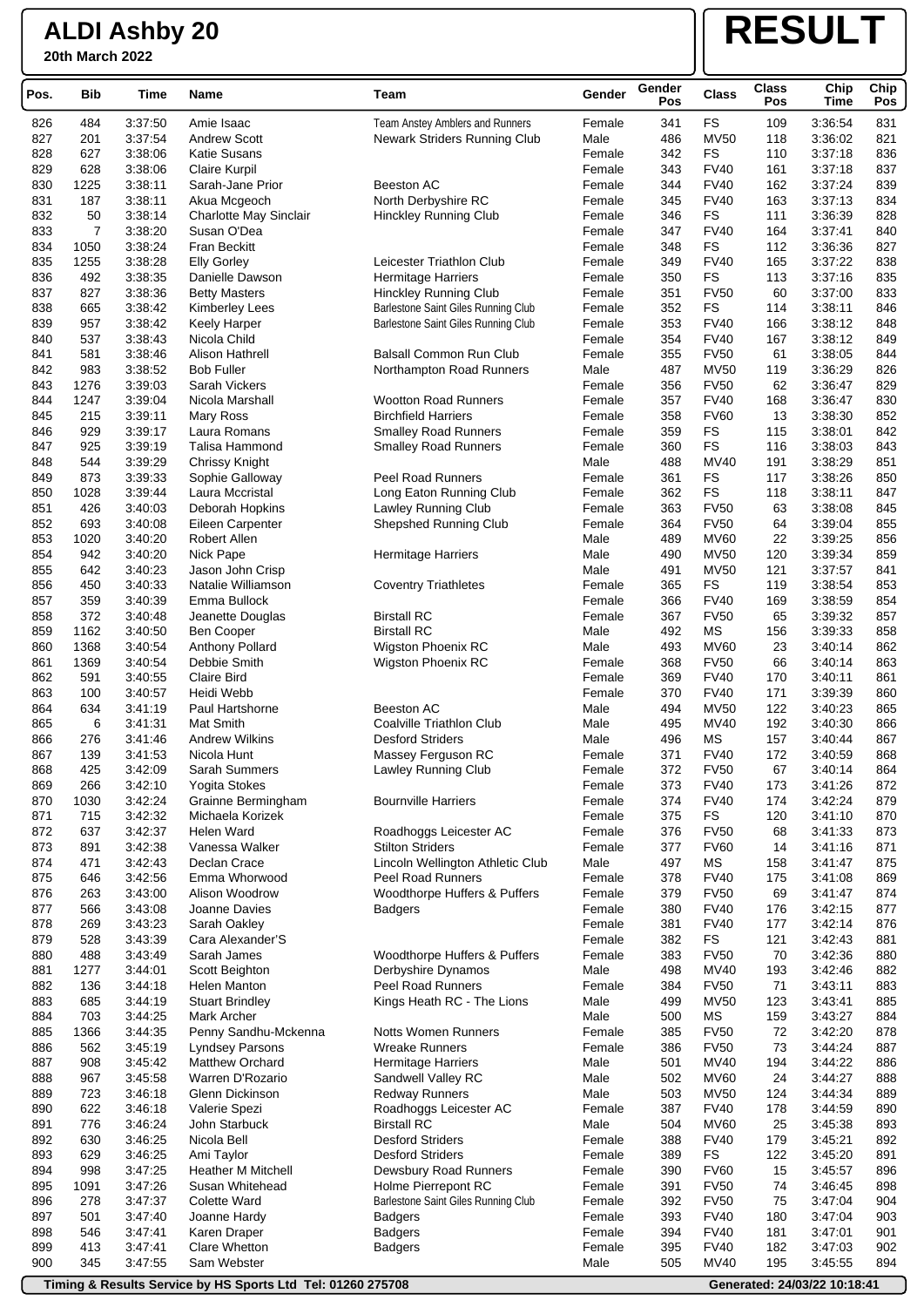**20th March 2022**

# **RESULT**

| Pos.       | <b>Bib</b>   | Time               | Name                                | Team                                 | Gender           | Gender<br>Pos | <b>Class</b>               | <b>Class</b><br>Pos | Chip<br>Time       | Chip<br>Pos |
|------------|--------------|--------------------|-------------------------------------|--------------------------------------|------------------|---------------|----------------------------|---------------------|--------------------|-------------|
| 901        | 346          | 3:47:56            | Sarah Elton                         |                                      | Female           | 396           | <b>FV40</b>                | 183                 | 3:45:56            | 895         |
| 902        | 813          | 3:48:03            | Palmer Sharon                       |                                      | Female           | 397           | <b>FV50</b>                | 76                  | 3:47:24            | 907         |
| 903        | 1018         | 3:48:04            | Darryl Marsh                        |                                      | Male             | 506           | <b>MV50</b>                | 125                 | 3:48:04            | 914         |
| 904        | 772          | 3:48:13            | Tony De Marco                       | Lonely Goat RC                       | Male             | 507           | <b>MV50</b>                | 126                 | 3:46:28            | 897         |
| 905        | 1081         | 3:48:24            | Kate Horton                         | <b>Redhill Road Runners</b>          | Female           | 398           | <b>FV40</b>                | 184                 | 3:46:49            | 900         |
| 906        | 829          | 3:48:25            | Alison Wilson                       | <b>Stilton Striders</b>              | Female           | 399           | <b>FV50</b>                | 77                  | 3:47:05            | 905         |
| 907        | 1150         | 3:48:27            | Peter Leach                         | Harborough AC                        | Male             | 508           | <b>MV70</b>                | 3                   | 3:47:59            | 912         |
| 908        | 383          | 3:48:29            | Fran Barros                         |                                      | Female           | 400           | <b>FV40</b>                | 185                 | 3:46:47            | 899         |
| 909        | 406          | 3:48:33            | Gillian Kirk                        | Poplar Running Club                  | Female           | 401           | <b>FV60</b>                | 16                  | 3:47:22            | 906         |
| 910        | 953          | 3:48:54            | James Southerington                 |                                      | Male             | 509           | <b>MV50</b>                | 127                 | 3:47:31            | 908         |
| 911<br>912 | 265<br>158   | 3:48:55<br>3:49:06 | Lucy Cartwright                     |                                      | Female<br>Male   | 402<br>510    | FS<br>МS                   | 123<br>160          | 3:48:28<br>3:47:59 | 916<br>913  |
| 913        | 1046         | 3:49:13            | <b>Robert Sawyer</b><br>Dale Trigg  | 1485 Triathlon Club                  | Male             | 511           | MV40                       | 196                 | 3:47:44            | 911         |
| 914        | 1360         | 3:49:16            | Nick Pryke                          | Wreake & Soar Valley                 | Male             | 512           | <b>MV50</b>                | 128                 | 3:47:44            | 909         |
| 915        | 806          | 3:49:17            | Leigh Pick                          | <b>Stilton Striders</b>              | Female           | 403           | <b>FS</b>                  | 124                 | 3:47:44            | 910         |
| 916        | 936          | 3:49:30            | <b>Bob Clark</b>                    | <b>Wreake Runners</b>                | Male             | 513           | MV40                       | 197                 | 3:48:29            | 917         |
| 917        | 288          | 3:49:47            | Joe Reynolds                        | Massey Ferguson RC                   | Male             | 514           | <b>MV70</b>                | 4                   | 3:48:09            | 915         |
| 918        | 202          | 3:50:28            | Kathryn Scott                       | Newark Striders Running Club         | Female           | 404           | <b>FV50</b>                | 78                  | 3:48:37            | 918         |
| 919        | 959          | 3:50:28            | Karen Illsley                       | Newark Striders Running Club         | Female           | 405           | <b>FV50</b>                | 79                  | 3:48:37            | 919         |
| 920        | 1036         | 3:51:09            | <b>Mark Rawlins</b>                 |                                      | Male             | 515           | MV40                       | 198                 | 3:49:44            | 923         |
| 921        | 1278         | 3:51:11            | <b>Michael Sibert</b>               |                                      | Male             | 516           | <b>MS</b>                  | 161                 | 3:49:30            | 922         |
| 922        | 997          | 3:51:17            | Jessica Shanks                      | Holme Pierrepont RC                  | Female           | 406           | <b>FV40</b>                | 186                 | 3:50:09            | 927         |
| 923        | 1002         | 3:51:23            | Lucy Morris                         | <b>Ilkeston Running Club</b>         | Female           | 407           | <b>FV50</b>                | 80                  | 3:49:46            | 924         |
| 924        | 1143         | 3:51:24            | Ellie Williams                      |                                      | Female           | 408           | <b>FS</b>                  | 125                 | 3:49:28            | 920         |
| 925        | 966          | 3:51:25            | lan Cooper                          | <b>Ilkeston Running Club</b>         | Male             | 517           | <b>MV50</b>                | 129                 | 3:49:47            | 925         |
| 926        | 1142         | 3:51:25            | Helen Rodway                        | <b>Belper Harriers</b>               | Female           | 409           | <b>FS</b>                  | 126                 | 3:49:28            | 921         |
| 927        | 1134         | 3:51:40            | Lisa Kirkley                        | <b>Smalley Road Runners</b>          | Female           | 410           | <b>FV50</b>                | 81                  | 3:50:21            | 928         |
| 928        | 401          | 3:51:58            | Sara Rees                           | <b>Chase Harriers</b>                | Female           | 411           | <b>FV40</b>                | 187                 | 3:50:30            | 929         |
| 929        | 1147         | 3:52:12            | John Jacobs                         |                                      | Male             | 518           | <b>MV50</b>                | 130                 | 3:50:08            | 926         |
| 930        | 104          | 3:52:19            | Sarah Brown                         |                                      | Female           | 412           | <b>FV40</b>                | 188                 | 3:51:23            | 932         |
| 931        | 563          | 3:52:20            | <b>Chris Mottram</b>                |                                      | Male             | 519           | <b>MV50</b>                | 131                 | 3:51:26            | 934         |
| 932<br>933 | 990          | 3:52:20<br>3:52:57 | Sara Cartwright<br>Jane Scott       | Wholehealth                          | Female           | 413           | <b>FS</b><br><b>FV40</b>   | 127                 | 3:51:23            | 933<br>931  |
| 934        | 1211<br>1212 | 3:52:58            | lan Scott                           | Wholehealth                          | Female<br>Male   | 414<br>520    | MV40                       | 189<br>199          | 3:51:02<br>3:52:26 | 939         |
| 935        | 510          | 3:53:00            | Emma Crisp                          |                                      | Female           | 415           | <b>FV50</b>                | 82                  | 3:50:34            | 930         |
| 936        | 506          | 3:53:05            | Jill Miller                         | <b>Badgers</b>                       | Female           | 416           | <b>FV40</b>                | 190                 | 3:52:12            | 937         |
| 937        | 46           | 3:53:05            | Sharon Jackson                      | <b>Badgers</b>                       | Female           | 417           | <b>FV40</b>                | 191                 | 3:52:10            | 935         |
| 938        | 108          | 3:53:22            | <b>Elizabeth Perkins</b>            | Squirrels                            | Female           | 418           | <b>FV50</b>                | 83                  | 3:52:11            | 936         |
| 939        | 94           | 3:53:48            | Steve Wright                        | <b>Redway Runners</b>                | Male             | 521           | <b>MV50</b>                | 132                 | 3:52:12            | 938         |
| 940        | 677          | 3:53:56            | Leonard Van Broekhoven              |                                      | Male             | 522           | MV40                       | 200                 | 3:52:30            | 942         |
| 941        | 607          | 3:53:56            | Magdalena Lakomska                  | Mickleover Running Club              | Female           | 419           | <b>FV40</b>                | 192                 | 3:52:31            | 943         |
| 942        | 950          | 3:54:02            | John Hartshorn                      |                                      | Male             | 523           | <b>MV70</b>                | 5                   | 3:53:20            | 949         |
| 943        | 816          | 3:54:06            | <b>Louise Stewart</b>               | Stratford Upon Avon AC               | Female           | 420           | <b>FV50</b>                | 84                  | 3:53:15            | 948         |
| 944        | 926          | 3:54:07            | Rebecca Pridham                     | Stratford Upon Avon AC               | Female           | 421           | <b>FV40</b>                | 193                 | 3:53:14            | 947         |
| 945        | 968          | 3:54:09            | Amy Freer                           | Kimberley & District Striders        | Female           | 422           | <b>FV40</b>                | 194                 | 3:52:26            | 940         |
| 946        | 561          | 3:54:10            | Julie Buckley                       | Kimberley & District Striders        | Female           | 423           | <b>FV40</b>                | 195                 | 3:52:27            | 941         |
| 947        | 931          | 3:54:27            | Paul Garton                         | <b>Smalley Road Runners</b>          | Male             | 524           | MV40                       | 201                 | 3:53:11            | 946         |
| 948        | 127          | 3:54:42            | <b>Christine Morris</b>             | <b>Badgers</b>                       | Female           | 424           | <b>FV60</b>                | 17                  | 3:53:50            | 950         |
| 949        | 102          | 3:54:45            | Averil Caton                        | <b>Badgers</b>                       | Female           | 425           | <b>FV50</b>                | 85                  | 3:53:52            | 952         |
| 950        | 954          | 3:54:51            | <b>Tracey Young</b>                 |                                      | Female           | 426           | FS                         | 128                 | 3:54:05            | 953         |
| 951        | 589          | 3:54:55            | Nicole Henderson                    | Newark Striders Running Club         | Female           | 427           | <b>FV50</b>                | 86                  | 3:52:53            | 944         |
| 952<br>953 | 60           | 3:54:55<br>3:55:01 | <b>Heather Green</b><br>Kate Ludlam | Newark Striders Running Club         | Female           | 428<br>429    | <b>FV50</b><br><b>FV40</b> | 87<br>196           | 3:52:53<br>3:54:07 | 945<br>954  |
| 954        | 565<br>320   | 3:55:26            | Shannon Hurdman                     | South Derbyshire Road Runners        | Female<br>Female | 430           | FS                         | 129                 | 3:54:28            | 955         |
| 955        | 770          | 3:55:26            | Kim Bradbury                        |                                      | Female           | 431           | <b>FV40</b>                | 197                 | 3:54:40            | 958         |
| 956        | 712          | 3:55:28            | Sheila Groves                       |                                      | Female           | 432           | <b>FV50</b>                | 88                  | 3:54:41            | 961         |
| 957        | 1324         | 3:55:31            | Zarana Dickinson                    | <b>Chasewater Runners</b>            | Female           | 433           | <b>FV50</b>                | 89                  | 3:53:50            | 951         |
| 958        | 55           | 3:55:52            | <b>Richard Tonge</b>                | Aycliffe Running Club                | Male             | 525           | <b>MV60</b>                | 26                  | 3:54:41            | 960         |
| 959        | 78           | 3:55:52            | Phyll Douglas                       | Massey Ferguson RC                   | Female           | 434           | <b>FV70</b>                | 2                   | 3:54:30            | 956         |
| 960        | 77           | 3:55:52            | Jason Douglas                       | Massey Ferguson RC                   | Male             | 526           | <b>MV40</b>                | 202                 | 3:54:30            | 957         |
| 961        | 1151         | 3:55:54            | Alice Clamp                         |                                      | Female           | 435           | FS                         | 130                 | 3:54:40            | 959         |
| 962        | 841          | 3:55:57            | Emma Billington                     | RUN MUMMY RUN COMMUNITY RUNNING CLUB | Female           | 436           | <b>FV40</b>                | 198                 | 3:54:43            | 962         |
| 963        | 641          | 3:56:06            | lan Johnson                         |                                      | Male             | 527           | <b>MV40</b>                | 203                 | 3:55:25            | 963         |
| 964        | 888          | 3:56:50            | <b>Rosemary Norris</b>              | <b>Wreake Runners</b>                | Female           | 437           | <b>FV60</b>                | 18                  | 3:55:51            | 964         |
| 965        | 970          | 3:56:54            | <b>Alistair Motion</b>              |                                      | Male             | 528           | <b>MS</b>                  | 162                 | 3:56:04            | 968         |
| 966        | 255          | 3:57:01            | <b>Colin Mayes</b>                  | <b>Hermitage Harriers</b>            | Male             | 529           | <b>MV70</b>                | 6                   | 3:56:09            | 969         |
| 967        | 49           | 3:57:02            | Gemma Pegg                          | <b>Birstall RC</b>                   | Female           | 438           | FS                         | 131                 | 3:56:01            | 966         |
| 968        | 423          | 3:57:02            | John Orgill                         | West End Road Runners                | Male             | 530           | <b>MS</b>                  | 163                 | 3:56:49            | 980         |
| 969        | 424          | 3:57:04            | <b>Charlotte Orgill</b>             | <b>Birstall RC</b>                   | Female           | 439           | FS                         | 132                 | 3:56:02            | 967         |
| 970        | 586          | 3:57:22            | Sarah Bartley                       | <b>Mickleover Running Club</b>       | Female           | 440           | <b>FV50</b>                | 90                  | 3:55:51            | 965         |
| 971        | 1204         | 3:57:31            | Graham Sheen                        | Clowne Road Runners Club             | Male             | 531           | <b>MV70</b>                | 7                   | 3:56:40            | 977         |
| 972        | 1016         | 3:57:41            | Kathryn Pearce                      | Hermitage Harriers                   | Female           | 441           | FS                         | 133                 | 3:56:22            | 973         |
| 973        | 1073         | 3:57:44            | Sara Benfield                       |                                      | Female           | 442           | <b>FV40</b>                | 199                 | 3:56:45            | 978         |
| 974<br>975 | 1072<br>51   | 3:57:44<br>3:57:52 | Louise Worboys<br>Odette Foxall     |                                      | Female           | 443<br>444    | FS<br><b>FV40</b>          | 134<br>200          | 3:56:45<br>3:56:52 | 979<br>981  |
|            |              |                    |                                     | Hinckley Running Club                | Female           |               |                            |                     |                    |             |

**Timing & Results Service by HS Sports Ltd Tel: 01260 275708 Generated: 24/03/22 10:18:41** 

 $\overline{ }$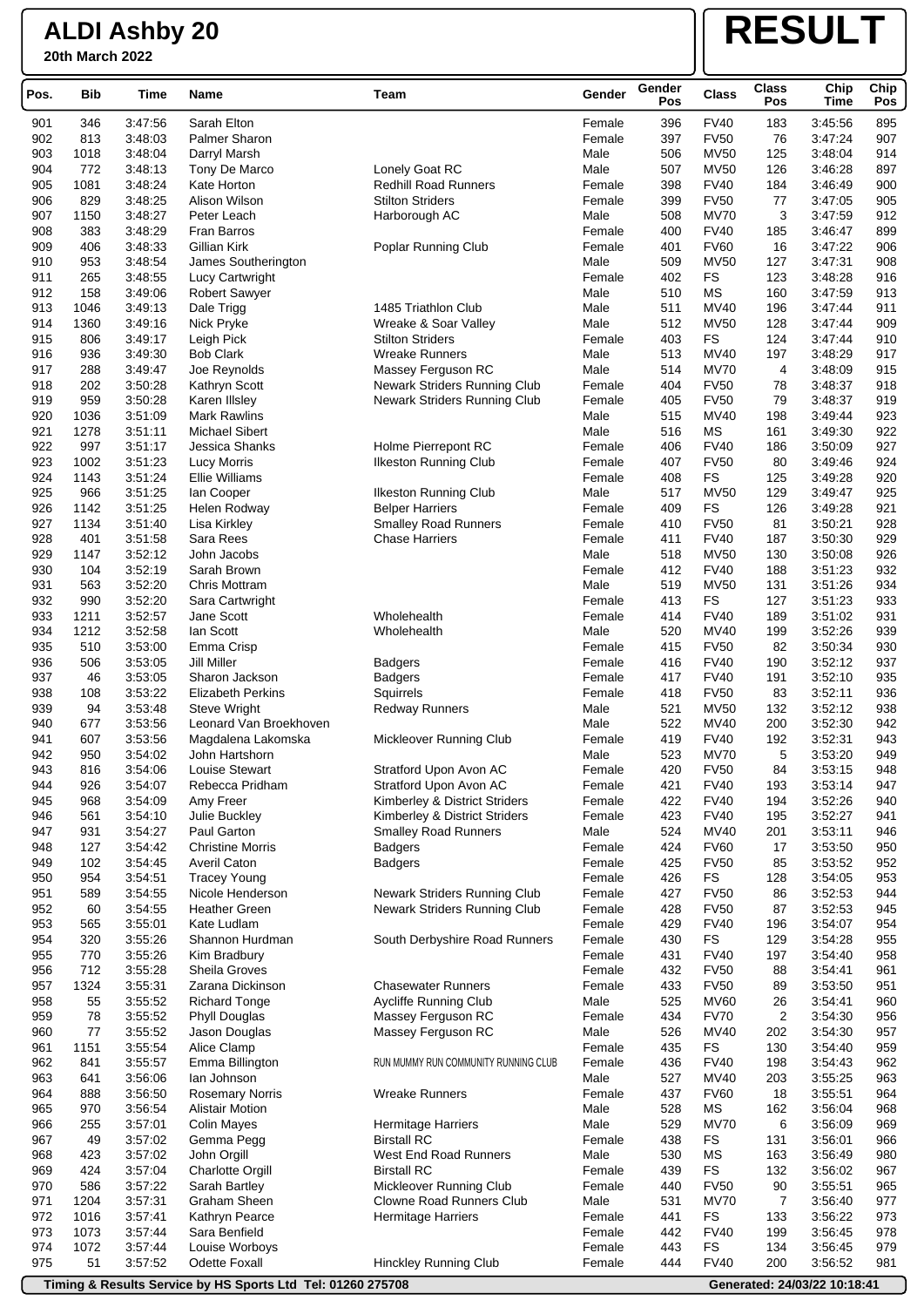**20th March 2022**

### **RESULT**

| Pos.         | <b>Bib</b> | Time               | <b>Name</b>                     | Team                                                       | Gender           | Gender<br>Pos | <b>Class</b>             | <b>Class</b><br>Pos | Chip<br><b>Time</b> | Chip<br>Pos  |
|--------------|------------|--------------------|---------------------------------|------------------------------------------------------------|------------------|---------------|--------------------------|---------------------|---------------------|--------------|
| 976          | 124        | 3:57:53            | Elizabeth Aspden-Mansfield      | Hinckley Running Club                                      | Female           | 445           | <b>FV50</b>              | 91                  | 3:56:53             | 982          |
| 977          | 973        | 3:57:54            | Denise Gillott                  | <b>Smalley Road Runners</b>                                | Female           | 446           | <b>FV50</b>              | 92                  | 3:56:30             | 974          |
| 978          | 1121       | 3:58:12            | Rob Bing                        | Wellingborough & District AC                               | Male             | 532           | <b>MV50</b>              | 133                 | 3:57:28             | 987          |
| 979          | 1039       | 3:58:15            | <b>Ellie Harris</b>             | Overseal Running Club                                      | Female           | 447           | <b>FV50</b>              | 93                  | 3:56:11             | 970          |
| 980          | 804        | 3:58:24            | <b>Emily Sindall</b>            |                                                            | Female           | 448           | <b>FS</b>                | 135                 | 3:56:13             | 971          |
| 981          | 654        | 3:58:25            | <b>Grace Forster</b>            |                                                            | Female           | 449           | <b>FS</b>                | 136                 | 3:56:14             | 972          |
| 982          | 1287       | 3:58:26            | Nic Smith                       | Lawley Running Club                                        | Female           | 450           | FS                       | 137                 | 3:56:32             | 975          |
| 983          | 341        | 3:58:27            | <b>Richard Handley</b>          | Lawley Running Club                                        | Male             | 533           | ΜS                       | 164                 | 3:56:34             | 976          |
| 984          | 1021       | 3:58:30            | Lisa Armstrong                  | Hermitage Harriers                                         | Female           | 451           | FS                       | 138                 | 3.56.59             | 986          |
| 985          | 668        | 3:58:36            | Pj Gaughan                      | Rebel Runners Nottingham                                   | Male             | 534           | <b>MV50</b>              | 134                 | 3:56:56             | 983          |
| 986          | 669        | 3:58:38            | <b>Becky Watson</b>             |                                                            | Female           | 452           | <b>FV40</b>              | 201                 | 3:56:57             | 985          |
| 987          | 1054       | 3:58:42            | Anna Bach                       | Washlands Women Runners                                    | Female           | 453           | <b>FV50</b>              | 94                  | 3:57:59             | 989          |
| 988          | 728        | 3:59:00            | <b>Colin Vesty</b>              | Leicester Walking Club                                     | Male             | 535           | <b>MV50</b>              | 135                 | 3:56:57             | 984          |
| 989          | 826        | 3:59:02            | Tammy Moulds-Watson             | <b>Hermitage Harriers</b>                                  | Female           | 454           | <b>FS</b>                | 139                 | 3.57.49             | 988          |
| 990          | 1300       | 4:00:20            | Alan Bolton                     |                                                            | Male             | 536           | <b>MV50</b>              | 136                 | 3:59:12             | 991          |
| 991          | 1299       | 4:00:20            | Alannah Bolton                  |                                                            | Female           | 455           | <b>FS</b>                | 140                 | 3:59:12             | 992          |
| 992          | 226        | 4:00:30            | <b>Richard Wheeler</b>          |                                                            | Male             | 537           | <b>MV50</b>              | 137                 | 3:58:02             | 990          |
| 993          | 379        | 4:01:15            | Nagendra Prasad                 |                                                            | Male             | 538           | MV40                     | 204                 | 3:59:41             | 993          |
| 994          | 872        | 4:01:55            | <b>Charlotte Leeds</b>          | <b>Beaumont RC</b>                                         | Female           | 456           | <b>FS</b>                | 141                 | 4:01:02             | 995          |
| 995          | 700        | 4:02:36            | Rebecca Wood                    |                                                            | Female           | 457           | FS                       | 142                 | 4:01:31             | 996          |
| 996          | 701        | 4:02:42            | <b>Tracy Williams</b>           |                                                            | Female           | 458           | <b>FV40</b>              | 202                 | 4:01:37             | 997          |
| 997          | 717        | 4:03:05            | <b>Marion Bullivant</b>         |                                                            | Female           | 459           | <b>FV40</b>              | 203                 | 4:00:57             | 994          |
| 998          | 191        | 4:03:14            | Kiran Patel                     |                                                            | Male             | 539           | MV40<br><b>FS</b>        | 205                 | 4:02:24             | 999          |
| 999          | 739        | 4:04:05            | Georgia Lewis                   |                                                            | Female           | 460           | <b>FV40</b>              | 143                 | 4:01:58             | 998          |
| 1000<br>1001 | 871<br>648 | 4:04:45<br>4:04:49 | Sam Clayton<br>Carla Crane      | <b>Desford Striders</b>                                    | Female           | 461<br>462    | <b>FS</b>                | 204                 | 4:03:52<br>4:03:44  | 1001<br>1000 |
|              | 933        | 4:05:00            | <b>Catherine Smith</b>          | <b>Wreake Runners</b>                                      | Female           | 463           | <b>FV40</b>              | 144                 | 4:04:02             | 1003         |
| 1002<br>1003 | 856        | 4:05:02            | Jenny Hudspith                  | <b>Wreake Runners</b>                                      | Female<br>Female | 464           | FS                       | 205<br>145          | 4:04:05             | 1004         |
| 1004         | 223        | 4:05:53            | Kate Baker                      |                                                            | Female           | 465           | <b>FV40</b>              | 206                 | 4:03:53             | 1002         |
| 1005         | 166        | 4:06:07            | James Sereda-Baraby             | <b>Huncote Harriers</b>                                    | Male             | 540           | MV40                     | 206                 | 4:05:03             | 1005         |
| 1006         | 117        | 4:06:27            | John Pegg                       | South Derbyshire Road Runners                              | Male             | 541           | <b>MV50</b>              | 138                 | 4:05:33             | 1006         |
| 1007         | 133        | 4:07:24            | Maggie Dawkins                  |                                                            | Female           | 466           | <b>FV50</b>              | 95                  | 4:06:24             | 1010         |
| 1008         | 362        | 4:07:49            | Mark Flanagan                   |                                                            | Male             | 542           | <b>MV50</b>              | 139                 | 4:06:45             | 1011         |
| 1009         | 95         | 4:07:53            | Chris Bishop                    |                                                            | Male             | 543           | MV40                     | 207                 | 4:06:16             | 1008         |
| 1010         | 762        | 4:08:24            | Maddie Lewis                    |                                                            | Female           | 467           | <b>FS</b>                | 146                 | 4:06:16             | 1009         |
| 1011         | 407        | 4:08:27            | James Thorpe                    | Northampton Road Runners                                   | Male             | 544           | MV40                     | 208                 | 4:06:10             | 1007         |
| 1012         | 395        | 4:08:28            | Sophie O'Dowd                   |                                                            | Female           | 468           | <b>FV40</b>              | 207                 | 4:07:15             | 1013         |
| 1013         | 242        | 4:08:41            | <b>Kevin Rees</b>               | Long Eaton Running Club                                    | Male             | 545           | <b>MS</b>                | 165                 | 4:08:12             | 1018         |
| 1014         | 1217       | 4:08:50            | James Morrison                  | Charnwood A C                                              | Male             | 546           | <b>MV60</b>              | 27                  | 4:08:07             | 1017         |
| 1015         | 444        | 4:09:03            | Nicola Wright                   | Lawley Running Club                                        | Female           | 469           | <b>FV40</b>              | 208                 | 4:07:11             | 1012         |
| 1016         | 402        | 4:09:07            | Debby Snapper                   | <b>Sneyd Striders</b>                                      | Female           | 470           | <b>FV40</b>              | 209                 | 4:07:38             | 1015         |
| 1017         | 525        | 4:09:07            | <b>Claire Mills</b>             | <b>Sneyd Striders</b>                                      | Female           | 471           | <b>FV40</b>              | 210                 | 4:07:37             | 1014         |
| 1018         | 533        | 4:09:08            | Joanne Bucknall                 | <b>Sneyd Striders</b>                                      | Female           | 472           | <b>FS</b>                | 147                 | 4:07:39             | 1016         |
| 1019         | 639        | 4:10:22            | <b>Frances Mccallum</b>         |                                                            | Female           | 473           | <b>FV40</b>              | 211                 | 4:08:13             | 1019         |
| 1020         | 655        | 4:10:36            | Debbie Dickinson                | <b>Redway Runners</b>                                      | Female           | 474           | <b>FV50</b>              | 96                  | 4:09:00             | 1020         |
| 1021         | 109        | 4:10:37            | Debra Andrews                   | <b>Redway Runners</b>                                      | Female           | 475           | <b>FV60</b>              | 19                  | 4:09:01             | 1021         |
| 1022         | 505        | 4:10:54            | <b>Sharon Palmer</b>            | <b>Team Derby Runner</b>                                   | Female           | 476           | <b>FV50</b>              | 97                  | 4:09:45             | 1022         |
| 1023         | 366        | 4:10:59            | <b>Matt Atkinson</b>            | Bad boy running club                                       | Male             | 547           | МS                       | 166                 | 4:10:43             | 1023         |
| 1024         | 1207       | 4:12:21            | Lisa Cooper                     |                                                            | Female           | 477           | <b>FV40</b>              | 212                 | 4:11:16             | 1024         |
| 1025         | 364        | 4:13:01            | Rebecca Wheaver                 | Daventry Road Runners                                      | Female           | 478           | <b>FS</b>                | 148                 | 4:12:05             | 1025         |
| 1026         | 48         | 4:14:15            | <b>Jack Danes</b>               |                                                            | Male             | 548           | MV40                     | 209                 | 4:12:50             | 1026         |
| 1027         | 659        | 4:14:17            | <b>Teresa Coles</b>             |                                                            | Female           | 479           | <b>FV50</b>              | 98                  | 4:12:51             | 1027         |
| 1028         | 716        | 4:14:38            | <b>Ravinder Kaley</b>           |                                                            | Female           | 480           | <b>FV40</b>              | 213                 | 4:13:51             | 1028         |
| 1029         | 835        | 4:16:38            | <b>Heather Higgs</b>            | <b>RBR Club</b>                                            | Female           | 481           | FS                       | 149                 | 4:15:20             | 1031         |
| 1030         | 1032       | 4:17:01            | Eileen Mcelhone                 | <b>Badgers</b>                                             | Female           | 482           | <b>FV50</b>              | 99                  | 4:15:17             | 1030         |
| 1031         | 304        | 4:17:03            | Nick Harrison                   | Notfast RC                                                 | Male             | 549           | MV40                     | 210                 | 4:14:47             | 1029         |
| 1032         | 1325       | 4:17:26            | Linda Cusack                    | Fetch Everyone                                             | Female           | 483           | <b>FV50</b>              | 100                 | 4:15:46             | 1032         |
| 1033         | 1034       | 4:17:58            | Anne-Marie Dittman              | <b>Badgers</b>                                             | Female           | 484           | <b>FV50</b>              | 101                 | 4:16:14             | 1033         |
| 1034         | 857        | 4:18:00            | Adam Mcelhone                   | <b>Badgers</b>                                             | Male             | 550           | <b>MV50</b>              | 140                 | 4:16:17             | 1034         |
| 1035         | 673        | 4:18:56            | Samantha Cohen                  | South Derbyshire Road Runners                              | Female           | 485           | <b>FS</b>                | 150                 | 4:17:34             | 1035         |
| 1036         | 664        | 4:19:06            | Jackie Cross                    |                                                            | Female           | 486           | <b>FV60</b>              | 20                  | 4:18:19             | 1036         |
| 1037         | 645        | 4:20:44            | Sean Kearney                    |                                                            | Male             | 551           | <b>MV50</b>              | 141                 | 4:20:06             | 1038         |
| 1038         | 725        | 4:21:39            | Mark Fowell                     | Rolls Royce Harriers                                       | Male             | 552           | <b>MV50</b>              | 142                 | 4:19:36             | 1037         |
| 1039         | 1236       | 4:22:46            | Alexis Quayle                   | Erewash Valley RC                                          | Female           | 487           | FS                       | 151                 | 4:21:46             | 1043         |
| 1040         | 1082       | 4:22:50            | <b>Claire Forrest</b>           |                                                            | Female           | 488           | <b>FV40</b>              | 214                 | 4:21:35             | 1039         |
| 1041         | 812        | 4:23:01            | Lucy Pears                      | <b>Smalley Road Runners</b>                                | Female           | 489           | FS                       | 152                 | 4:21:36             | 1040         |
| 1042         | 1327       | 4:23:01            | Emmie Williamson                | <b>Smalley Road Runners</b>                                | Female           | 490           | FS                       | 153                 | 4:21:37             | 1041         |
| 1043         | 200<br>681 | 4:23:35            | <b>Stacey Atkins</b>            | Newark Striders Running Club                               | Female           | 491           | <b>FS</b><br><b>FV40</b> | 154<br>215          | 4:21:43             | 1042<br>1044 |
| 1044<br>1045 | 808        | 4:23:35<br>4:23:52 | Sarah Jayne Cobb<br>Aaron Pears | Newark Striders Running Club                               | Female<br>Male   | 492<br>553    | MV40                     | 211                 | 4:21:47<br>4:22:27  | 1045         |
| 1046         | 831        | 4:23:54            | Emma Edwards                    | <b>Smalley Road Runners</b><br><b>Smalley Road Runners</b> | Female           | 493           | <b>FV40</b>              | 216                 | 4:22:29             | 1046         |
| 1047         | 1010       | 4:23:57            | Clare Cliffe                    |                                                            | Female           | 494           | FS                       | 155                 | 4:22:43             | 1047         |
| 1048         | 514        | 4:23:58            | Kirsty Haywood                  | <b>Beaumont RC</b>                                         | Female           | 495           | <b>FV40</b>              | 217                 | 4:22:43             | 1048         |
| 1049         | 958        | 4:26:48            | Debbie Bavin                    | Newark Striders Running Club                               | Female           | 496           | <b>FV40</b>              | 218                 | 4.24.57             | 1049         |
| 1050         | 404        | 4:28:12            | Gemma Latham                    | Newark Striders Running Club                               | Female           | 497           | FS                       | 156                 | 4.26.24             | 1051         |
|              |            |                    |                                 |                                                            |                  |               |                          |                     |                     |              |